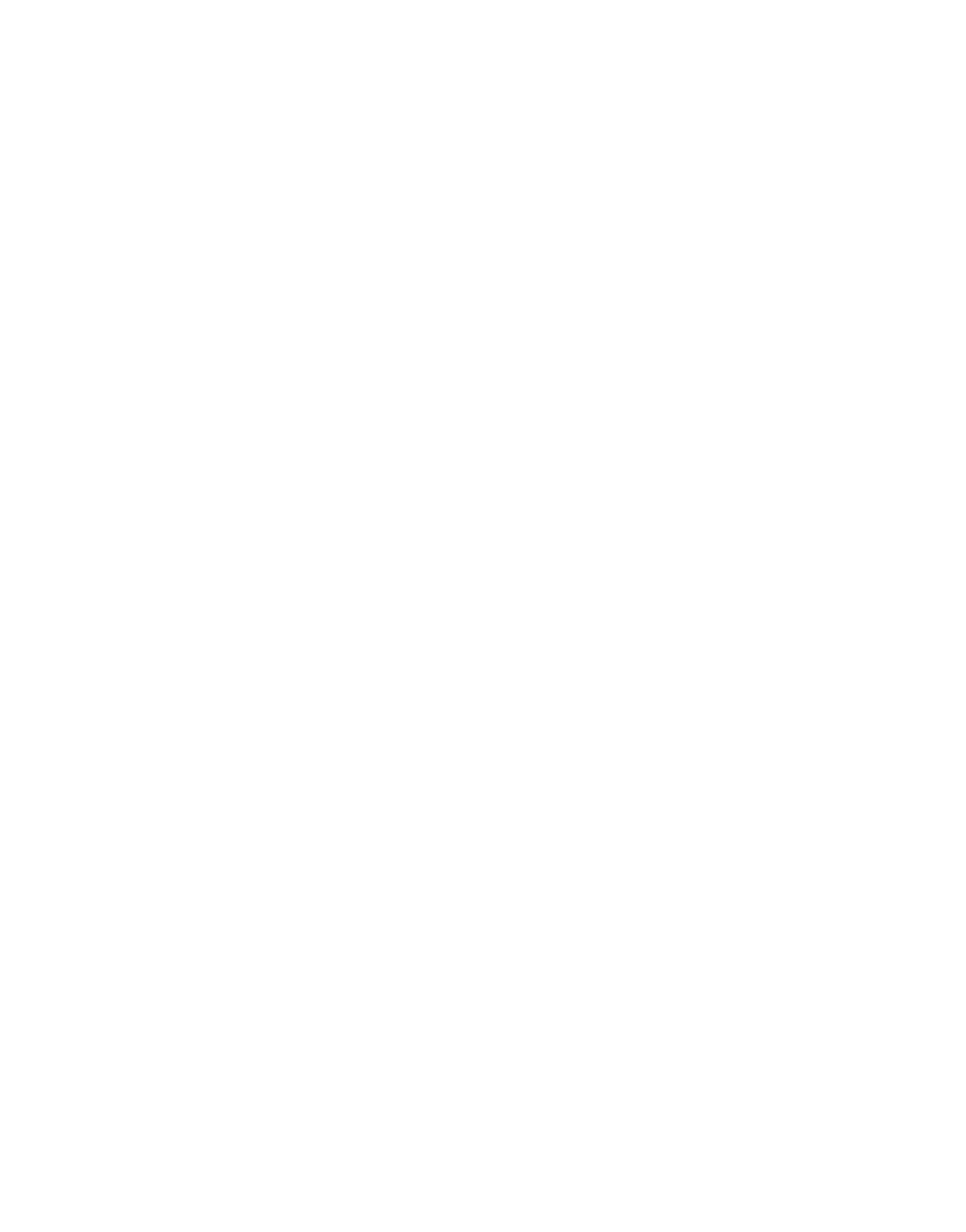### Preface

*"I pray not only for these, but also for those who believe in me through their word. May they all be one, as you, Father, are in me and I am in you. May they also be in us, so that the world may believe you sent me. I have given them the glory you have given me, so that they may be one as we are one. I am in them and you are in me, so that they may be made completely one, that the world may know you have sent me and have loved them as you have loved me." - John 17:20-23, CSB*

Jesus prayed that His Church would be united. If you've ever experienced division within a church, you probably either chuckled or sighed when you read that. Between denomination splits, church in-fighting, and Christian cancel culture, sometimes the Church can feel just as divided as the political world. This isn't how it's supposed to be! Shouldn't we be bonded together, united, perhaps even family? But families aren't uniform. Jesus isn't the same as the Father, and yet They are one. Similarly, within the Church there is a great diversity of traditions and yet we worship one God.

This year's fast is, in part, a step towards the unity that Jesus prayed for. The Experience Community Church, Crossland Church and North Boulevard Church of Christ are partnering to dedicate forty days at the beginning of 2022 to God through fasting, prayer, and study. We're not only fasting together, but we've also jointly produced the following forty devotionals, one for each day of the fast. Each devotional explores an idea that expresses the diverse unity of the Church: the People of God. Every day we'll explore a different person in the Bible to see how God has worked through many different people in many different times, all for one common purpose: His glory through the redemption of His people. Even though these people lived thousands of years ago, there's something we can learn from their successes and their failures. Their failures are perhaps where we learn most about how to live together as one body of believers. Christ's Church is not yet perfect, but it is one and it is His.

As we go through these next forty days together, our prayer is that you seek and see God in everything that you do. When hunger pains set in, remember the Israelites in the desert and how God provided food for them. When you feel tired, remember how Paul found encouragement in God's word. When faced with temptation, remember how Jesus said, "Not My will but Yours." Give all your heart, all your mind, and all your strength to God, and love your neighbor as yourself. The grace of the Lord Jesus Christ, and the love of God, and the fellowship of the Holy Spirit be with you all.

#### THE EXPERIENCE COMMUNITY CHURCH, CROSSLAND CHURCH & NORTH BOULEVARD CHURCH OF CHRIST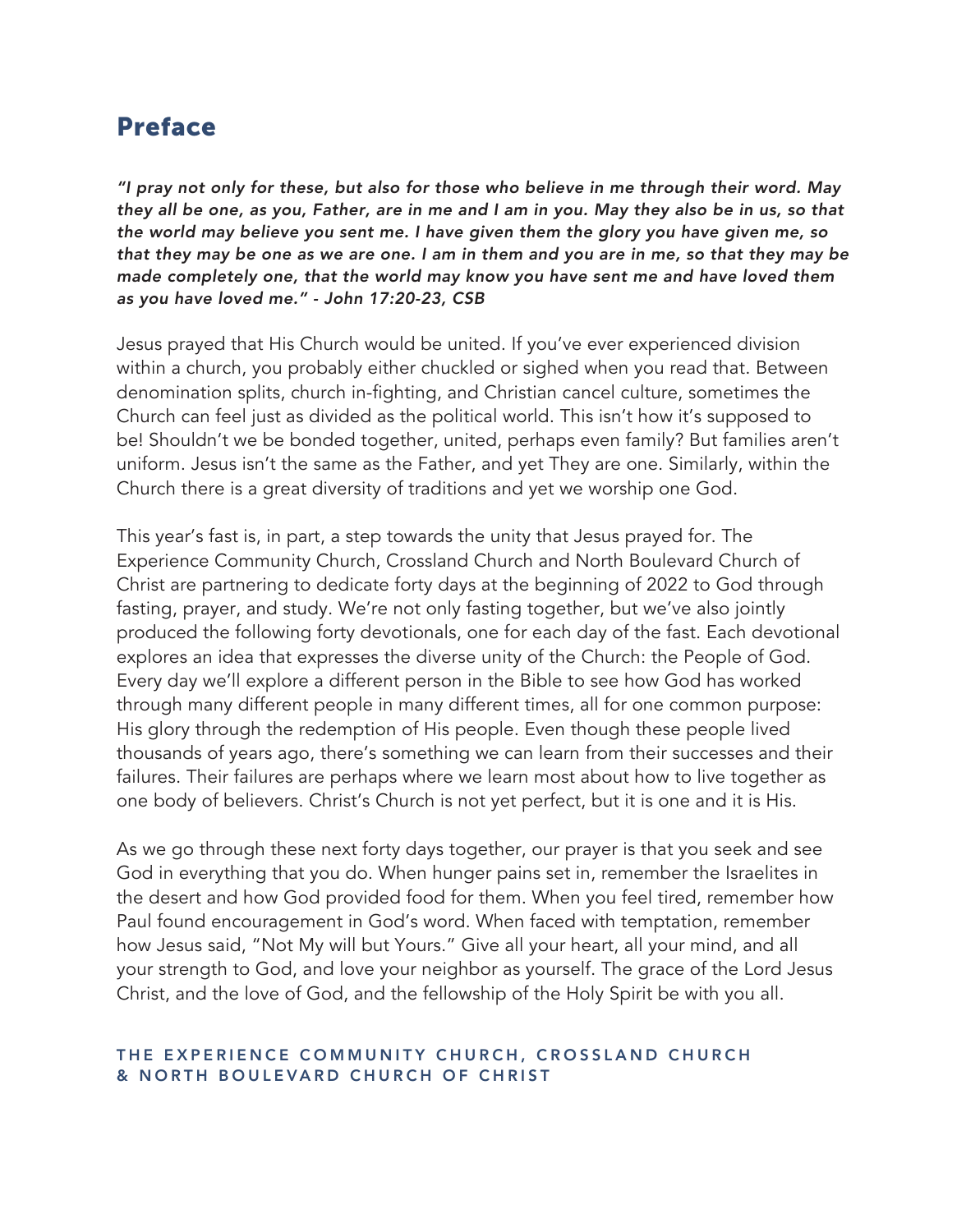### Before You Begin

#### BASIC HOW-TO GUIDE

For each of the 40 days of this fast, we have composed a devotion for you to read. Each one was written by a different member of our churches, and they cover a different Biblical character. Before reading the devotion daily, get out your Bible and read the Scripture reference at the top of the devotion. Doing so will give you the proper context for what is written in the devotion. Take time to contemplate the portion of Scripture and the devotion as you read them. Try not to rush! After you've read each devotion, take time to pray for 10 minutes. Communicate back to God what He's told you through your reading and tell Him how you feel about what you've read. Most importantly, leave room for the Holy Spirit to speak to you. Don't forget, we are doing this because the Holy Spirit has led us to fast together, just as He led Jesus into the wilderness to fast for 40 days. There is power in us collectively removing distractions and focusing on God. We want to always be growing as a community, and that doesn't just mean numerically. Our community is large in number, but we want our spiritual depth to be even greater than our numerical attendance. If we devote ourselves to reading the Scripture, reading each devotion, and spending time with God in prayer, there's no limit to what God can and will do in this community!

#### What is Fasting?

To fast means to voluntarily abstain from certain foods, eating and/or drinking, certain activities, or from items for an extended period of time. Biblical fasting is a discipline of voluntarily denying one's self in order to be available for prayer and communion with God. Since it's an ultimate act of self-denial, you are entering into an intense training in righteousness.

#### Why Fast?

There are many reasons why people fasted in the Bible, and all of them are good. Some wanted wisdom and power, while others were repenting of their sins. However, there was one aspect of the fasting experience that each had in common: a personal encounter with the living God. As you begin to consider reasons for your fast, there is one that will override all other reasons and that is to have a powerful, life-changing encounter with God.

#### Why Give Up Food?

What is the number one thing you trust in for your survival and existence? Jesus said in Matthew 6:33, "Seek first the kingdom of God." If food is a higher priority to you than Him, you are placing it as an idol in your heart.

#### Why Give Up Secular Media?

As followers of Christ, we are the temple of the Holy Spirit (see 1 Corinthians 6:19). Just as nothing unclean was allowed to enter the temple, we should be careful with what we allow to enter our hearts through our eyes or ears. As Christians, we are called to discern what we watch, what we listen to, and what we think about (see Philippians 4:8).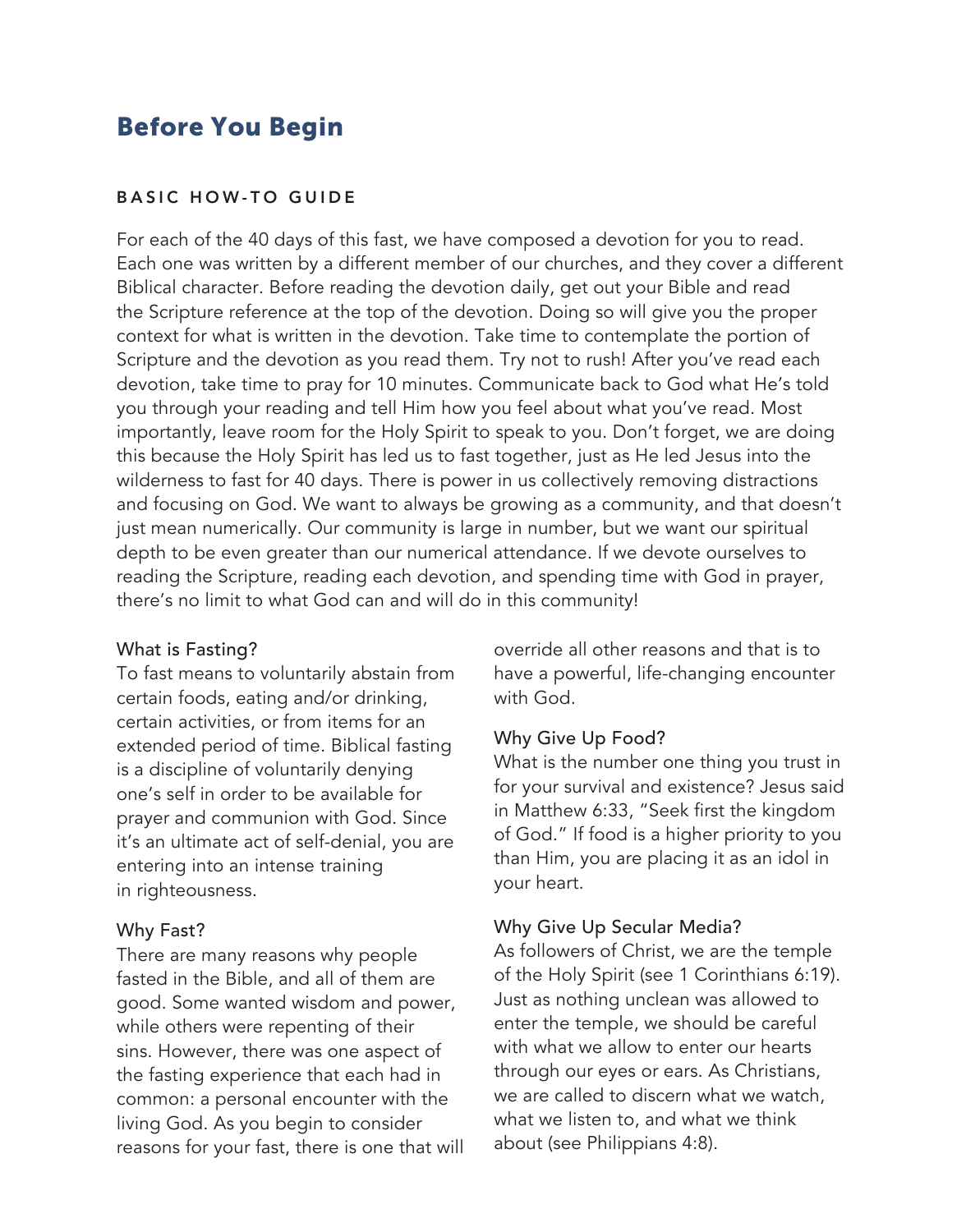#### What Will We be Fasting?

Besides what we are fasting as a church listed in the snapshot below, we also encourage those participating to ask and listen to the Holy Spirit about giving up other things for the duration of the fast personal to them; such as social media, caffeine, video games, etc.

| <b>40 DAY SNAPSHOT &amp; BASIC INFORMATION</b> |                                    |
|------------------------------------------------|------------------------------------|
| $1/17 - 1/26$                                  | NO SECULAR MEDIA, MEATS, OR SWEETS |
| $1/27 - 2/5$                                   | NO SECULAR MEDIA / 1 MEAL A DAY    |
| $2/6 - 2/15$                                   | NO SECULAR MEDIA, MEATS, OR SWEETS |
| $2/16 - 2/25$                                  | NO SECULAR MEDIA / 1 MEAL A DAY    |

#### PREPARE SPIRITUALLY **PREPARE PHYSICALLY**

Ask God to help you make a list of your sins. Confess every sin that the Holy Spirit calls to your remembrance and accept God's forgiveness. Seek forgiveness from all whom you have offended, and forgive all who have hurt you as the Holy Spirit leads you.

Eat smaller meals before the fast and avoid food high in fat and sugar. If you have a chronic ailment or are on prescription medication, consult your doctor and consider modifying your fast.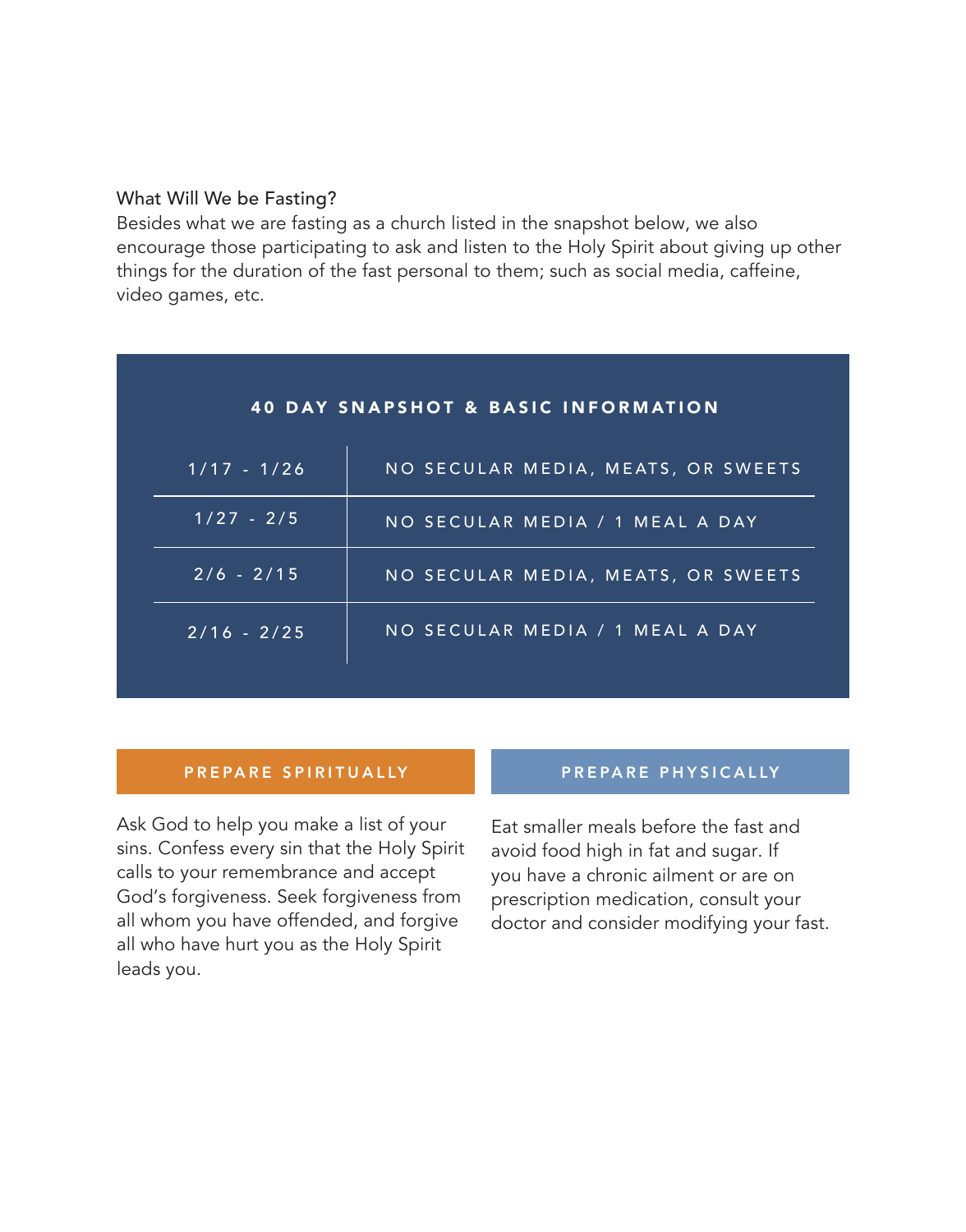# Practical Tips and Guidelines

#### Exercise Moderately

• During the days when we're fasting a meal or only eating one meal, avoid strenuous exercise and excess physical activity.

### Stay Hydrated

- Make sure to drink plenty of water while fasting.
- Drinking fruit juice during the fast will decrease your hunger pains and give natural energy.
- The best juices are made from fresh watermelon, lemons, grapes, apples, cabbage, beets, carrots, celery, or leafy green vegetables. In cold weather, you may enjoy a warm vegetable broth.
- Mix acidic juices (orange and tomato) with water for your stomach's sake.

### Rest and Prepare Mentally

- Rest as much as your schedule will permit.
- Prepare yourself for temporary mental discomforts, such as impatience, crankiness, and episodes of anxiety.
- Expect some physical discomfort, especially on the second day. You may have hunger pains and dizziness.
- Withdrawal from caffeine and sugar may cause headaches.
- Physical discomforts may also include weakness, tiredness, or sleeplessness.

### Breaking the Fast

- Begin ending the fast by eating certain foods gradually. Suddenly reintroducing your stomach and digestive tract to foods you haven't eaten in 40 days will likely have negative, even dangerous, consequences.
- Practice moderation and wisdom in what media you introduce back into your life after the fast is over.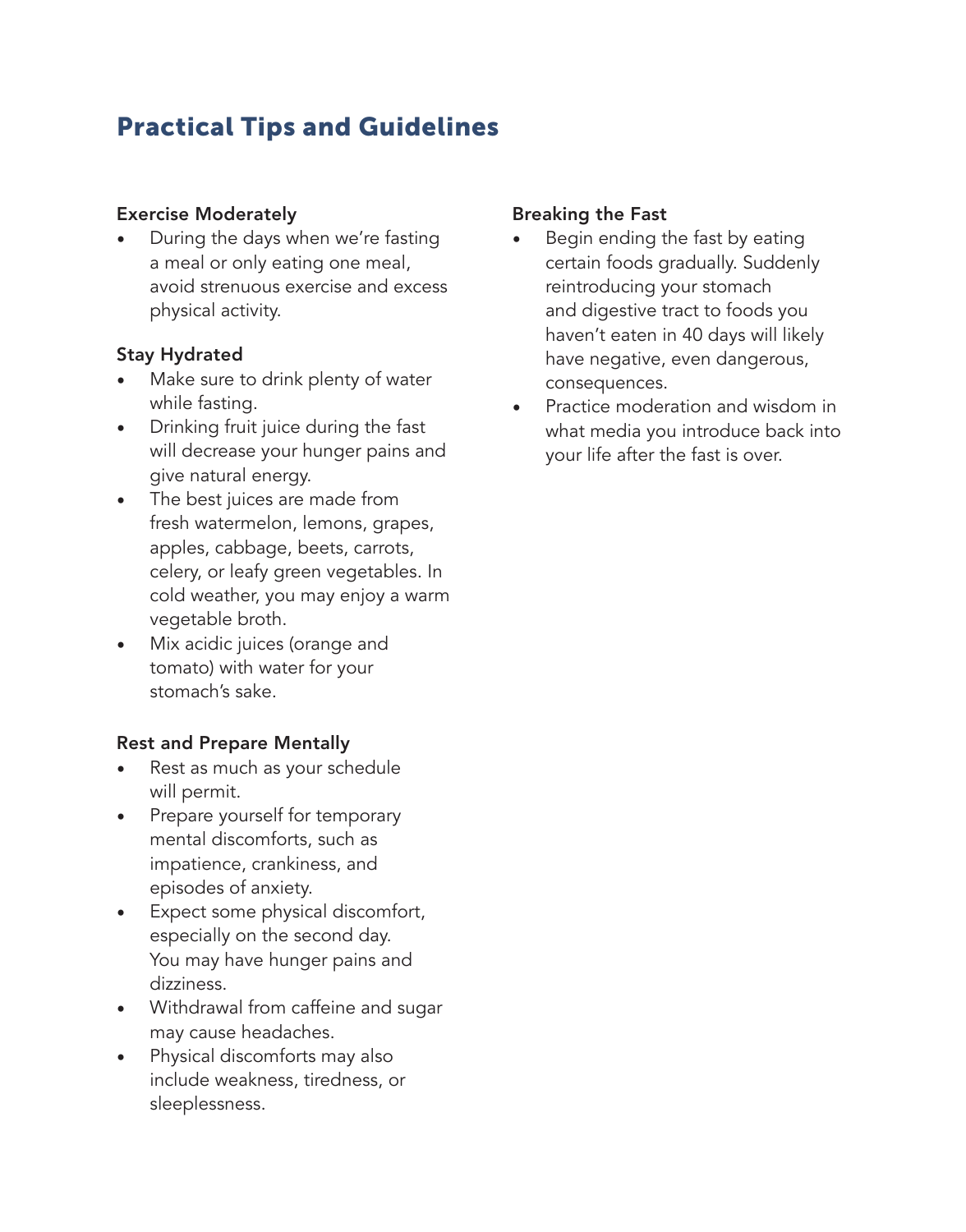### Four Things to Consider

#### 1. Be Content Throughout

Avoid complaining about what foods you can't eat, movies you can't watch, etc. Avoid appearing gloomy for people to feel sorry for you or think how spiritual you are. On the contrary, do what Jesus says and "put oil on your head and wash your face" (Matthew 6:17, CSB)! Act normal and carry on. We have the privilege and honor of giving things up for Christ, knowing He gave everything up for us. Complaining negates the very purpose of this fast. We don't have to fast, we get to.

#### 2. Avoid Viewing the Fast as a "Diet Plan."

Some people will see the chief benefits of these next 40 days as getting a little slimmer, getting off caffeine, or not taking desserts for granted. But if we look at scripture, we see it as a time set aside for deep spiritual urgency, when God's people really wanted Him to show up in a big way.

#### 3. Replace Sacrifice With God

Sometimes we can get caught up in the "whats" of fasting without thinking about the "Who." For these next 40 days, there are things we should want to give up in our lives so that we might replace them with God. As Jared Wilson says in his book *Gospel Deeps*, "the soul has a palate and a throat, else Jesus would not bid us drink." John Piper says, "It is not just our

bodies that are built for enjoyment, but our spiritual senses, the insidest of our insides." The problem of course is that we are bent on thinking our insides will have joy when our outsides do. But it doesn't work that way. It's actually the other way around.

Food and drink will not truly satisfy our bodies until the bread and wine of Jesus's body satisfies our souls. For the next 40 days, we get to savor and enjoy Christ without any distractions. If we just give up food and don't replace it with the presence of God, it is of no benefit to us. We'll only be unnecessarily hungry people. Let's all take a moment to breathe in, slow down, and remember not just what we're about to do, but Who we are doing this for.

#### 4. Fasting Successfully

If you sincerely humble yourself before the Lord, repent, pray, and seek God's face, you will experience a heightened awareness of His presence (see John 14:21). A single fast, however, is not a spiritual cure-all. Just as we need fresh infilling of the Holy Spirit daily, we also need new times of fasting before God. It takes time to build your spiritual fasting endurance. If you fail to make it through your first fast, do not be discouraged. As soon as possible, undertake another fast until you do succeed. God will honor you for your faithfulness.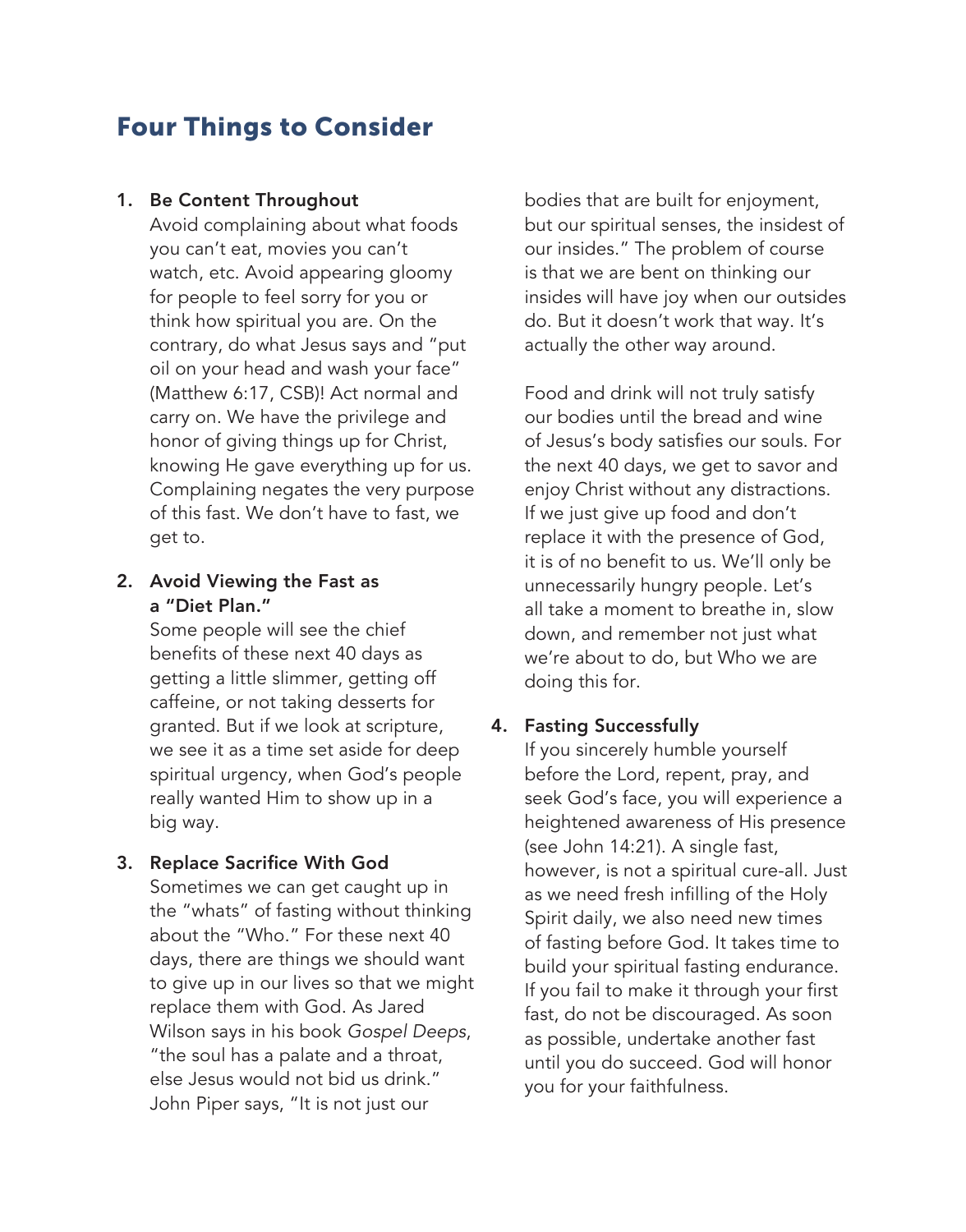# Fasting, Sabbath, and "Digital Babylon"

#### WHAT IS "DIGITAL BABYLON?"

In the book, *Faith for Exiles* by David Kinnaman and Mark Matlock, the authors describe our society's obsession with digital media. They called the effects and culture of this new way of living "Digital Babylon." Biblically, Babylon was a place where the Israelites were in exile from their home, Jerusalem, for seventy years. Whereas Jerusalem was known as a place of faith in the true God, Babylon was a pluralistic, fast-paced, hedonistic culture where anything went, and everything was always changing.

Sounds a lot like today, doesn't it? That's why Kinnaman and Matlock call today's culture Digital Babylon. But Digital Babylon isn't a place like the biblical Babylon. It's an idea, a movement, a culture. And we're all in it. Anywhere you go online, Digital Babylon is pushing its values to you. "You're perfect the way you are." "Buy our product, and then you'll be happy." "Only you can decide what's true and what's false." So our goal, living in the culture of Digital Babylon, is to view ourselves as exiles, not of this world but in this world.

#### WHAT DO WE DO ABOUT IT?

Kinnaman and Matlock prescribe five practices for building resistance to Digital Babylon, which you can read about in their book. During this 40 day fast though, our urge to you is simple: establish routines of digital sabbath. "Digital sabbath" means intentionally removing yourself from Digital Babylon for a set amount of time. Taking digital sabbath doesn't mean you can't even look at a screen until the end of the fast. But it does mean intentionally determining the beneficial or detrimental uses of your devices and eliminating the detrimental uses.

Maybe for you, this means removing yourself from social media, the news cycle, and digital games for the next 40 days. Or you could need to set aside an hour a day where you don't look at your phone and are exclusively and wholly present with your family. Whatever you need to do, do something. These 40 days' whole goal is to focus our attention on God, so remove yourself from a culture doing everything it can to pull you away from Him.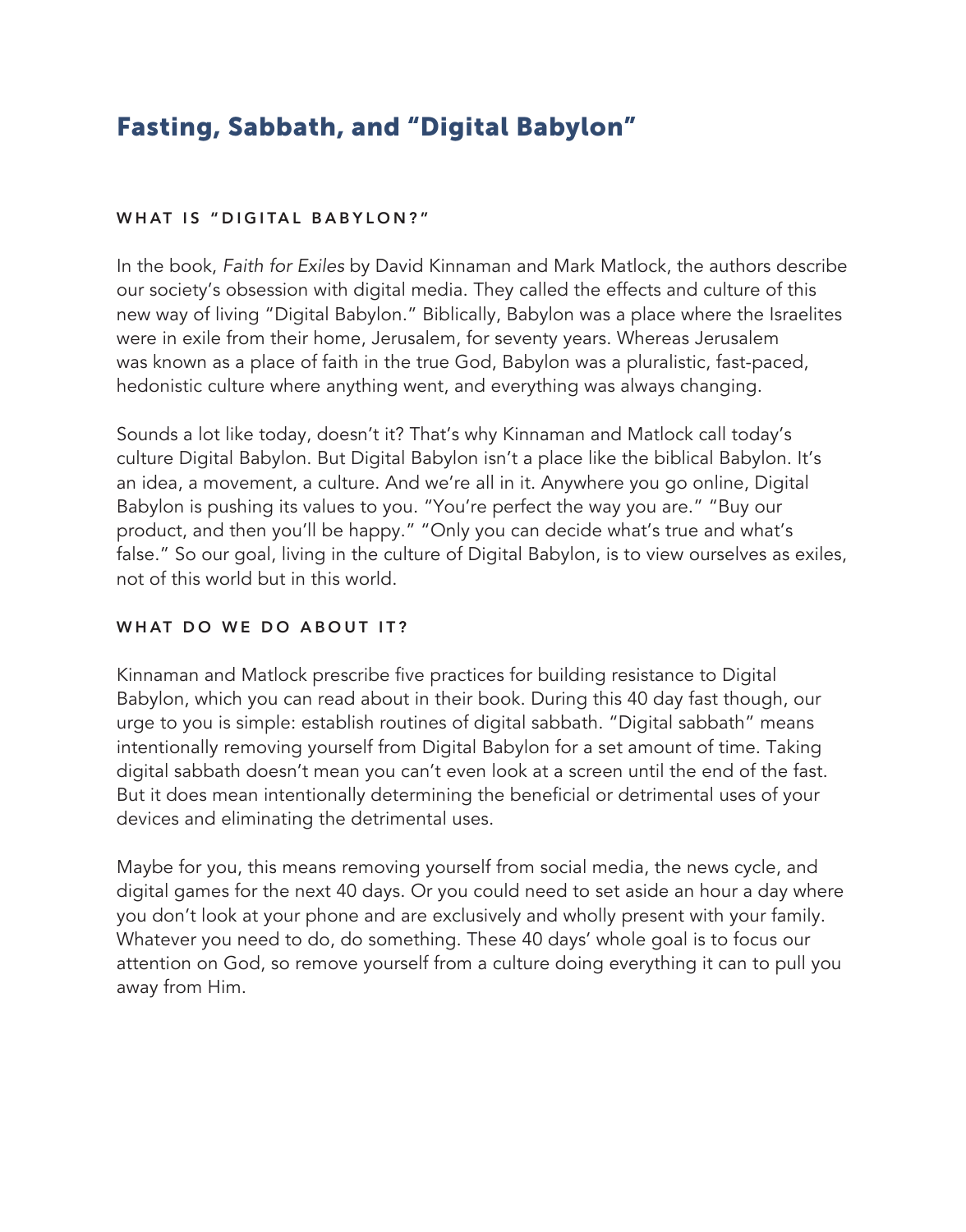### ADAM

#### *Read Genesis 2:4-25*

Adam gets a bad rap. Our first thought about him is usually, "That's the guy who screwed everything up." Here's something we think about less often: Adam was the first of all creation to bear the image of God. Genesis 1:26-27 tells us that mankind is made in the image of God, according to His likeness. And since Adam was the first man, he was the first-ever created being who bore God's image and likeness.

Subsequently, every human being after Adam also bore the image of God, including us! But what does that mean, the image of God? It has many different aspects, but one of those aspects is that we share the relational quality of God. We serve one God who exists in three Persons. This is how God can be love. He has always had perfect relationships within Himself. So when God created us in His image, He made us to have relationships with others and reflect His relational nature. We weren't made to be lonely. When God paraded the animals before Adam, Adam hoped one of them would make his loneliness go away. But in the end, none of them would work. Nothing but another human being would satisfy Adam's loneliness. So then, God provided Adam with Eve. God gave Adam community with another human being.

The fact that Eve was his wife doesn't mean that only marriage can satisfy you. Paul speaks against that in 1 Corinthians 7. But it does mean that when we feel loneliness setting in, we shouldn't seek things like movies, shows, social media, or any other substitute. When we feel lonely, we should seek the community that God provides to us. So what kind of community do you have? Do you have believing friends who can hold you accountable in your walk with Jesus? Do you have unbelieving friends you can reach with the gospel? If you don't have both, pray for God to send you people to share life with. And then go and find them!

By Jonathan Ciecka, The Experience Community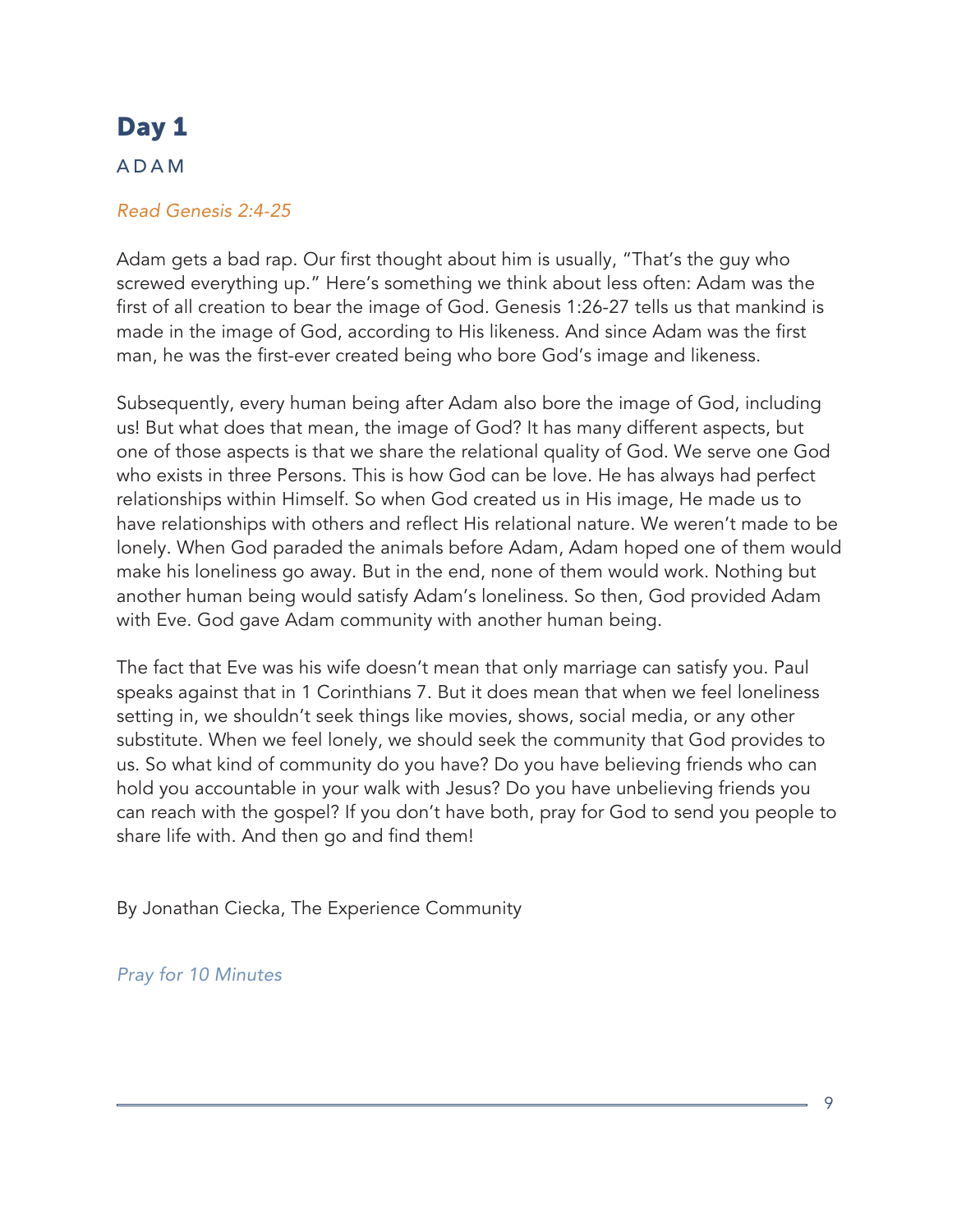#### ABRAHAM

#### *Read Genesis 11:31-12:9*

Abraham is one of the most influential people in human history. Three world religions consider him their founding father. He was born 4000 years ago in the town of Ur in modern-day Iraq, a city famous at that time for its worship of the moon. Abraham may have been one of the first people of his day to reject this worship and to instead believe in one, supreme, creator God. He is famous for his faith that led him to leave behind his relatives and the comforts of Haran and follow God's call to travel south into Canaan. He enters the biblical story right after Genesis has made it clear that the prospects for humanity are pretty bleak when left to our own devices. Abraham was not a perfect person either. He made mistakes, but because of his willingness to keep following God, God continued to refine him and mature him into the father of the Israelites.

In our passage we see that God calls Abraham to leave what he has known with the promise that if he does, God will make him wealthy, famous, great, blessed, and the father of a great nation of people. We don't really know if Abraham was more attracted by the chance to obey God and be part of God's plan or by the promises He made. However, we know that Abraham had enough faith in God's goodness and power to follow the call immediately.

Has God ever called you to leave your comfort zone? Have you followed that calling? Would you do it if He calls you in the future? Are you ready to obey immediately when He calls? Does it give you hope that God still used Abraham even though he was not perfect?

By Bobby Blaylock, North Boulevard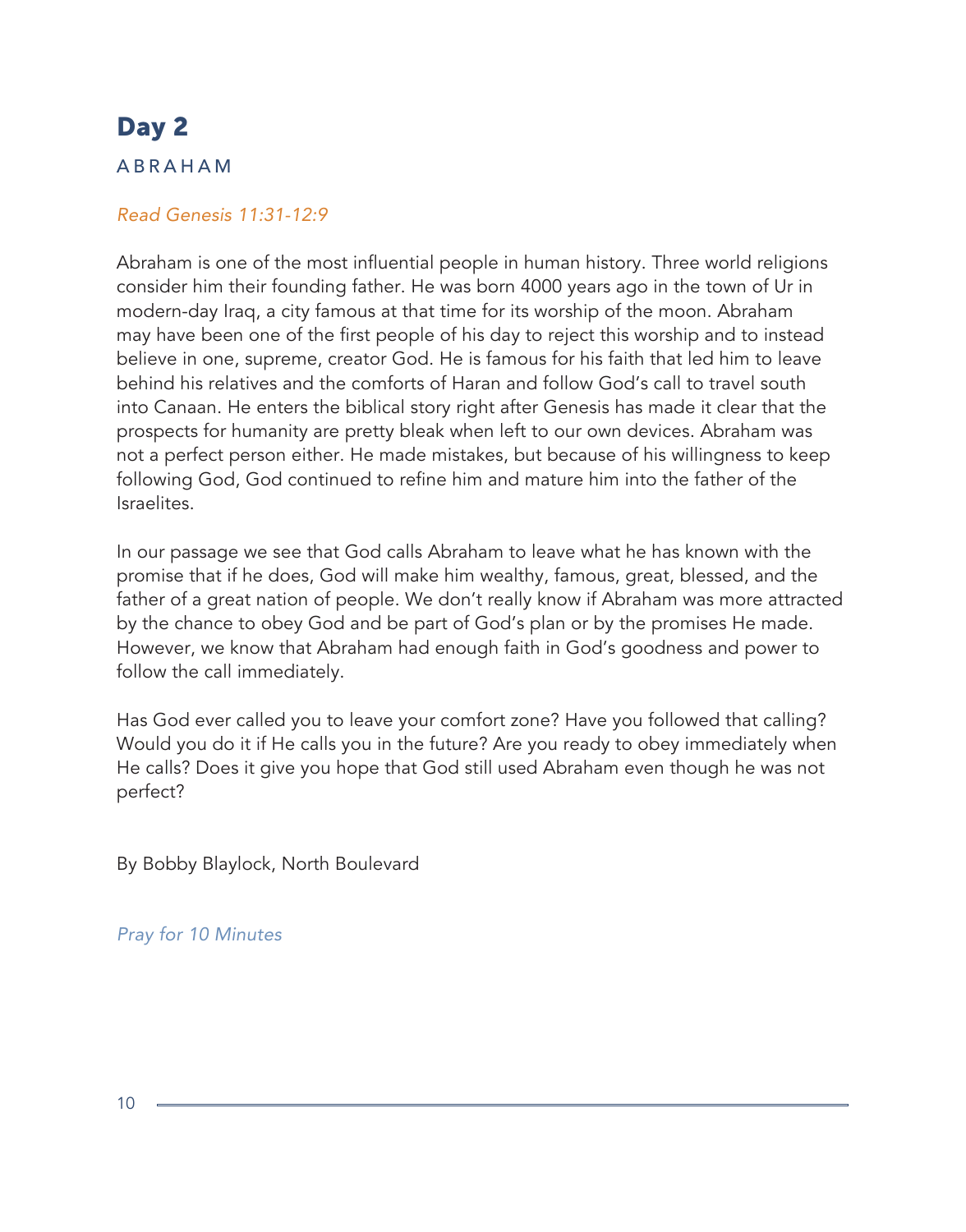### SARAH

#### *Read Genesis 20:1-21:7*

Sarah (Sarai) was the mother of Isaac and the wife of Abraham, who was known as the "father of the faithful." Sarah, who was childless until she was 90 years old, did not believe God's promise to Abraham. Actually, I find it funny! The promise is that she would be called "a mother of nations" through conceiving and bearing a son, aiding in God's faithfulness to Abraham.

Sarah knew that her husband had faith in God. She even went along when Abraham wanted to uproot her and move towns so he could follow his passion of serving God. But it seemed that Abraham went too far when his leadership of their household resulted in awkward scenarios for Sarah, such as risking her safety to save him.

Abraham pursued a promise that was physically impossible for Sarah; a baby. "A mother of nations" at age 90? Yes, that made her laugh. So that is what she did. Up until the point her pregnancy was undeniable, she had to laugh. Although a son was promised to Abraham through Sarah, they both laughed at this promise; it was too extraordinary for them to accept. When God did what He said He'd do, they did what God told them to do. They named the baby Isaac, which means "he laughs."

Have you ever found it hard to take God seriously? Have your life situations been so ironic that they are laughable? Or even just found it hard believing the Father knows what He is talking about? In our laughter, we often forget God does not fail. We must be submissive and obedient to God in our journey, even when it does not make sense or seem possible. The reliability of God's promises to us is just as dependable as His promises to Abraham. They may feel just as impossible, but they are just as faithful.

By Regina Collins, North Boulevard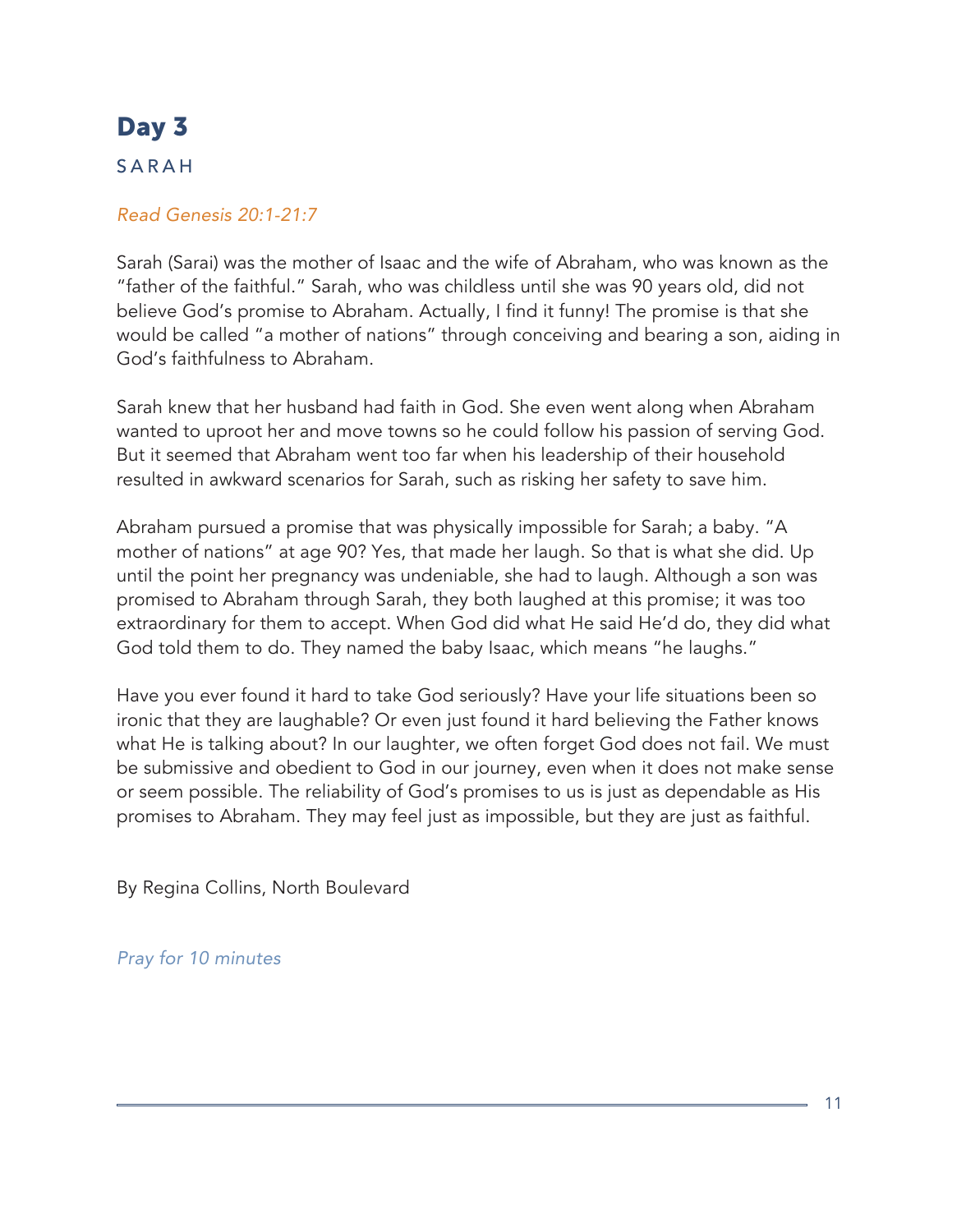#### HAGAR

#### *Read Genesis 21:8-21*

Hagar was an Egyptian slave who helped serve Abraham's wife, Sarah. At Sarah's encouragement, Hagar gave birth to Abraham's first son, Ishmael. But 14 years later, when Sarah gave birth to Abraham's second son, Isaac, Hagar and Ishmael found themselves demoted to second-class citizens in their own home. So after Ishmael mocked and mistreated Isaac, Sarah took the opportunity to have Hagar and her son kicked out of the family.

Just as Hagar's plight seemed hopeless, The Angel of the Lord (who many believe to be the pre-incarnate Jesus) lovingly intervened. Where there was fear, He spoke words of comfort. Where there was hopelessness, He promised the hope of a future. Where there seemed to be death, He offered life-saving water, just as Jesus would later come to offer us Living Water. God promised Hagar that her son would live and be the start of a great nation. Just as in Genesis 16 when Hagar called God "El Roi"—which means "the God who sees"—God saw this "nobody," this foreign slave girl and her child, and He did not overlook their distress.

Hagar's story gives us a glimpse into God's character and love for His children. Yes, God allowed Hagar and Ishmael to be sent away, which at first may be hard to understand, but then we see that He never abandoned them, He continued to provide for them during their difficult circumstances, and He kept His promises to them. God stepped into their situation and provided for their needs because He still had a plan for Hagar and Ishmael. Just as God saw Hagar, He sees you and has a plan for you. God loves you and wants to comfort you and provide for you in difficult times. When things seem to be hopeless, turn to Him.

By Amanda Keener, The Experience Community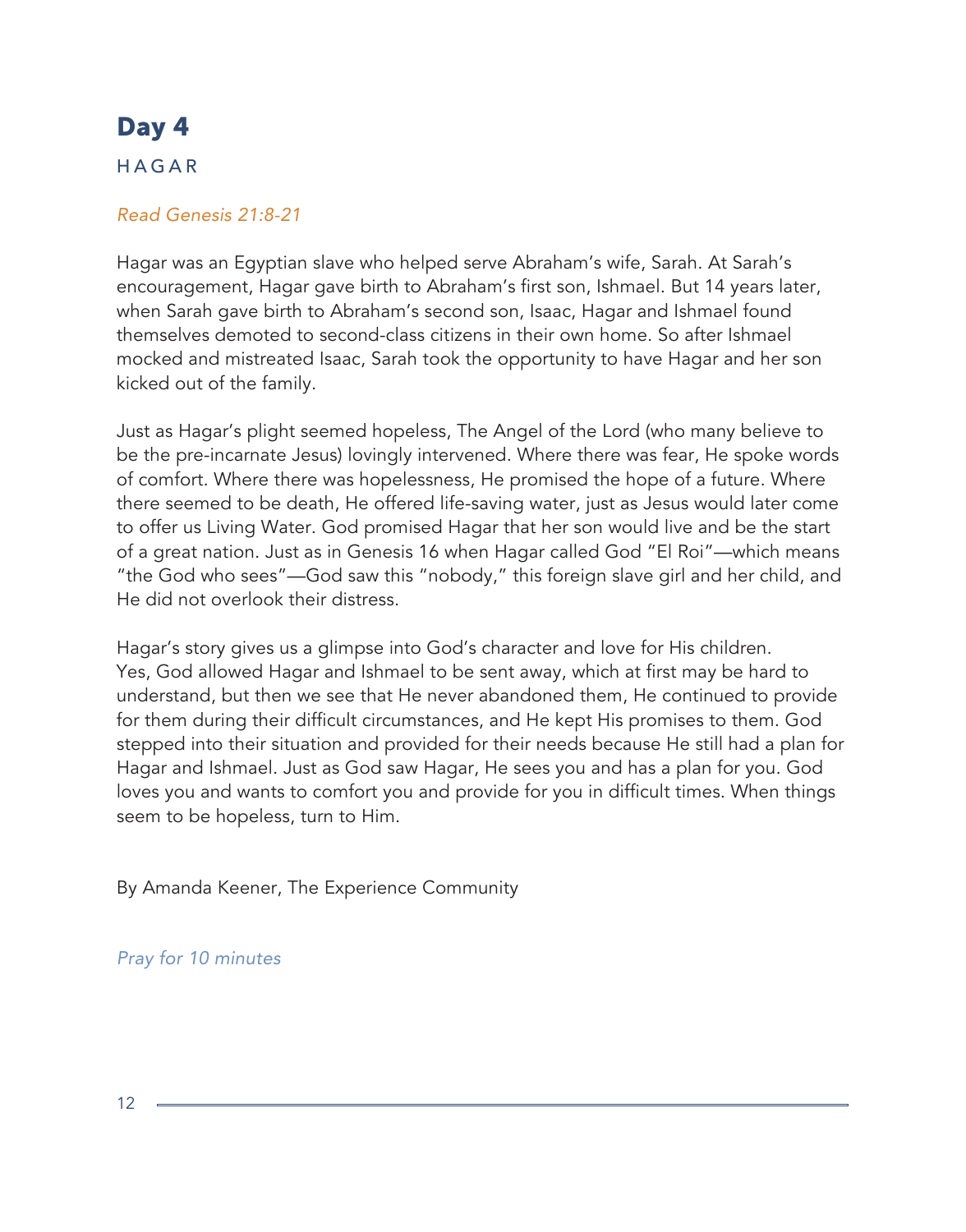### MELCHIZEDEK

#### *Read Genesis 14:1-20*

Melchizedek is a mysterious biblical character who is described as both a king and priest. After Abraham had defeated several other kings to rescue his nephew Lot, Melchizedek blessed him. Abraham gave a tenth (tithe) of all he had to Melchizedek (see Genesis 14:17–20). Melchizedek is only mentioned one more time in the Old Testament, in Psalm 110:4, where it says, "You are a priest forever, in the order of Melchizedek."

With such scant mention, it may be surprising that Melchizedek features prominently in the book of Hebrews. Why would such an obscure character get this attention? It is all about Jesus. Because Melchizedek appears "out of nowhere" in the life of Abraham, the Hebrew writer in chapter 7 says he is "without genealogy" and a "priest forever." Just as Melchizedek's superiority was shown when Abraham made tithes to him, so Christ is superior to the priests in the law of Moses. Melchizedek came long before Levi, whose tribe served as priests in the Law of Moses. Levi's great-grandfather, Abraham, had already submitted to his priest, Melchizedek. Thus, Abraham's line (Israel) had already recognized the superiority of Melchizedek to the Levites. Rather than seeing Jesus as a Levitical priest, we should respect him as a priest of the Melchizedekean order. The Scriptures do not report Melchisedek's death, so the Hebrew writer playfully builds on Melchizedek's "non-death" to point to Jesus's eternal priesthood. "Now there have been many of those priests since death prevented them from continuing in office; but because Jesus lives forever, he has a permanent priesthood" (Hebrews 9:23-24).

All institutions under heaven, even the law of Moses, are inferior to Jesus, and all will ultimately submit to Him. No government entity, military power, or state institution deserves our devotion, but Jesus does. The Bible even says that the most fundamental of institutions, the family itself, does not supersede Jesus' claim on our lives. For Christ to be our Melchizedekean priest means that we love Him most and kneel only to Him.

By Michael Strickland, North Boulevard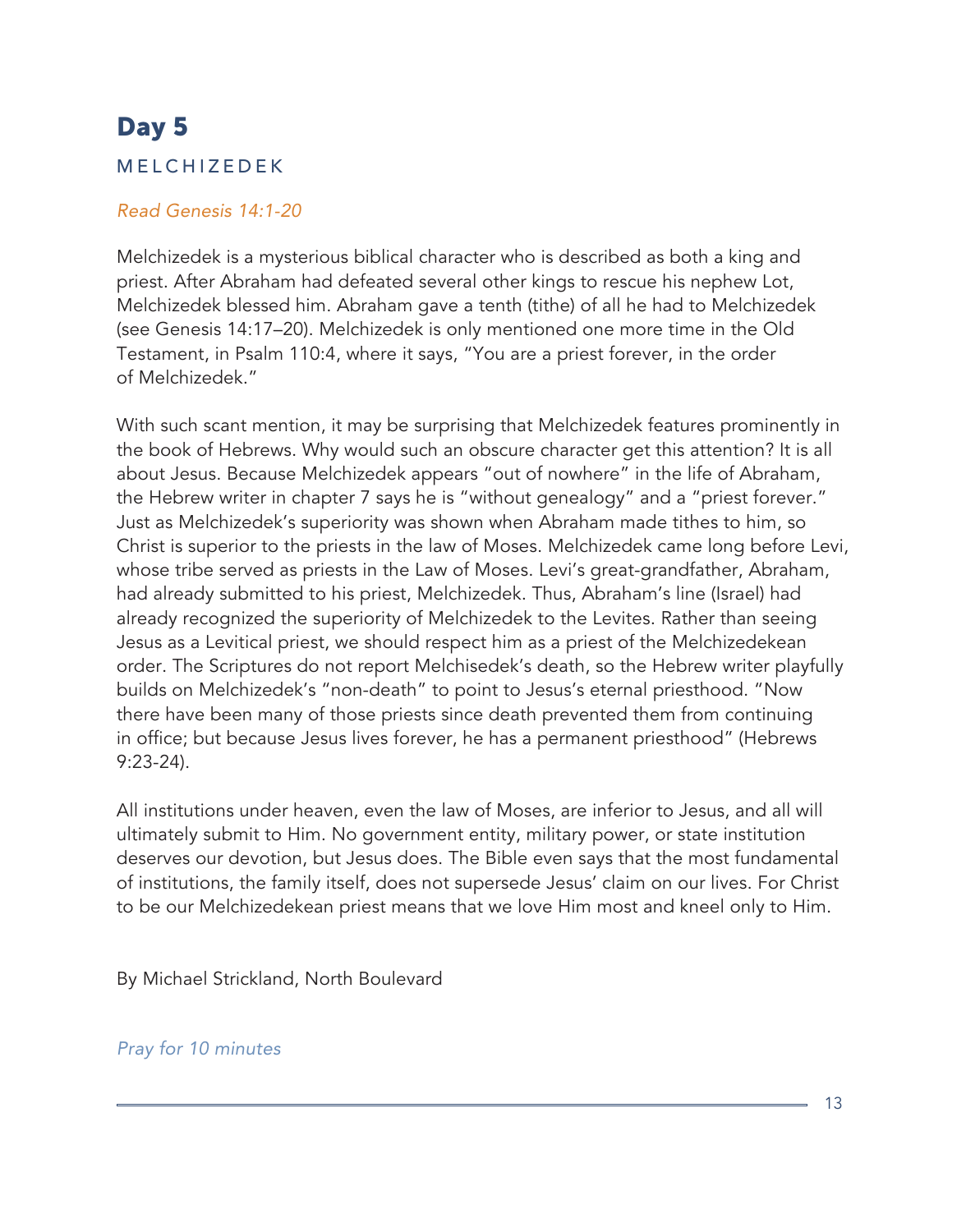### **ISAAC**

#### *Read Genesis 26:1-33*

As the son of Abraham and Sarah in their old age, Isaac surely witnessed much in his life regarding how God interacted with his parents. Like others in the Old Testament, we can see Isaac as a "type" of Christ in that he exhibited similar attributes. The parallel is seen between Isaac bearing the wood for the sacrificial fire (Genesis 22:6) and Christ carrying His cross. Growing up the way he did, Isaac surely understood the covenants God made with his father, Abraham.

We see in Isaac that, as with most children, kids learn from the examples of their parents. Isaac no doubt heard the accounts from his father about his experiences in Egypt; for example, Abraham portrayed his wife as his sister to Pharaoh's officials (see Genesis 12:11-13), and Isaac used the same ruse with his wife and Abimelech (see Genesis 26:7-9). His father also had dealings with Abimelech and Phichol in the region of Gerar. Abraham often chose negotiation over direct conflict, and Isaac in this passage seems to do the same. He kept moving further away from Abimelech in order to find a peaceful place to settle. He finally got to a place where God confirmed to him by saying, "I am the God of your father Abraham; do not fear, for I am with you" (Genesis 26:24).

As Christians, we often expect the world to leave us alone and accept our stance of faith in Christ Jesus. What we find in these passages is that jealousy was the driving force behind the conflict. This is often true today. The world cannot comprehend the "peace" we should exhibit in its chaos. The world loves conflict, fear, and power. We, however, are to pursue these: "the fruit of the Spirit is love, joy, peace, long suffering, kindness, goodness, faithfulness, gentleness, self-control. Against such there is no law" (see Galations 5:22-23).

By Joe Brown, The Experience Community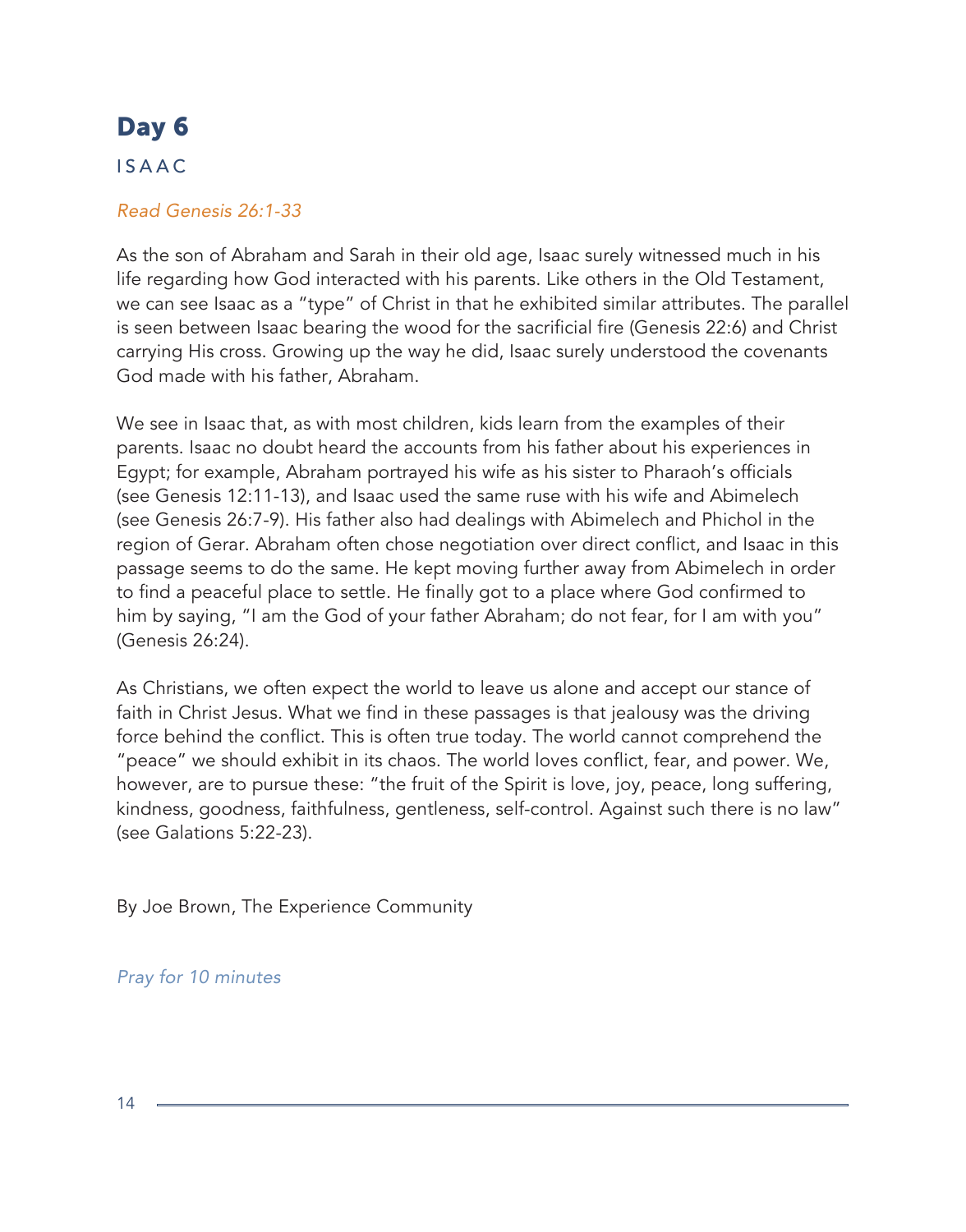### JACOB

#### *Read Genesis 29:1-30*

Jacob was the grandson of Abraham, the son of Isaac, and the one who would be named Israel. He would later have twelve sons who would give birth to the nation of Israel. Jacob was also an imperfect follower of God, but a follower, nonetheless.

In order to fulfill God's promise to Abraham to make his descendants like the uncountable stars, Jacob needed a wife. Isaac sent Jacob to Rebekah's family, to her brother Laban, to find a wife. Laban had two daughters, but Jacob loved the younger one, Rachel, and agreed to work seven years for her hand in marriage. Because Jacob loved Rachel, verse 20 says that those seven years "seemed like only a few days." At the end of seven years, Jacob got a wife (Leah and not Rachel!), but he later got Rachel (for another seven years of work) plus each of their slaves through whom his children would come.

We seem to be wired so that when we have an intense desire for something, we'll do whatever it takes to get it, sometimes even if it risks our freedom and health. In fact, we love stories of seeing people overcome barriers such as doors being slammed in their faces, being rejected over and over, and still being able to come out on top. When we treasure something, it becomes our heart's obsession (See Matthew 6:21). The problem isn't that we treasure things, but that we treasure the wrong things, which have no real temporal worth and no eternal worth. Many people pursue things that will only leave them empty once obtained. We need our hearts rewired so that we seek the One who is our ultimate treasure, Jesus. This rewiring must be a supernatural work through the Holy Spirit in the gospel of Christ. Jesus becomes our treasure, and "the things of earth grow strangely dim." One day we'll see Jesus face to face, receive resurrection bodies, and see all that Jesus has prepared for us. On that day, our suffering and struggles on earth will seem "like only a few days." What are you treasuring?

By Mike Lee, The Experience Community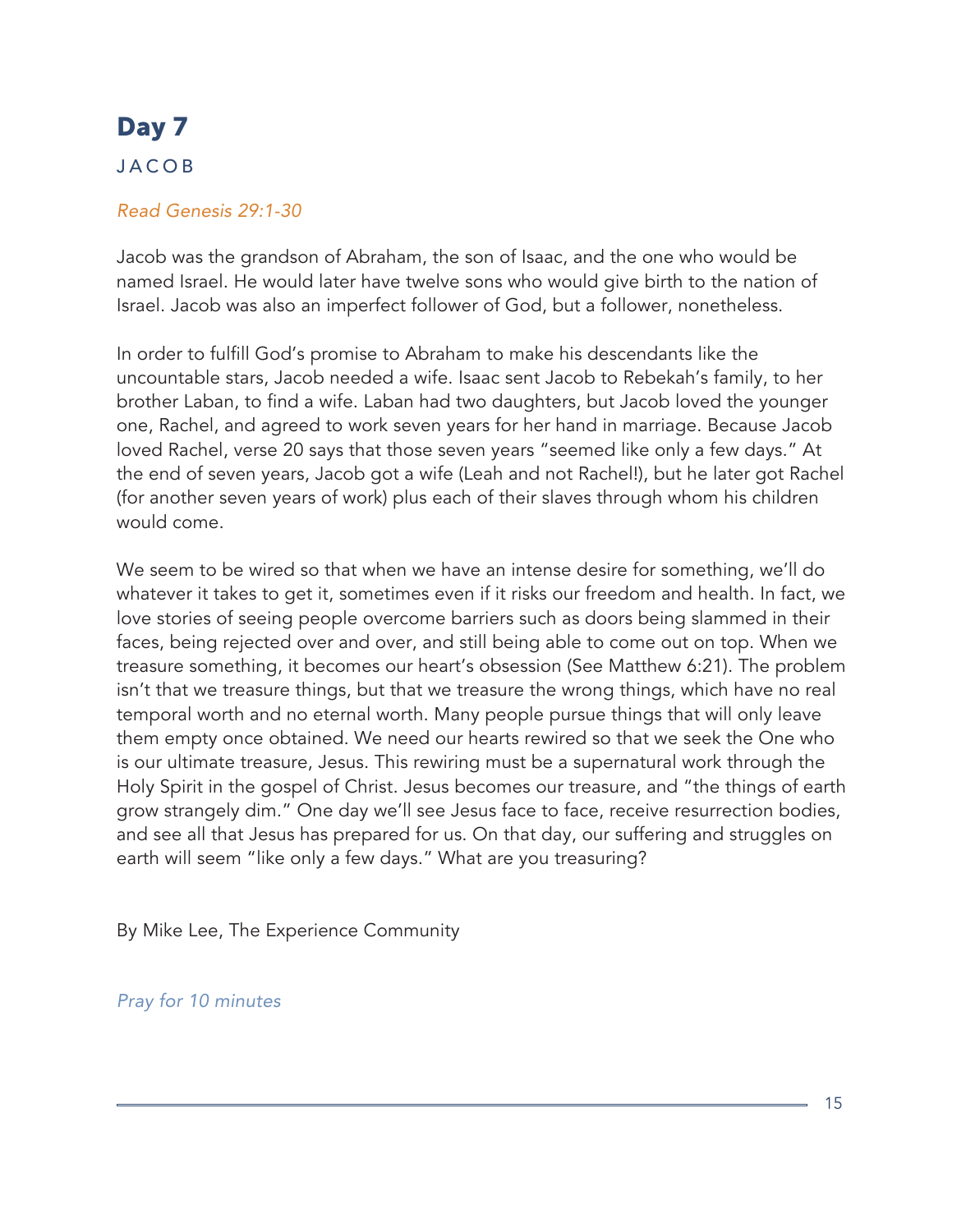### LEAH

#### *Read Genesis 29:15-35*

Leah was the first-born daughter of Laban. She was Rachel's older, unattractive sister, the unwanted first wife of Jacob, and the mother of six sons who made up half of the twelve tribes of Jacob. Her fourth son, Judah's bloodline, is significant in the lineage of Christ.

Leah's story does not make for a great Hallmark romance movie since she was the wife that was not wanted! Her father tricked Jacob into marrying her, and Jacob was very disappointed when he found out what had happened. He wanted her younger sister, and now he was stuck with a wife he didn't want. So, where does this whole situation leave Leah? Leah was stuck in a loveless marriage and had no control of her situation. She could have been angry at God for putting her in this position, but she chose to cry out to Him, and God faithfully showed that He was with her. He blessed her with six sons, which she faithfully raised to follow God. Her son, Judah's bloodline, produced King David, King Solomon, and then Jesus, the Savior of the world! You can see Leah's faithful journey with God each time she gives birth to her sons. She names them in honor of God: Reuben - behold a son (God blessed her), Simeon - hearing (God heard her), Levi - joined (God joined her to Jacob), Judah - praise (God blessed her).

All of us want to control things in our lives. We want to control our jobs, friendships, and circumstances. As we go through our lives trying to control everything, it is easy to get frustrated and disappointed when God doesn't go along with what we are trying to control! Leah's submission to the Lord was a blessing to her, and in the end, to the world! We can learn from Leah. God has amazing blessings planned for you. Letting go of controlling your life and fully submitting to the Lord will allow Him to do what He has planned for you. Are you ready to see His plans for you?

By Amy Sain, North Boulevard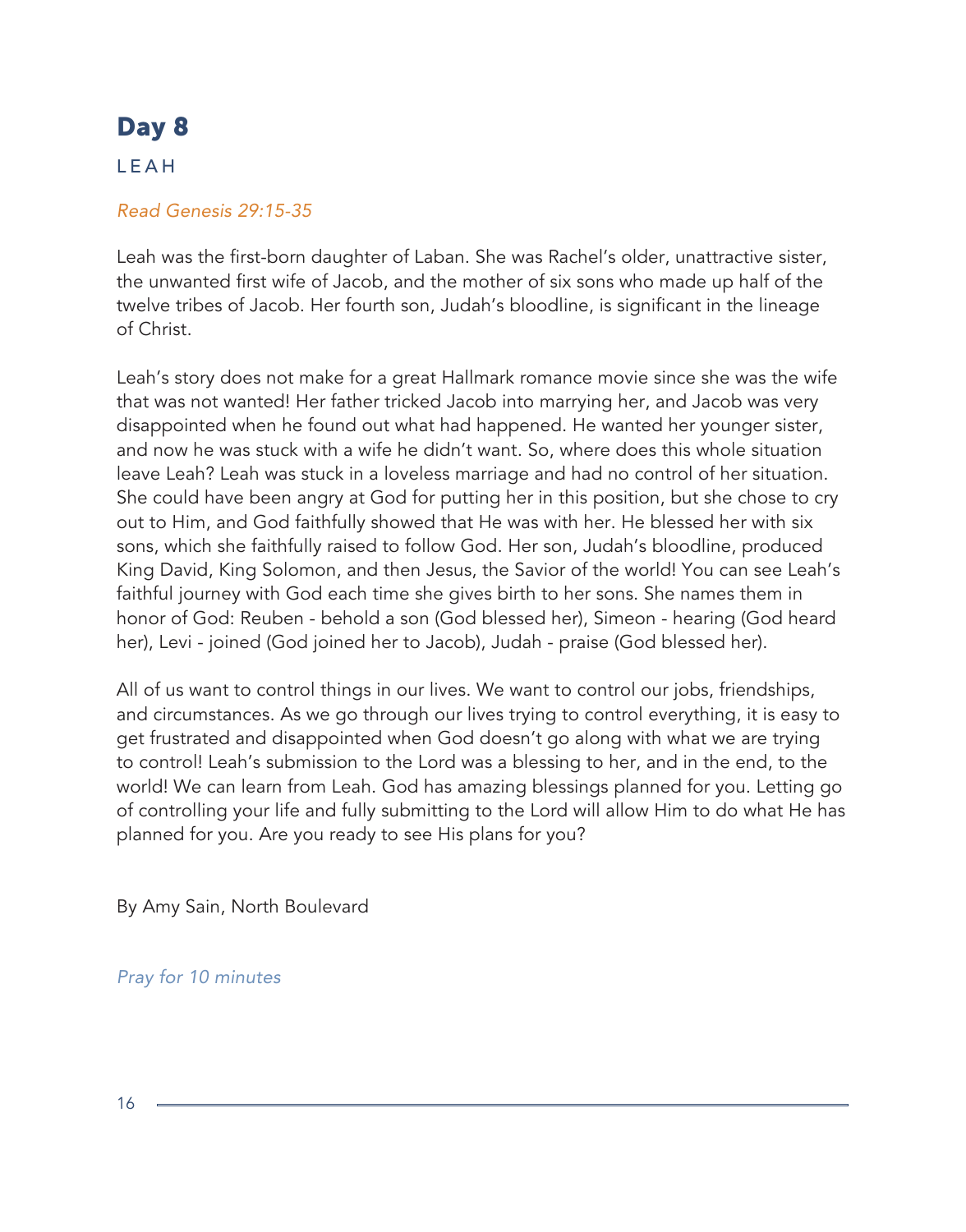### RACHEL

#### *Read Genesis 31:4-35*

Rachel was the wife of Jacob, daughter of Laban, and the mother of Joseph and Benjamin. She was known for her great beauty, and that Jacob worked many years to marry her. When the Lord told Jacob to return to his father's land, Rachel stole her father's household gods (idols). These were probably small figurines. We don't know why Rachel stole them. We only know that she thought they were important enough to be worth risking her relationship with her father and husband. When her father Laban came looking for them, Rachel hid them from him.

See how much these small figurines nearly cost her and those around her! At that time, Rachel had not yet given birth to Benjamin. Benjamin was one of the twelve "patriarchs" of Israel, a leader of one of the 12 tribes. The tribe of Benjamin was one of the smallest, but significant people came from it, like Saul, the first king of Israel, and the apostle Paul, who wrote 13 books of the New Testament! All this would've been lost if she had been discovered, all for a few wooden figurines. Her idols gave her nothing, and she nearly gave everything for them.

What idols do we carry with us? Maybe our cell phones have become idols to us, or social media, exercise, perhaps even our children. Our God is abundantly clear that He is to be first in our lives and that we should have no idols; that is, we should worship nothing other than Him. An excellent way to decide if you have idols is to look at where you spend your time and money. Do you spend as much time in prayer and reading the Bible as you do on social media or TV or whatever could become an idol in your life? What things in your life have become an idol? Spend time in prayer asking God to point out to you any idols in your life.

By Julie Young, North Boulevard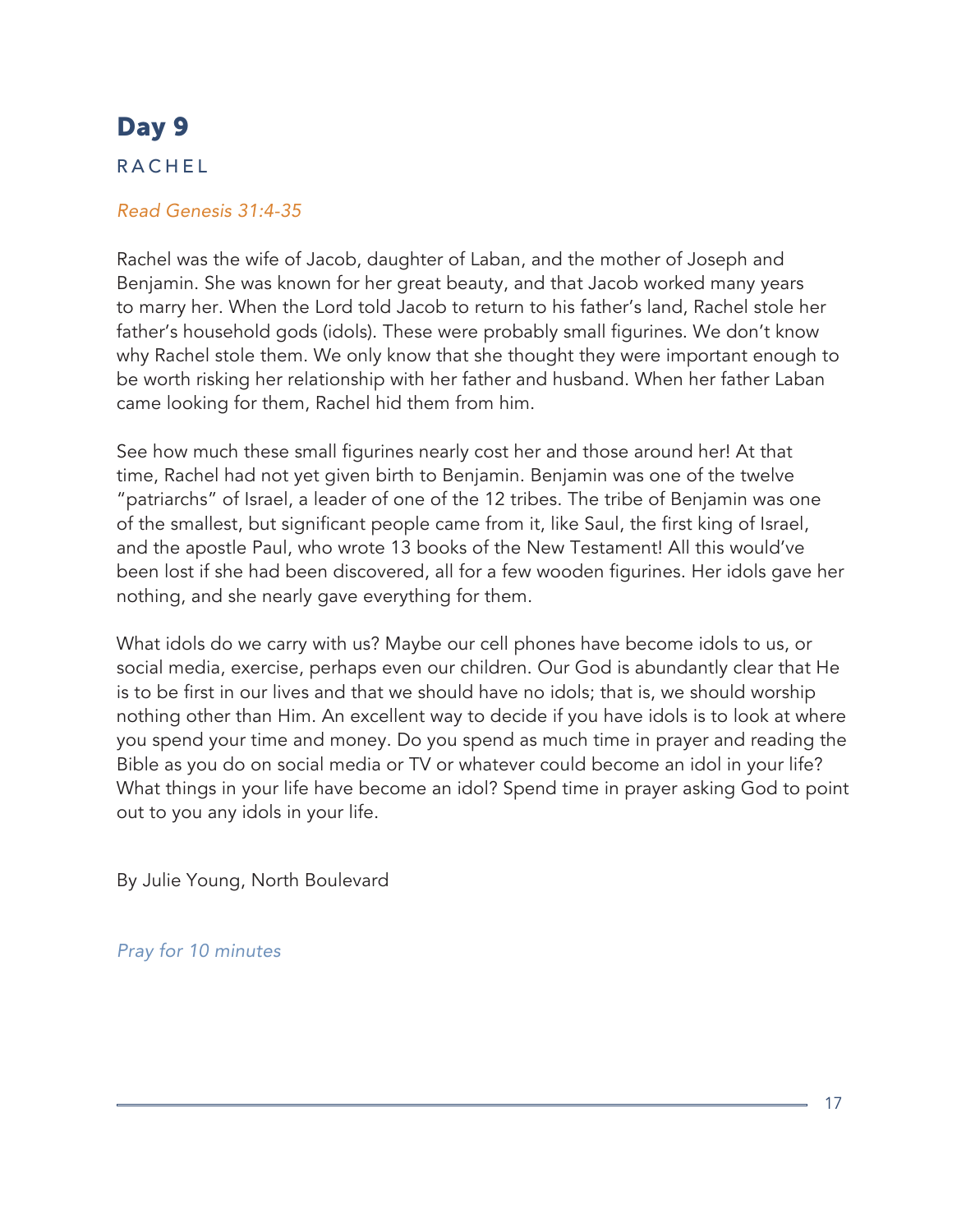### JOB

#### *Read Job 40:1-9; 42:1-17*

Job was a wealthy man, blameless and upright, always careful to avoid doing evil. This story starts in heaven when Satan appears before God. God boasts to Satan about Job's goodness, and Satan argues that Job is only good because God has blessed him abundantly. Satan then challenges that Job will curse God if he's permitted to test him. God allows Satan to torment Job to test this bold claim, but He forbids Satan to take Job's life in the process.

"Why would God allow good people to suffer?" is asked all the time. I know that seems hard to understand, but the Bible teaches us that God's thoughts and ways are not like ours and that He knows what's best for us. Life consists of "ups and downs" and "highs and lows" or what some people call "the process." Now, when God allows "the process" or Satan to test us, and we pass that test, God gets the glory, and in return, He blesses our lives richly. Here's the truth, God wasn't concerned about the suffering Job was experiencing; after all, He allowed it. It was about Job's response. How we respond to trials reveals the true intent of our hearts. Job teaches us the difficulty of this lesson as well as the importance of it.

We could reject the God who allows suffering; most people do. Or we could trust the God of the Universe who remains in control over all evil and all suffering. Here's the reality, suffering doesn't make sense, and faith during suffering makes even less sense, but placing your life in the hands of a loving God who can take care of you is the only reasonable response a person can ever take. It's called a sacrifice of praise. This act of worship (yet difficult) always brings us closer to a faithful and merciful God, but only if we choose it. The sufferings and disappointments of life will eventually find you; it's inevitable. Will we humble ourselves before an all-powerful God and trust Him during times of suffering? Will we remain faithful to God?

By Joshua Jamerson, Crossland Church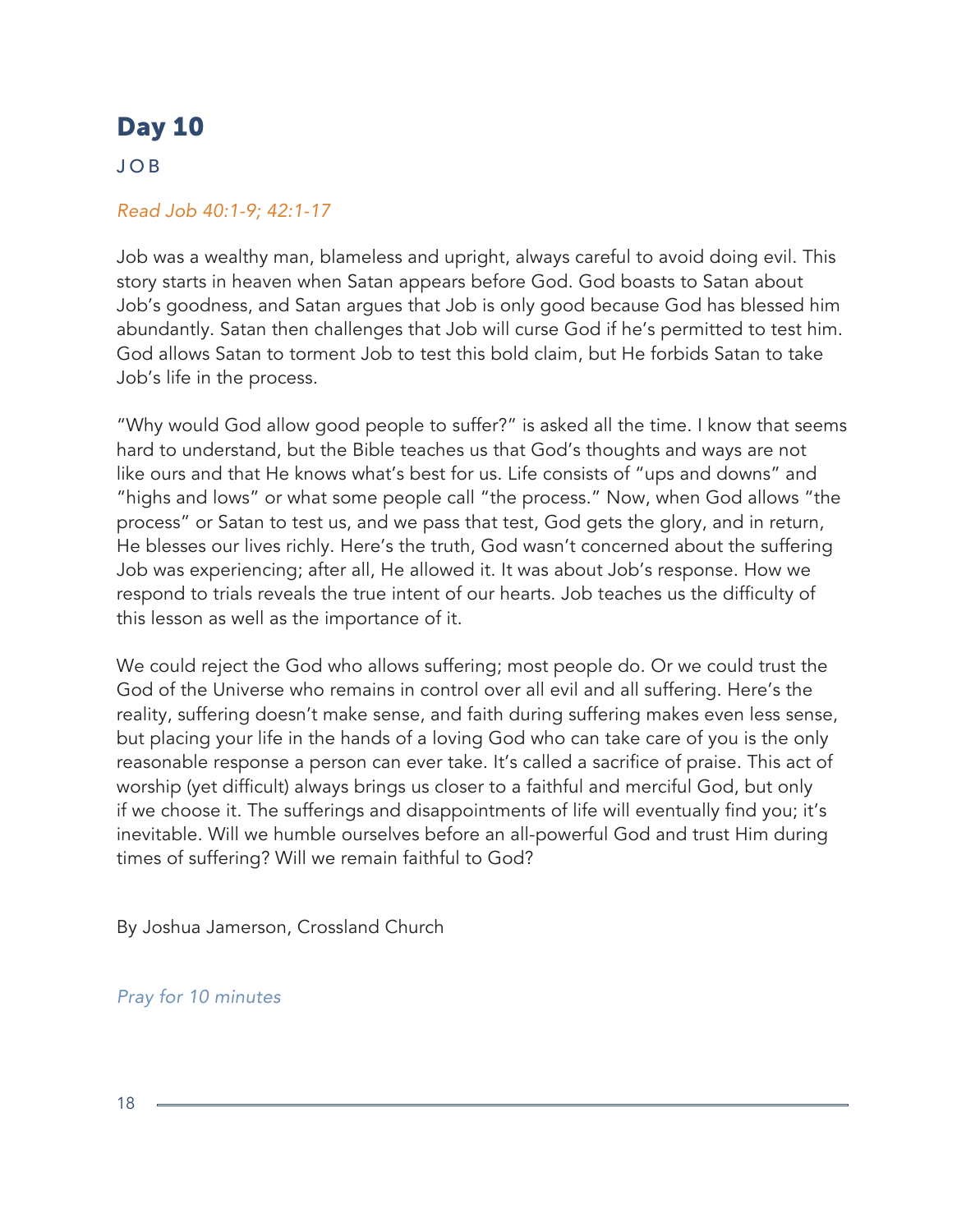### MOSES

#### *Read Numbers 20:1-13*

If you were to make a list of the most memorable people in the Old Testament, it would be difficult not to think of Moses. He met with God at the burning bush, parted the Red Sea, and it was through Moses that the Ten Commandments were given. These are just a few of the miraculous events that Moses took part in as he led God's people to the Promised Land.

Moses was God's representative to the people as they wandered for forty years in the desert. Time and again, the people would come to Moses with a problem that needed to be solved, and this is one of those times. We can all agree that a lack of water is a serious need that should be addressed, and yet Moses goes beyond what is asked of him by God and allows his emotions to get the best of him. The consequence for Moses was not being able to go into the Promised Land. At first glance, this may seem harsh, but we must remember that we are talking about disobeying the Creator of the Universe.

In this passage, God's definition of obedience is "complete" obedience. This means not adding or taking away from what God has asked of us. How do we do this? Simply put, by being obedient to what He has "already" shown you, by pursuing to know God more, and when he asks something of you…say yes. The struggle comes in when we let our emotions and feelings take control. We end up twisting what God has said because we think we know better. If we would only realize that the best thing for us is to live in "complete" obedience, then we would be able to share in the peace that only comes from God. Take time today to ask God if you are living in partial obedience to Him, and if so, ask for forgiveness and commit in your heart to live in complete obedience from this day forward!

By Karl Williams, The Experience Community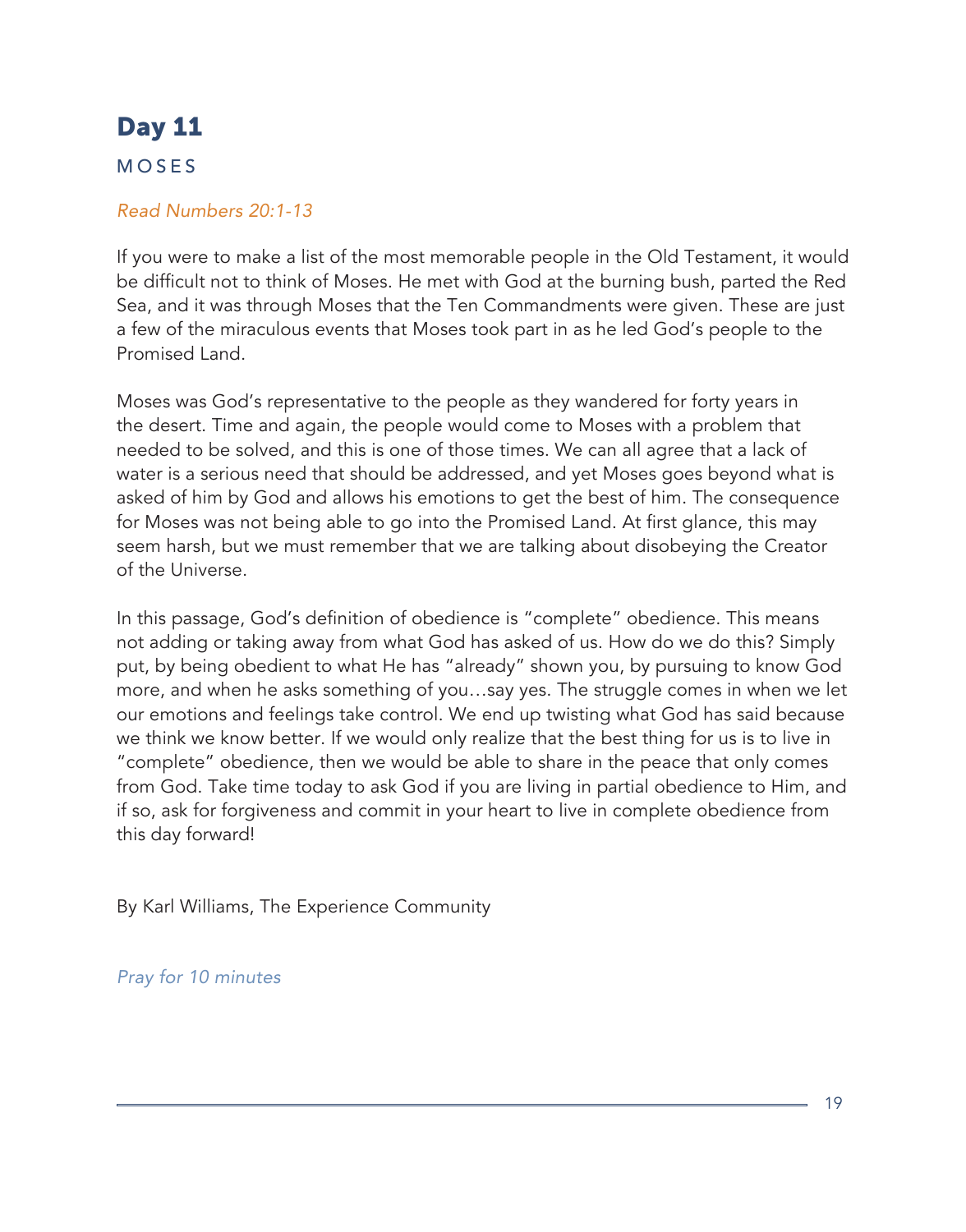### AARON

#### *Read Exodus 32:1-35*

Aaron was the brother of Moses, one of history's most famous leaders. To be a sibling in such a situation can be challenging, intimidating, or even annoying. Aaron was assigned to help Moses lead, That means he clearly understood the vision and challenges. He had a close-up view of every great victory God had given his people, including the plagues on their oppressors and parting the waters for a multitude to escape to Mount Sinai.

Moses disappeared on his ascent up the mountain to meet with God for further instructions. As he did, Aaron became the second-in-command and was responsible for maintaining order among the people. Unexpectedly, days turned into long weeks with no sign of Moses returning. A spirit of uncertainty and fear fell on all the people. So in search of something familiar for reassurance, Aaron made an idol shaped like gods of their former oppressors in Egypt. The action unified the unsettled population and brought a period of celebration. Aaron attempted to dedicate the festivities and worship to the true Lord, but idolatry had taken everyone's attention away from God. We cannot clearly understand what Aaron thought when he made the golden calf. But we do know he was not only distracted from his focus on the one true God, but he was distracted from his responsibility to call others to faithful living, and distracted from the opportunity to provide leadership in a time of need. He was preoccupied by the pressures of pleasing the people around him.

Similarly, Satan's greatest victory is to distract your attention from the true God and his power to work in your life. When you focus on following the desires of the crowd around you, then some form of idolatry will creep into your life and substitute for your worship of God. The results are devastating for you and all others who are influenced by your life. Recognize how the Lord has blessed you up to this point and keep your faith focused. Only then can you keep from turning to idols.

By Glenn Robb, North Boulevard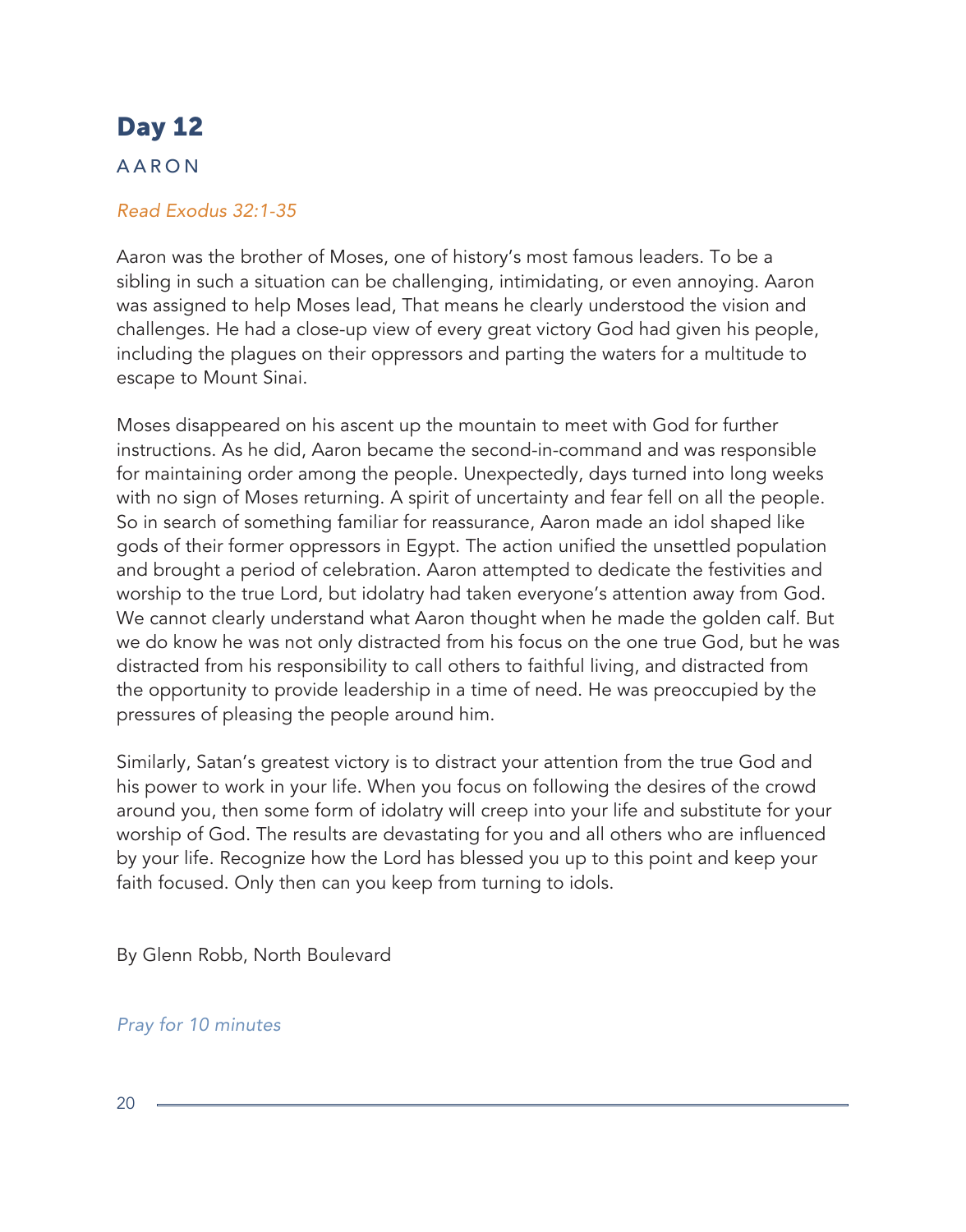#### MIRIAM

#### *Read Numbers 12:1-16*

In Israel's journey from Egyptian captivity to the land God promised them, Miriam was an important figure. She was the older sister of Moses, the man whom God chose to lead the people out from Egypt. The Bible also describes her as a prophet in Exodus 15, clearly an influential leader of her time. But despite the many good things she did for the people, she sometimes let her position and status drive her to make much of herself and lose sight of the authority given to others.

When Miriam disrespected her little brother Moses by calling into question his place with God, the consequences for her disrespect were severe. Not only did a skin disease physically threaten her health, but it also isolated her from the community and placed her outside their protection. Being outside camp was dangerous, not to mention lonely. This demonstrates for us how important it is to respect any authority granted by God. Disrespecting our parents, slandering our government officials, ignoring the wisdom and guidance of our spiritual leaders, all of these things are as equally dangerous for us as they were for Miriam.

Ultimately, Miriam's disrespect wasn't scandalous because Moses was such a great guy. It was scandalous because she looked at God and told Him "no." Her actions said, "I don't really trust the choice you made, and I'm sure I could do better. Let me handle this." If we reject the authority God has granted others, that's a wholesale rejection of God. We have to guard against attitudes that tell us we know better than God. Don't let the mistakes of authority figures around you or what you perceive to be your relative competency blind you to the will of God. Remind yourself that you can trust in His plan and the work He's doing. When you live in that trust, you'll stay within the safety of the structure and community God has built.

By Emily Harmon, The Experience Community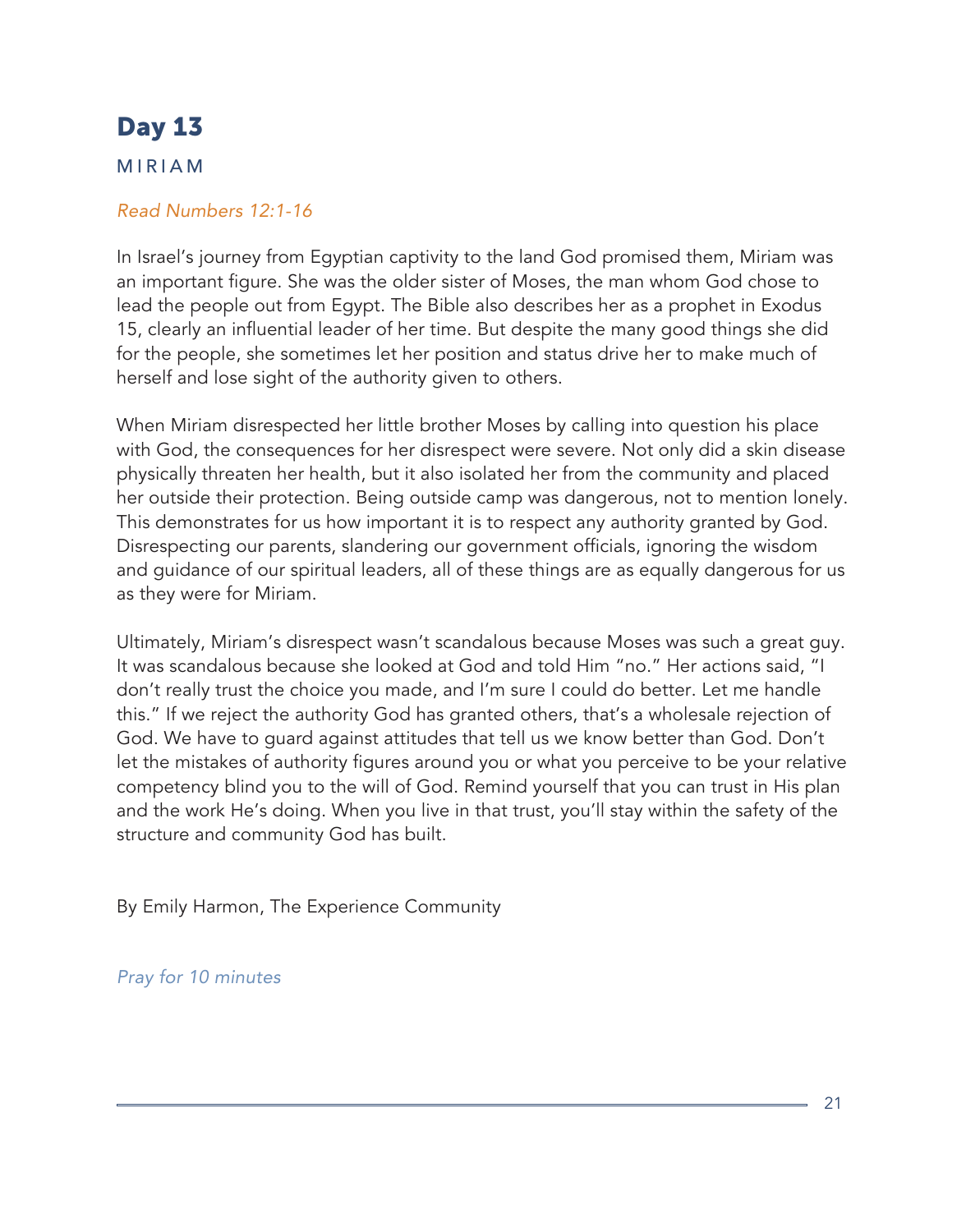### RAHAB

### *Read Joshua 2:1–21; 6:22–25*

Rahab was a harlot whose house formed part of the town wall of Jericho in the late Bronze Age. Rahab is assuredly the same Rahab identified in Matthew 1:5, making her an ancestor of David and including her in the genealogy of Jesus. The author of Hebrews names her as an example of faith in God (see Hebrews 11:31), and James calls her righteous for her efforts in allowing Joshua's spies to lodge with her and protecting them by sending the spies pursuers on a false trail.

Joshua sent out the two spies to "spy out the land" as part of the final preparations to conquer Jericho. The fidelity of a harlot saved the spies' lives. Indeed, Rahab saw Joshua's spies as representatives of the God of Israel. Her faith was firm yet simple, and she was obedient.

Rahab risked her life by taking the spies into her home and protecting them. Had the king uncovered Rahab's betrayal, he would have had her killed for treachery. Instead, she protected the spies from the king's grasp and even gave instructions to the spies on how to evade their pursuers. The spies were not the only people of God who were saved in this story. Rahab believed in the God of Israel and knew the Hebrews would conquer the city. Rahab depended on the spies for the preservation of her family as much as they depended on her. When Jericho was destroyed, the Israelites spared Rahab and her family.

Today, the enemy is coming after God's people. Some of God's people are being "cancelled," some are drowning in litigation for their beliefs, and others are being attacked through job loss, family issues, and more. Indeed Jesus says we will have trouble in this broken world, but He has overcome the world! Will you protect God's people from harm? Will you risk it all and tie the scarlet cord to your window to protect and preserve your church family?

By Russell Rigsby, North Boulevard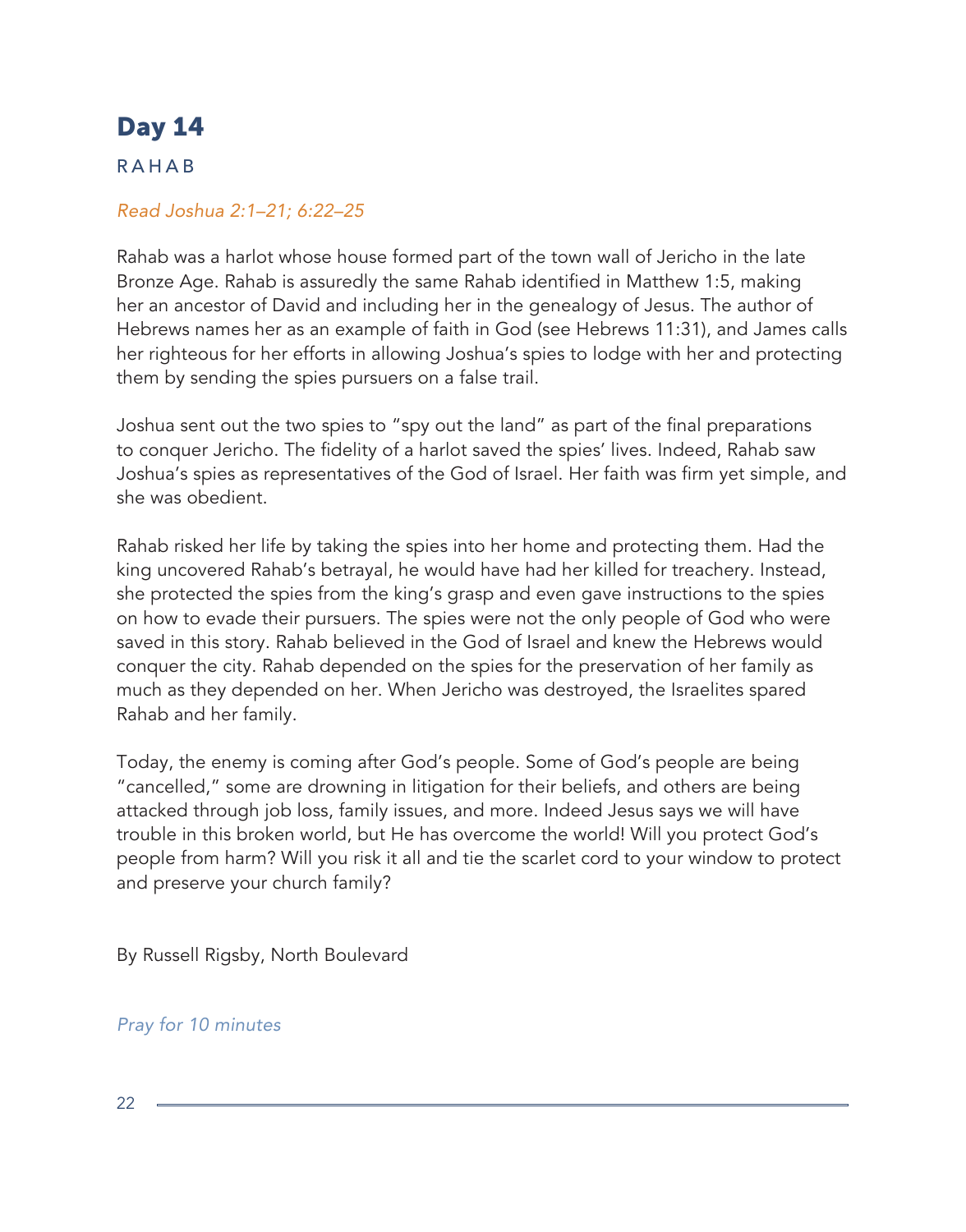### DEBORAH

#### *Read Judges 4:1-24*

Most Old Testament judges seem very different from our modern concept of judges. Rather than arbitrate between right and wrong, they were more likely to be military leaders, delivering Israel from some foreign oppressor. Deborah, the only woman judge, seems like our modern judges. People came to her for her wisdom and to settle disputes. Israel's military leadership should have been provided by its top general, Barak, but Deborah led when Barak failed to do so.

Israel had forsaken God again, so the Lord sent the Canaanites to oppress His people and turn them back to Him. It appears that God commanded General Barak to lead the Israelites against the Canaanite army and their iron chariots led by Canaanite General Sisera (v6). But there were those iron chariots, and Barak was afraid. Deborah, as a prophetess, reminded Barak of his commission to lead, but he was unwilling unless Deborah accompanied him. Because of his lack of faith, the glory of the battle would not go to Barak but to God first and then to women (Deborah and Jael).

What do you do when someone in a position of leadership fails to lead? Deborah's first step, moved by the Spirit of God, was to remind the positional leader of his responsibility. Still, Barak refused to move unless Deborah went with him. How many Godly women wish their men would lead as husbands and fathers? How many children wish their parents, either of them, would lead? How many Christians wish their shepherds would lead? Deborah's example is first to remind and then to accompany the weak leader, leading alongside them. Remember that Deborah is not concerned about her glory or credit but rather about accomplishing God's mission. Don't ignore a failure to lead God's people in the church, the family, or elsewhere, but honor the positional leader by accompanying them and reminding them that it is ultimately the Lord who is accompanying them.

By Kimball Bullington, North Boulevard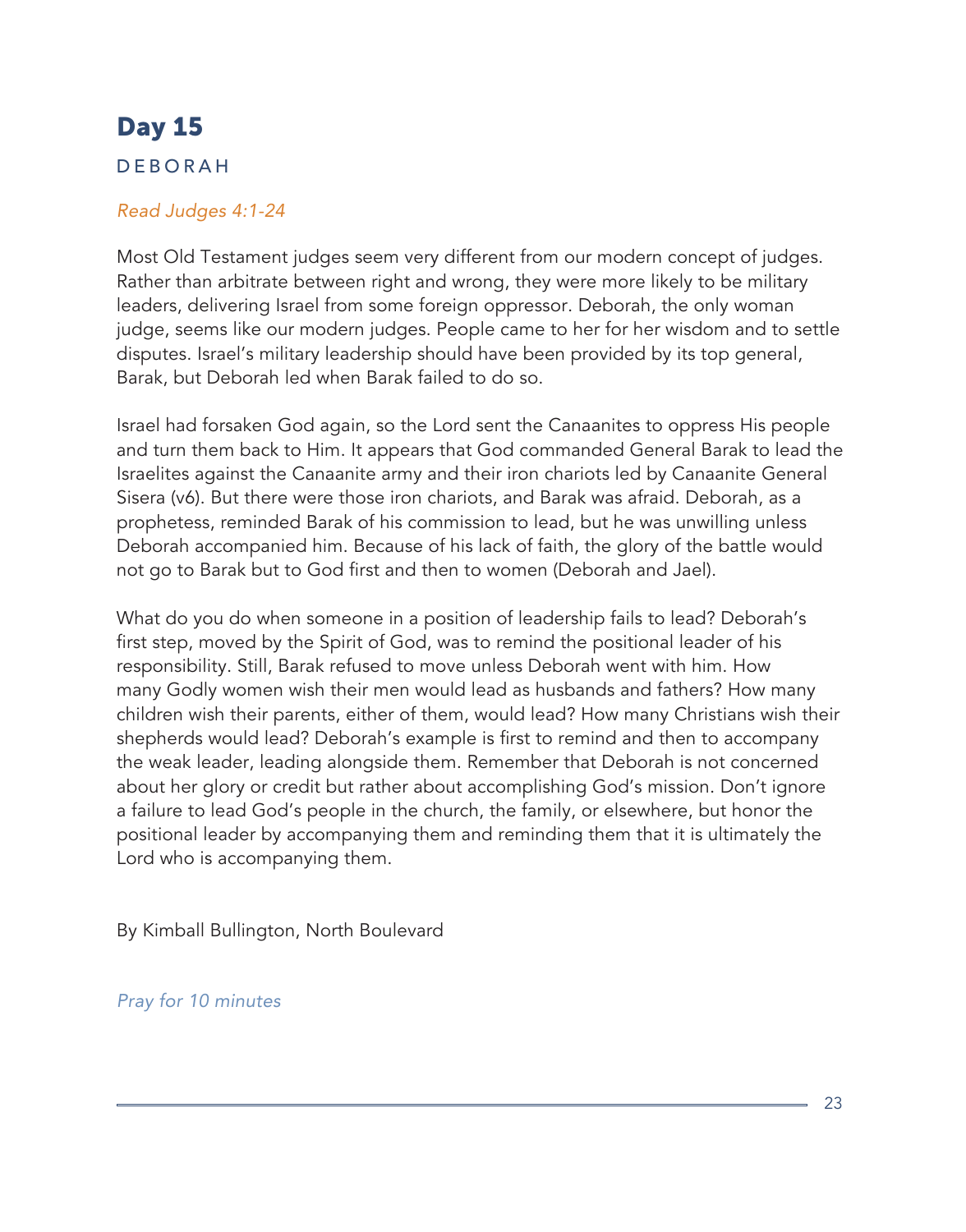### JAEL

### *Read Judges 4:1-24*

Jael and her husband, Heber the Kenite, lived in Kedesh, far from the rest of their tribe. Historically, the Kenites acted as Israel's allies, providing refuge for Moses when he fled from Egypt and guiding the Israelites on their journey to the Promised Land. But Heber's family had an alliance with Israel's enemy, King Jabin of Canaan. When Sisera entered Jael's tent, she found herself caught between conflicting loyalties – should she help Israel or their oppressors?

Throughout the Old Testament, the Israelites struggled with the decision to remain loyal to God. They continually chose to do "evil in the Lord's sight" rather than live as God instructed them (4:1). But God repeatedly used people like Jael to bring about Israel's repentance and redemption. When Jael killed Sisera, "Israel saw God defeat Jabin, the Canaanite king" (4:23). This victory was long-awaited and much celebrated. Afterward, Israel lived at peace for forty years (5:31). Even so, the Israelites might have saved themselves considerable trouble if they had obeyed God and driven the Canaanites out of the Promised Land 120 years earlier.

Too often, we live like the rebellious Israelites. We procrastinate when what we're asked to do sounds difficult or painful. We put off the hard work of becoming like Christ, and though it may bring us temporary comfort, it ultimately leads to deeper heartache and unrest. Jael's actions teach us that we shouldn't hesitate to deal with things that are opposed to God. This doesn't mean we're called to drive a tent peg through someone's head, because our war is not against flesh and blood but spiritual forces (see Ephesians 6:12). So, how do you deal with the spiritual opposition you face? Do you put it off like the Israelites? Or, like Jael, do you do what it takes to remove the opposition? Though that work may not always be easy, we can draw strength and courage from God, Who will be present with us wherever we may go.

By Sarah Wiggers, The Experience Community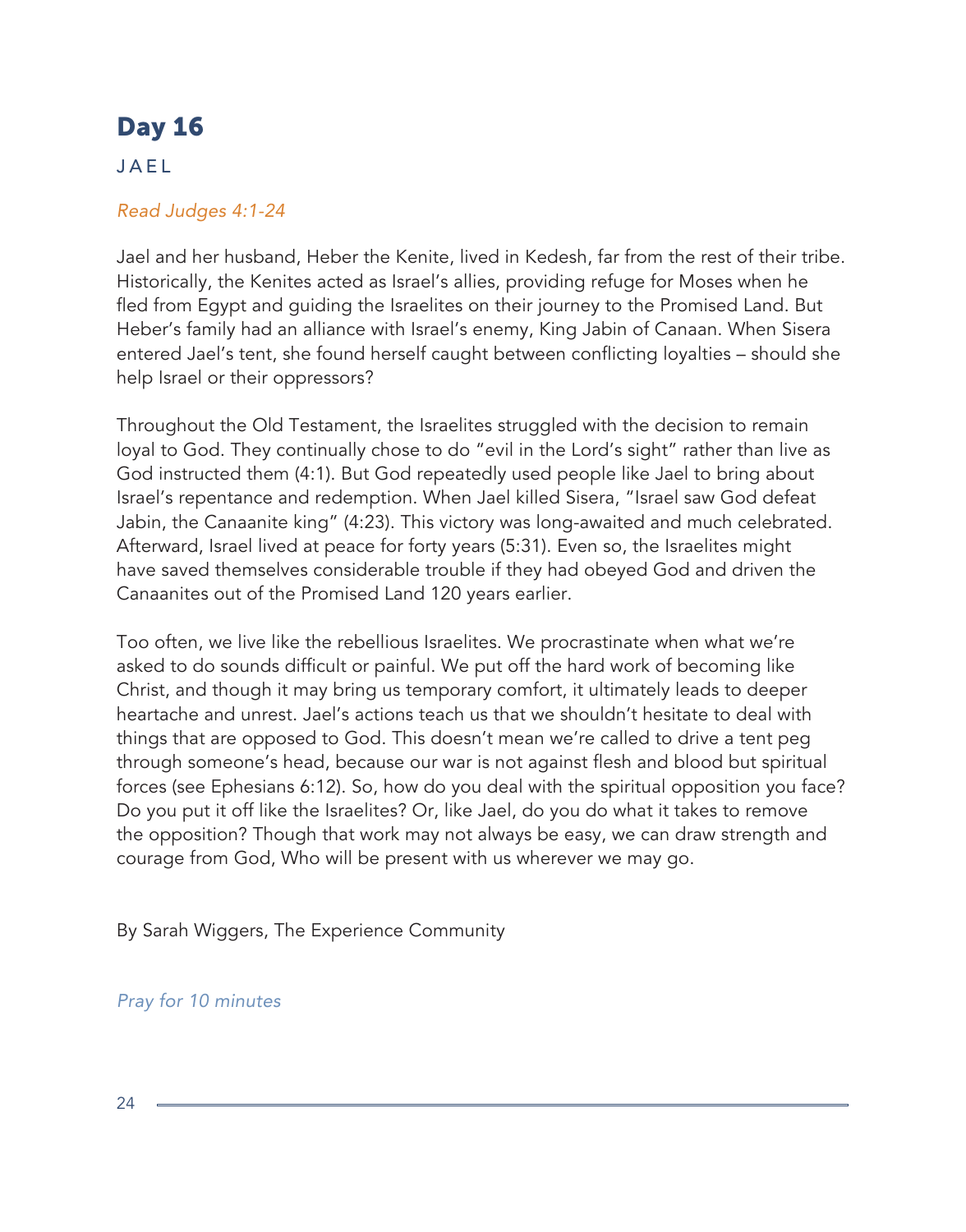### RUTH

#### *Read Ruth 1:1-5; 4:13-22*

Ruth was a Moabite woman married to an Ephrathite man. The man and his family moved to Moab from Bethlehem in Judah, where Ruth lived. Several years after moving to Moab, Ruth's husband, father-in-law, and brother-in-law died, leaving behind Ruth, her sister-in-law, Orpah, and her mother-in-law, Naomi. Ruth and Naomi, both now widows, stayed together and traveled back to Judah.

Instead of returning to her own father and mother, Ruth became like a daughter to Naomi and stayed by her side caring for her. Ruth was a woman of faithfulness and obedience. Even in the tragic loss of her husband, she was showing loyalty to those she loved. Returning to her own mother may have been the easy or comfortable thing for Ruth, but she chose loyalty over comfort and followed Naomi to Bethlehem in Judah. In Judah, while collecting grain for herself and Naomi, Ruth met a wealthy man named Boaz. Boaz was related to Ruth's father-in-law, Elimelech. When Boaz met her, he told her he had heard of her faithfulness to Naomi, and he wanted to reward her by showing her favor and taking care of her. Boaz and Ruth later married and gave birth to a son.

Just like Ruth, many of us face tragedy in which we have a choice to stay faithful to the Lord and what He has called us into or to walk in self-comfort. When we are drowning in doubt or anxiety, do we run to the Prince of Peace, or do we sit in self-pity and fear? When we lose someone we love, do we doubt the Lord's goodness or trust in his faithfulness? When everything in our culture tells us to follow our hearts by fulfilling our own desires, we will miss our assignment as followers of Christ if we are not careful. God *always* proves Himself to be faithful, and if we do not choose to be faithful to Him, we will miss an infinite amount of blessings.

By Emma Miller, The Experience Community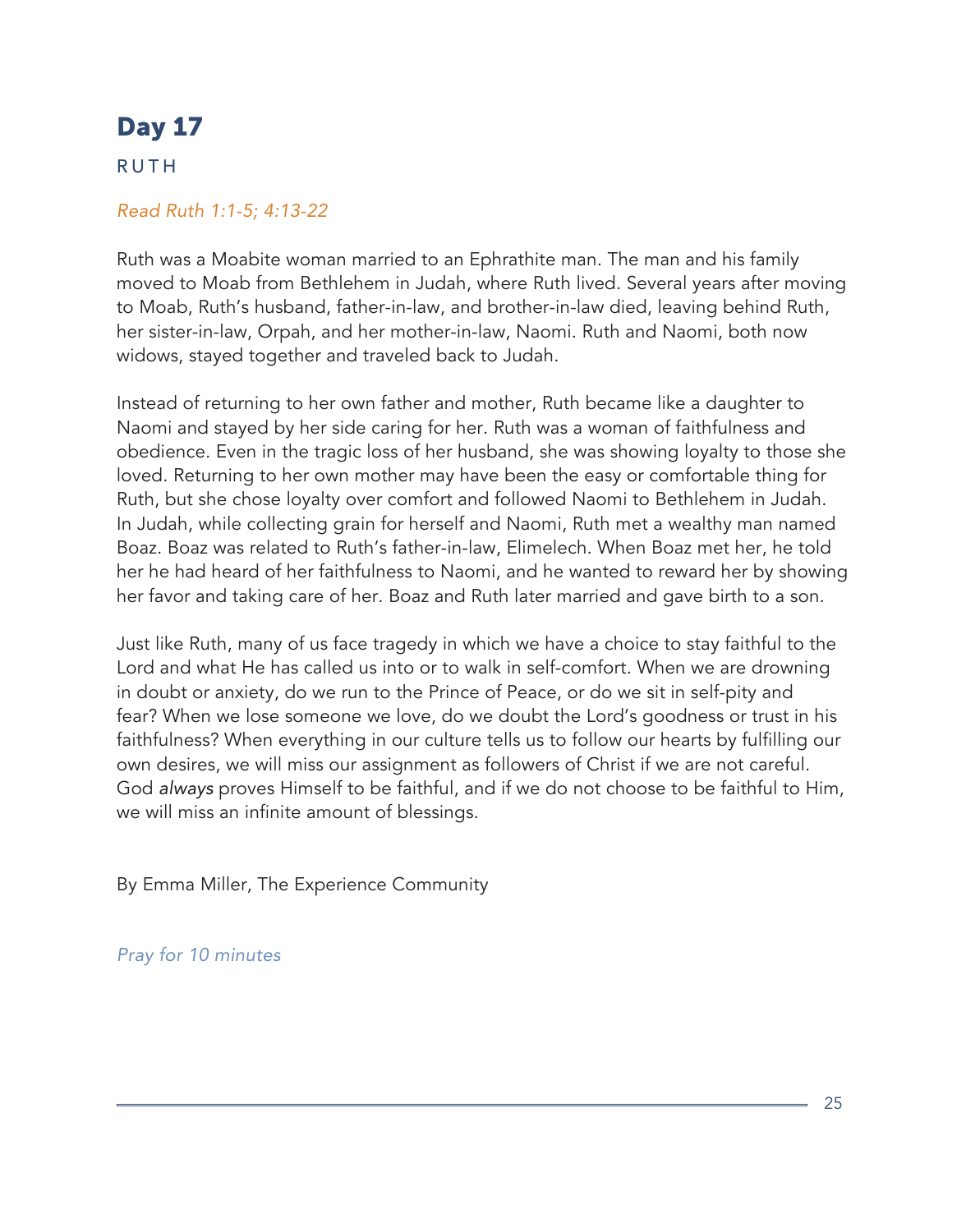### HANNAH

#### *Read 1 Samuel 1:1-28*

Hannah was despondent. She had remained childless for so long that her husband's other wife had given birth to several sons and daughters. Though her husband was good to her, Hannah was determined to become a mother herself. When the family traveled for their yearly pilgrimage to make sacrifices in the holy town of Shiloh, Hannah begged God through fervent, silent prayer to give her a son. If the Lord delivered, she promised to give the child back to God.

God was faithful, and Hannah bore a son. She named him Samuel because it means requested of God. When Samuel was three years old, she brought him to the priest to begin his service to the Lord. Samuel would devote himself to listening and obeying God from an early age, and Hannah would visit and bring him a new robe as he grew.

At first glance, it would seem that Hannah came out on the losing side of her bargain with God. She had pleaded with the Lord to help her conceive, and though she was granted her ultimate desire, Hannah was compelled to relinquish her toddler and allow him to be raised by Eli, the priest. According to the arrangement, Hannah had her precious child in her arms for only three short years. But Hannah knew what many of us so often forget—all of what we have belongs to God, both before it was given to us and long after we received it. 1 Chronicles 29:14 tells us, "For everything comes from you, and we have given you only what comes from your own hand." If we begin from a place of devoting all we have to God, then we can hold people and possessions with a looser grasp, avoiding the distractions of a worldly attitude that shouts "Mine!" and replace it with a gentle voice whispering "His."

By Abby Rosser, North Boulevard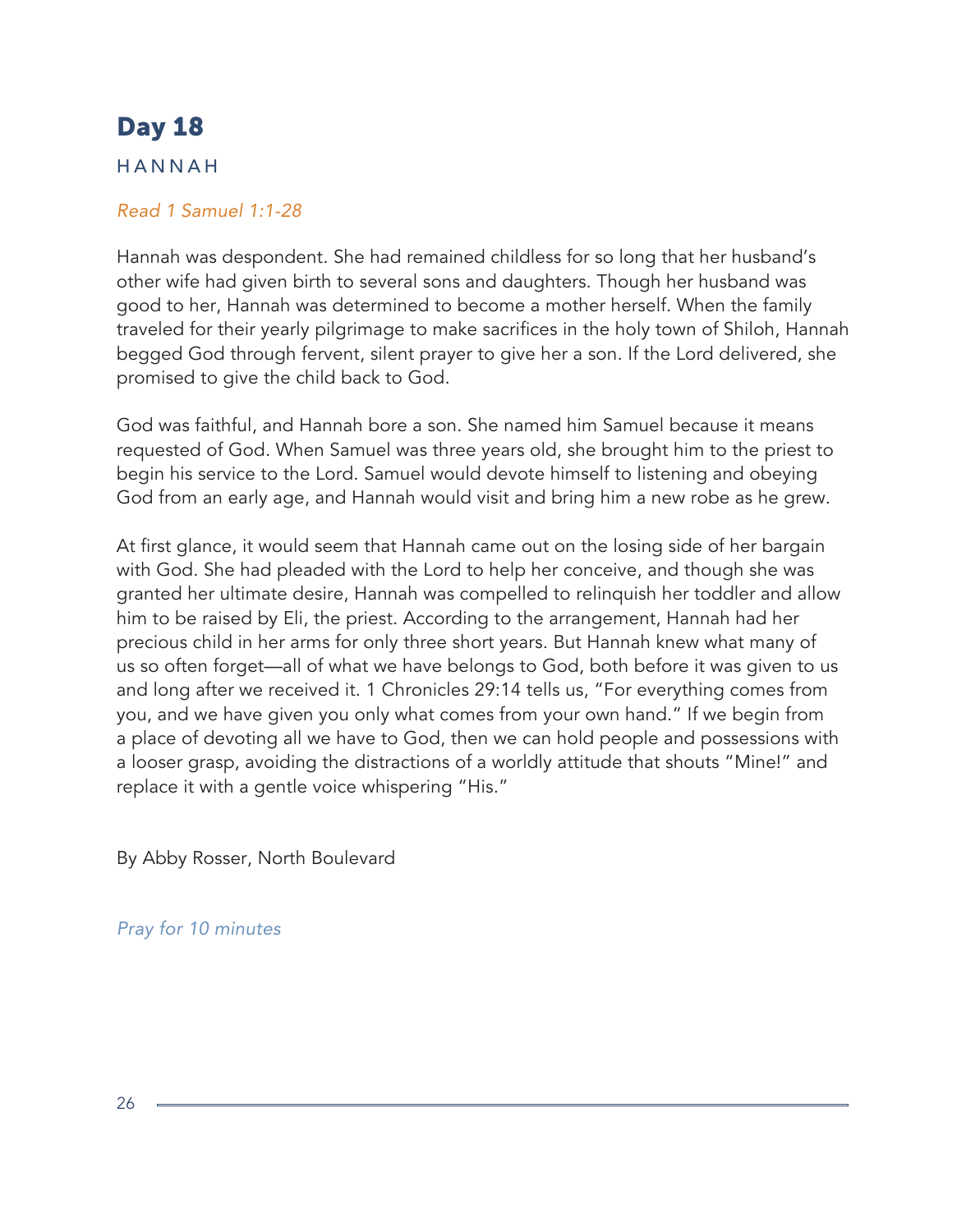### SAUL

### *Read 1 Samuel 13:1-22*

Saul, the first king of Israel, was God's chosen to lead the scattered nation. Even though Saul won many battles, he often lacked confidence in God. Saul's disobedience to God was the primary source of his problems, especially as it brought heartache and trouble into the lives of those close to him. Saul's life ended tragically during battle. After being wounded, he took his life by falling on his sword.

There's a famous saying, "If you want something done right, do it yourself." The problem with that statement is sometimes God instructs us to wait on others. Patience is a tricky thing, especially in this busy world. In these moments, our sinful human nature takes over, and we fail. Often. Much like Saul, we think we have the ability to fix the problem on our own. Saul could see the battle slipping away with every soldier that fled. At that moment, all the pieces were there: the time appointed by the high priest Samuel, the battle, the burnt offering, and the fellowship offering. There was just one thing missing, God. Saul makes a decision not to wait on Samuel, as instructed, but instead offers the burnt and fellowship offerings himself. Saul allowed the fear of failure and the noise around him to distract him from what God had planned. This act of disobedience led to Saul's disconnection from God.

Our decisions have consequences. Thankfully, we have the Bible to guide us. Psalm 130:5 shows us how to proceed in moments like the one Saul experienced, it says "I wait for the Lord, my soul waits. And in His Word, I hope." Our obedience to God is more significant than our sacrifices to God. Next time we find ourselves in a moment of trial, let's not be like Saul. Let's take a minute, breathe, and focus on the Lord. Let's remember his past promises and actions and wait. He will meet us there.

By Travis Summers, The Experience Community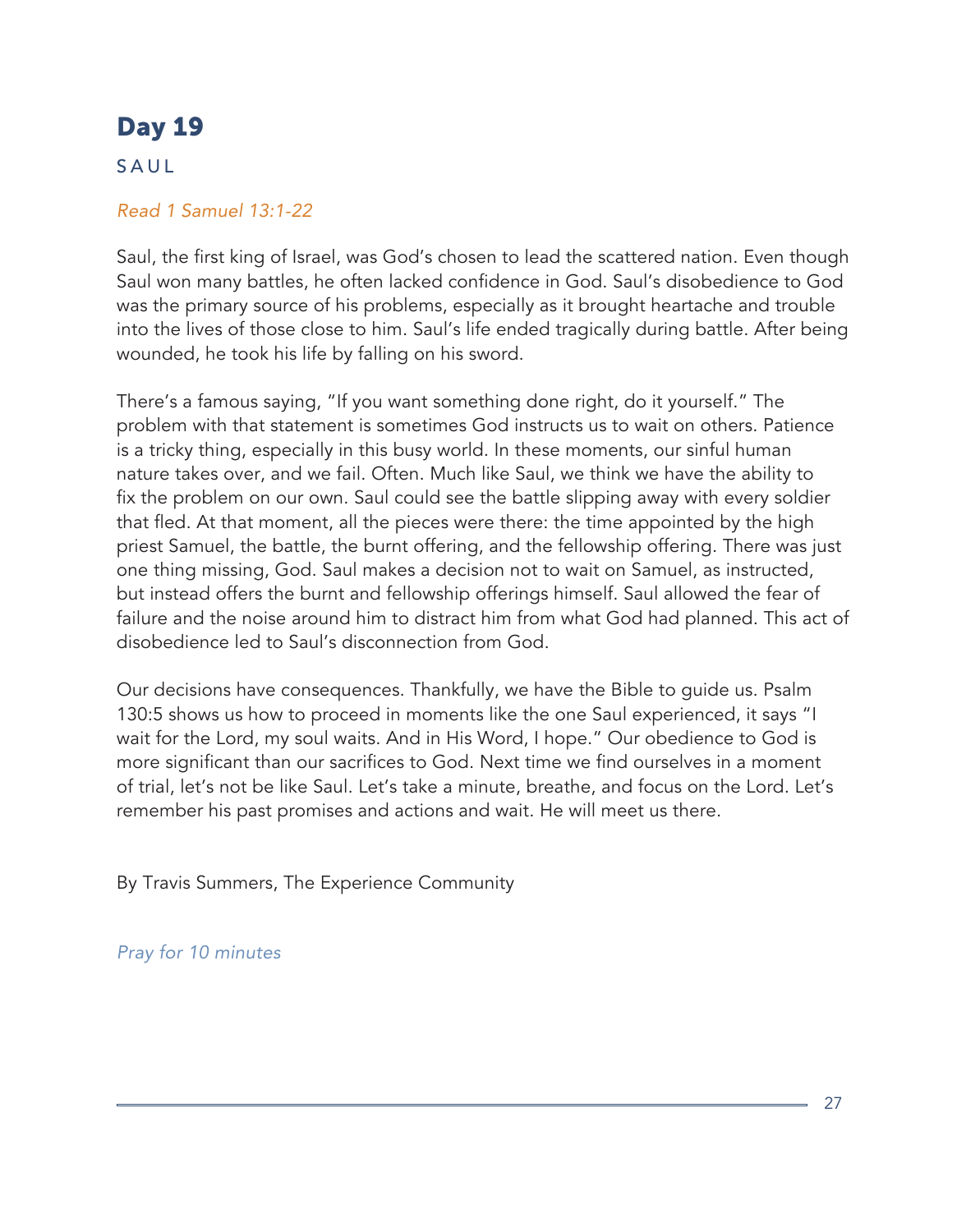### DAVID

#### *Read 2 Samuel 12:1-23*

David was a shepherd who tended sheep. He famously defeated Goliath and earned the reputation as a hero for his people. King Saul grew increasingly jealous of David and even asked his son to kill David. Eventually, out of fear for his life, David went into hiding to avoid being murdered. After King Saul was killed in war and the threat to David was no more, David, at the age of 30, was appointed King of Israel.

King David sat on the throne for 40 years. We remember David as a righteous man who wanted to please God. After all, in his instructions to his son Solomon before he died, David told his son to observe all the Lord requires. Not only was David seen as a hero in battle, but he was also known as a strong and powerful King of Israel. In so many ways, King David seems to reach the pinnacle of success. What do we have in common with such a valiant leader?

During his reign, we see in a previous scripture that King David had an affair and took for himself a wife that was not his. In this text, God sends Nathan to King David to hold him accountable for his sins. It was a humbling moment for King David when Nathan pointed out that he was just like the rich man who stole the poor man's sheep. The message from the Lord in this passage causes us to ask a powerful question. Why do we still find ourselves following our own hearts and desires when God has given us every reason to listen to him? Sin destroys what God created. Sin destroys families. Sin destroys people. Sin always requires a high price to be paid. In King David's case, his child had to die because of his sin. We all need forgiveness, and similarly, none of us can hide from the cost of our sin. King David reminds us that while we might receive forgiveness from God, there are still consequences because of sin.

By Trey Jones, North Boulevard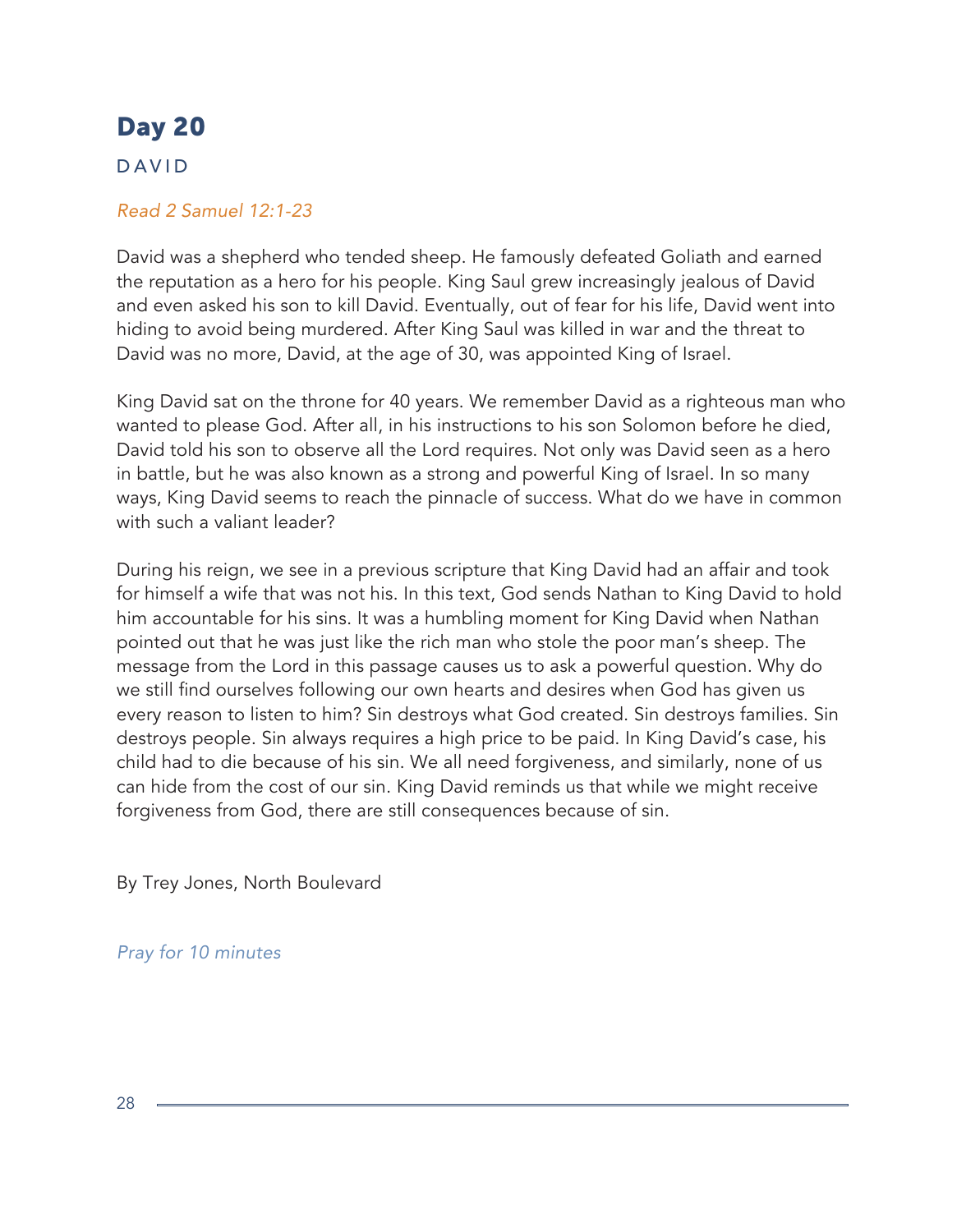### BATHSHEBA

#### *Read 1 Kings 1:1-40*

Bathsheba's relationships initially identified her importance within Israelite history. Of David's seventy "mighty men," Bathsheba claimed one as husband, one as father, and one as grandfather; she was well acquainted with loyalty as witnessed through each of these. Later, as the wife of King David, hers was the voice called upon to boldly speak truthful reminders and God's will to her husband and king.

With a throne takeover attempt already in progress by David's son Adonijah, urgency was necessary. Her "beloved wife" status was being called upon to rally King David to action…her voice was the reasoning reminder that the prophet Nathan sought to appeal to an uninformed, yet still reigning, king. Not only was the throne in jeopardy, but so were the lives of Bathsheba, Solomon, and those loyal to their cause. King David had made a promise to her that Solomon would succeed him on the throne. A promise to her, to all Israel, and to God. And now, if he did nothing, that promise would be meaningless and God's will unfulfilled. She humbly yet boldly reminded her King of his own words and promises, and he remembered that promise declared years before. Israelite history was forever changed because of her willingness to whisper a reminder.

As humans, we unwittingly forget things. If you are a parent, you are aware that your children will hardly let you forget even the small stuff, such as a promised ice cream cone or a new toy. But on the big hand-to-God promises...those are the ones we may need help fulfilling. And should our own minds temporarily overlook, forget, or even ignore them, we need to surround ourselves with people, our "beloveds," who will speak truth gently yet boldly regarding our promises, hold us accountable, and are not willing to maintain "status quo," but rather exhort and motivate us. Find your promisewhisperer and nurture their influence and interaction in your life.

By Cindy Perry Patton, North Boulevard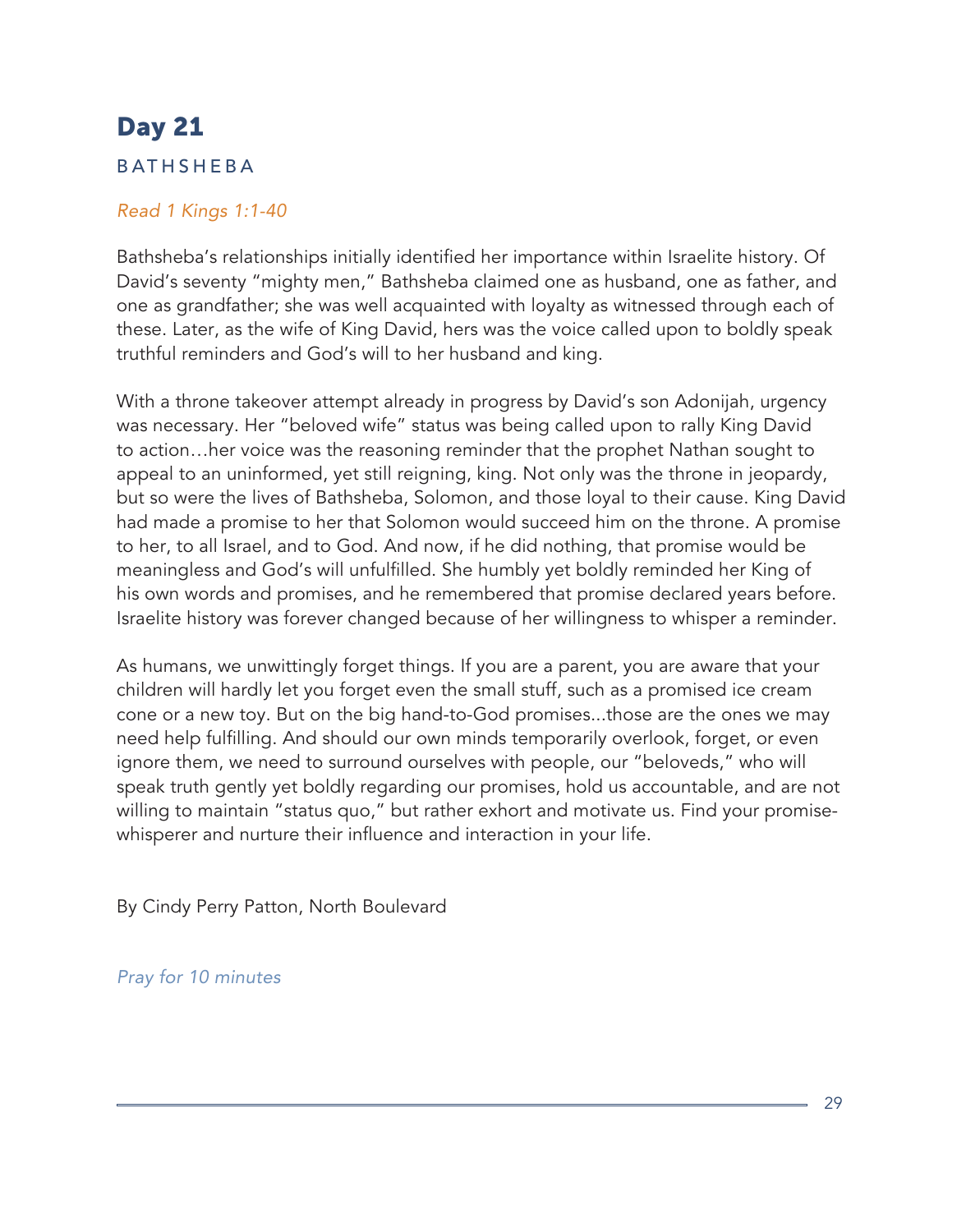### SOLOMON

### *Read 1 Kings 11:1-13*

Solomon was king of Israel, succeeding his father, David. After taking his place on the throne, God gave Solomon the chance to ask Him for anything. In humility, he asked for the wisdom to rule over God's people justly. God was so pleased with Solomon's request that He gave him not only more wisdom than anyone in Solomon's lifetime but also a vast amount of wealth and honor. God had one request, "that you walk in My ways and keep My commands" (1 Kings 3:14).

Solomon did many great things during his 40-year reign; however, he chose to abandon God's instruction and use the gifts God had given him for his own agenda and selfish desires. Solomon ignored God's command not to intermarry with surrounding nations. This is not an indictment on interracial relationships because God plainly states the reason for His edict; He says it is because "they will turn your heart away to follow their gods" (1 Kings 11:2).

That is exactly what happened in Solomon's life. Despite all the wisdom he was given, he gave in to the worldly influences around him. This brought him to a place where he was extremely far from the God he once humbly and fully depended upon.

I don't think anyone wakes up and says, "Today, I am going to completely wreck my life and ignore all the wisdom God has offered me." Our lives can slowly unravel when we forget to carefully guard our hearts (see Proverbs 4:23) and when we carelessly choose who we want to develop close friendships with. We must realize that those we allow to be close to us will affect our minds as well as our souls. They can either usher us into a deeper relationship with God or they can lead us astray and deceive us.

By Jeremy Smith, The Experience Community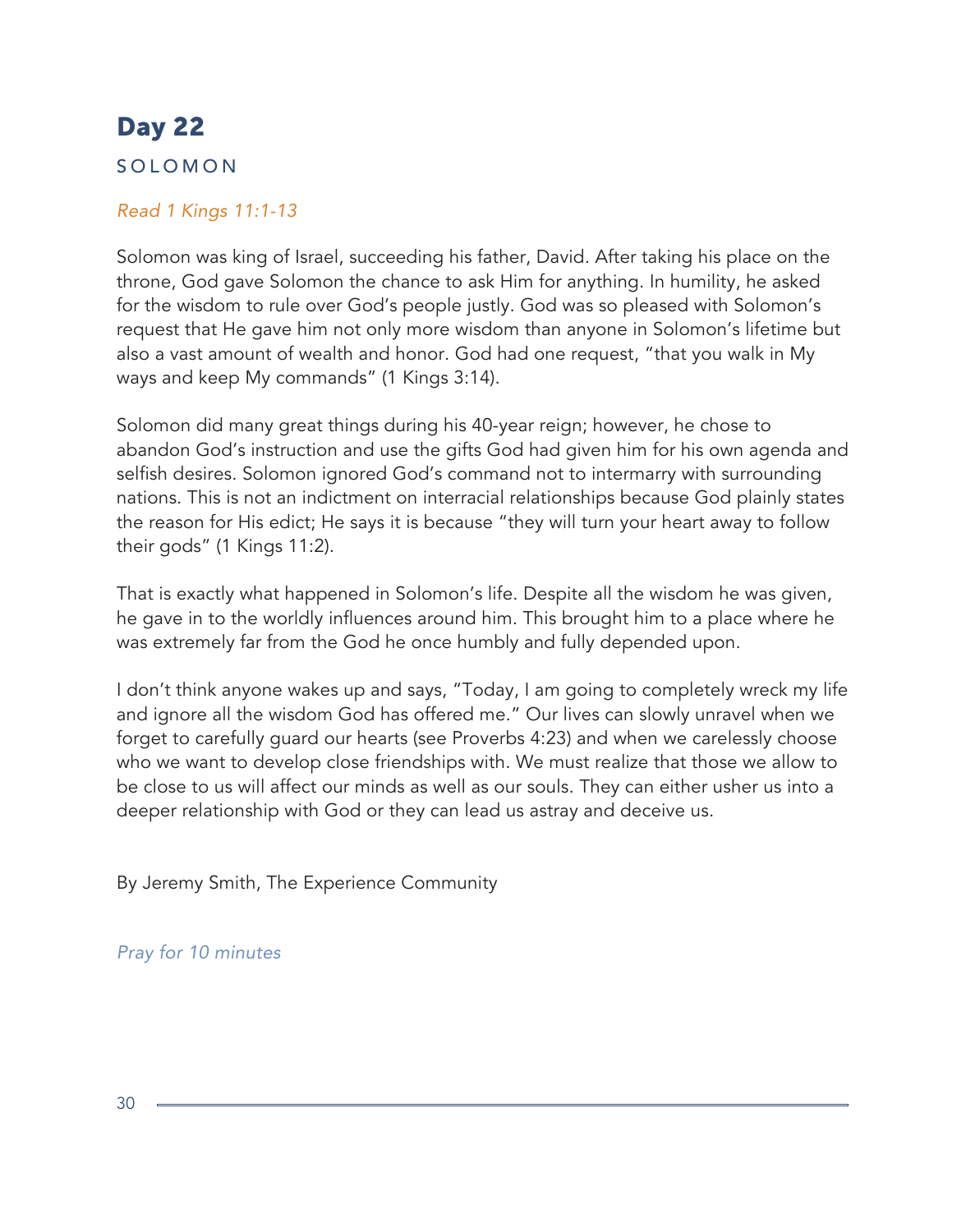#### THE SHUNAMMITE WOMAN

#### *Read 2 Kings 4:8-37*

The Shunammite woman, a notable God-fearing woman from the village of Shunem, welcomed the prophet named Elisha to her home for a meal every time he passed by. Through these interactions, she came to know Elisha as a true prophet and a holy man of God. Being a generous woman and wanting to do something more for the prophet, she petitioned her husband to allow her to build a room in their home for the sole purpose of giving the prophet a place to stay during his travels. Elisha was moved by her generosity and asked her if he could use his influence with the King on her behalf.

She explained she was not looking for favor and that she was content among her own people. Elisha's servant explained that the woman had no son and her husband was old. Elisha called the woman to him and prophesied over her that she would have a son by this time next year. The prophecy was fulfilled, and the woman gave birth to a son. Sometime later, the boy became sick and died. The Shunammite woman knew at once she needed the holy man of God to intervene on her son's behalf. She journeyed to where he was and pleaded for him to save her son. Elisha came to Shunem and restored her son to life.

The Shunammite woman showed Elisha great respect. She honored him with her hospitality and did not ask for anything in return. When we invite God's people into the intimate parts of our lives, we exhibit the love of Christ. We do this not to serve our own needs and desires but to honor the Lord. We are told to love our neighbor as ourselves. Are we showing neighborly love to our brothers and sisters in Christ? If so, are we doing it for recognition or immediate reward? Is our hospitality glorifying God? Take time today to spread the love of Christ to another brother or sister.

By Denise Rapier, The Experience Community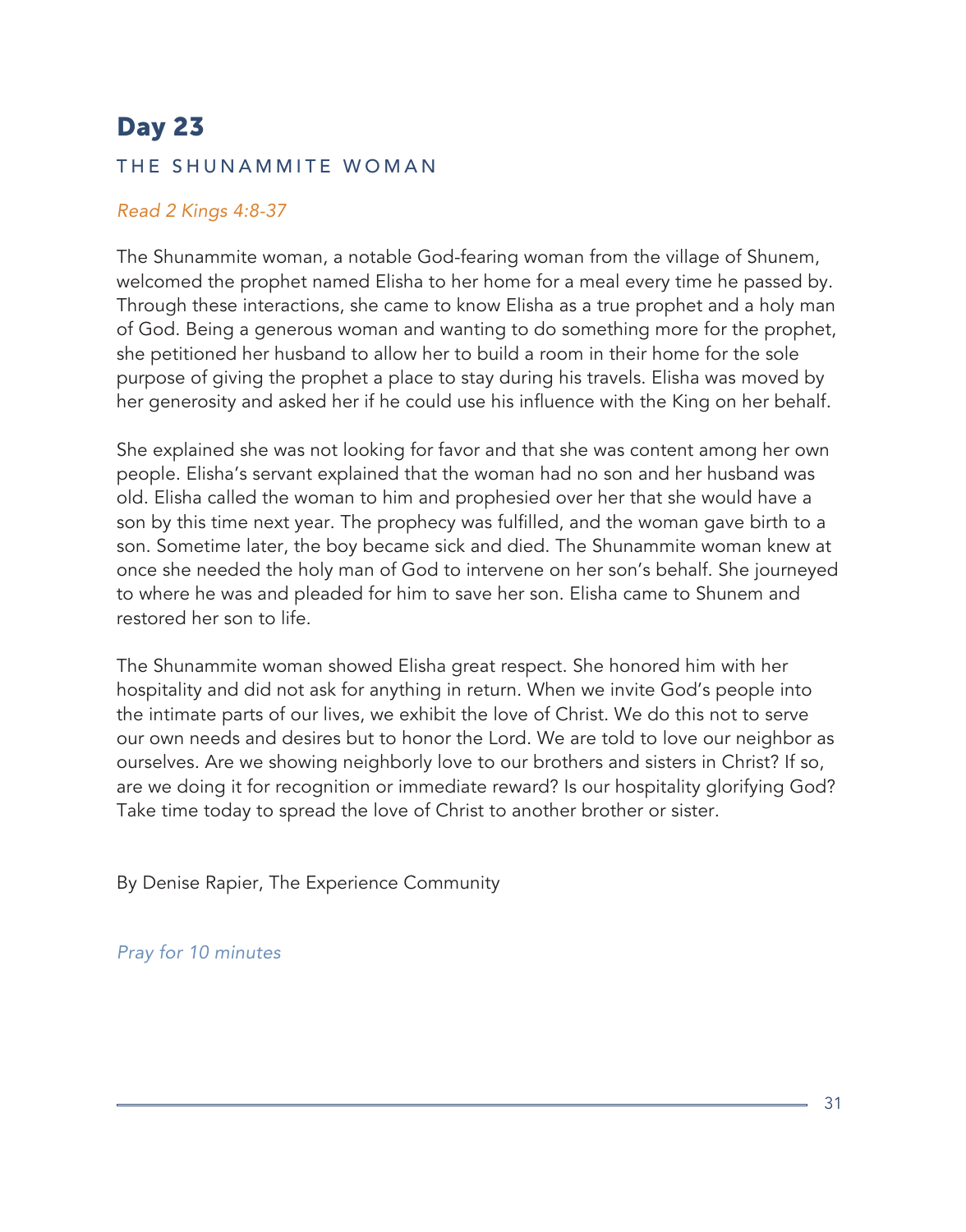### HEZEKIAH

### *Read 2 Kings 18:1-12*

Hezekiah was only 25 years old when he became king. Remembered as one of the greatest kings of Judah, he trusted God and kept his commandments. He tore down all idolatry across the nation, removing the high places, breaking the pillars, cutting down the Asherah, and even breaking the bronze serpent Moses had made because the people were making offerings to it.

When Hezekiah ascended to the throne, Assyria was sweeping across Mesopotamia. And they were no ordinary military power. With their superior abilities in siege warfare and their reliance on sheer, unadulterated terror, the Assyrians made examples of those who resisted them, including deportations (at best) and horrific physical torture (at worst). The northern kingdom of Israel had just been conquered and deported by Assyria, and upon becoming king, Hezekiah must have considered immediately bolstering his military. But he didn't. Hezekiah knew he must put first things first. Without God, all the military might on the earth was useless. So, in the first year of his reign, Hezekiah put Israel's spiritual house in order. He reopened and repaired the temple. He consecrated the people of Judah to their God in repentance, sacrifices, and worship. He tore down all the idols. Scripture is clear about the connection between King Hezekiah's actions and God's response. "And the LORD was with him; wherever he went out, he prospered" (2 Kings 18:7).

None of us is facing a physical army like Assyria today, but each of us is faced with spiritual forces of evil. Will we succumb to the darkness around us and exchange the truth of God for lies? Or will we tear down our idols of acceptance, success, and entertainment to be fully devoted to God? "For the weapons of our warfare are not of the flesh but have divine power to destroy strongholds. We destroy arguments and every lofty opinion raised against the knowledge of God and take every thought captive to obey Christ" (2 Corinthians 10:4-5). Show us, God, the strongholds in our lives, and through the strength of your Holy Spirit, help us demolish them.

By Renée Webb Sproles, North Boulevard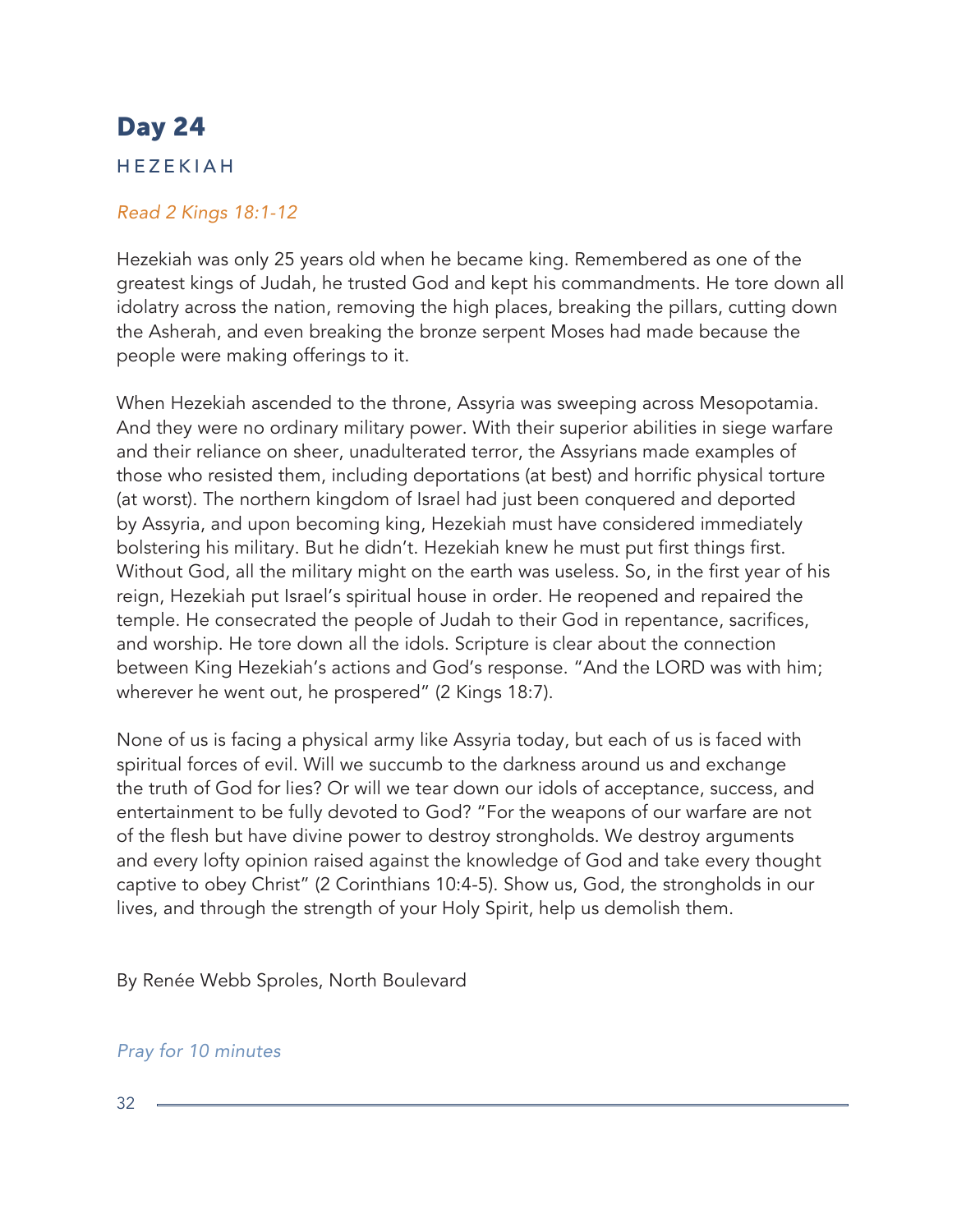### HOSEA AND GOMER

#### *Read Hosea 1:1-11; 3:1-5*

The story of Hosea and Gomer's marriage contrasts the faithfulness of God with the faithlessness of Israel in forsaking the God who loved them, cared for them, and provided for them. In Hosea's relationship with Gomer, Gomer continues to reject the love of her husband, abandoning him to remain promiscuous.

God is so faithful. In fact, he cannot be unfaithful (see 2 Tim. 2:13). He asks us to be people of faith, but the truth is, you and I are fickle. At times our faithfulness depends on so many variables. I will be faithful if it fits into my schedule. I will be faithful when things are going my way. I am always faithful when God works in the way I expect. Can you imagine, however, receiving the instruction to marry someone who was incredibly promiscuous? Pray for the hurting, give to the poor, sacrifice your time to help others; I can get on board with any of those. However, being asked to marry a woman whom everyone knows lives with a scarlet letter? Wait just a minute! Hosea received just such a message. Even through her unfaithfulness, he continually pursues her to exhibit his love and faithfulness to her, and she discards it like yesterday's leftovers.

When I read this story, I wonder why Hosea keeps going back for her? Why does he continue to love her? Why is he so faithful? I want to tell him, "Cut her loose! She's not worth it!" I mean, I get that he wants to do God's will but isn't there a limit? The answer to that is, of course, "no." There is no limit to faithfulness. Andy Stanley says, "Too many Christians have a commitment to convenience. They'll stay faithful as long as it doesn't involve risk, rejection, or criticism."

We are called to faith. We must be faithful. There is no option. Friend, faithfulness becomes a contradiction when we think we have a choice in whether or not to be faithful.

By Gregg Sowards, The Experience Community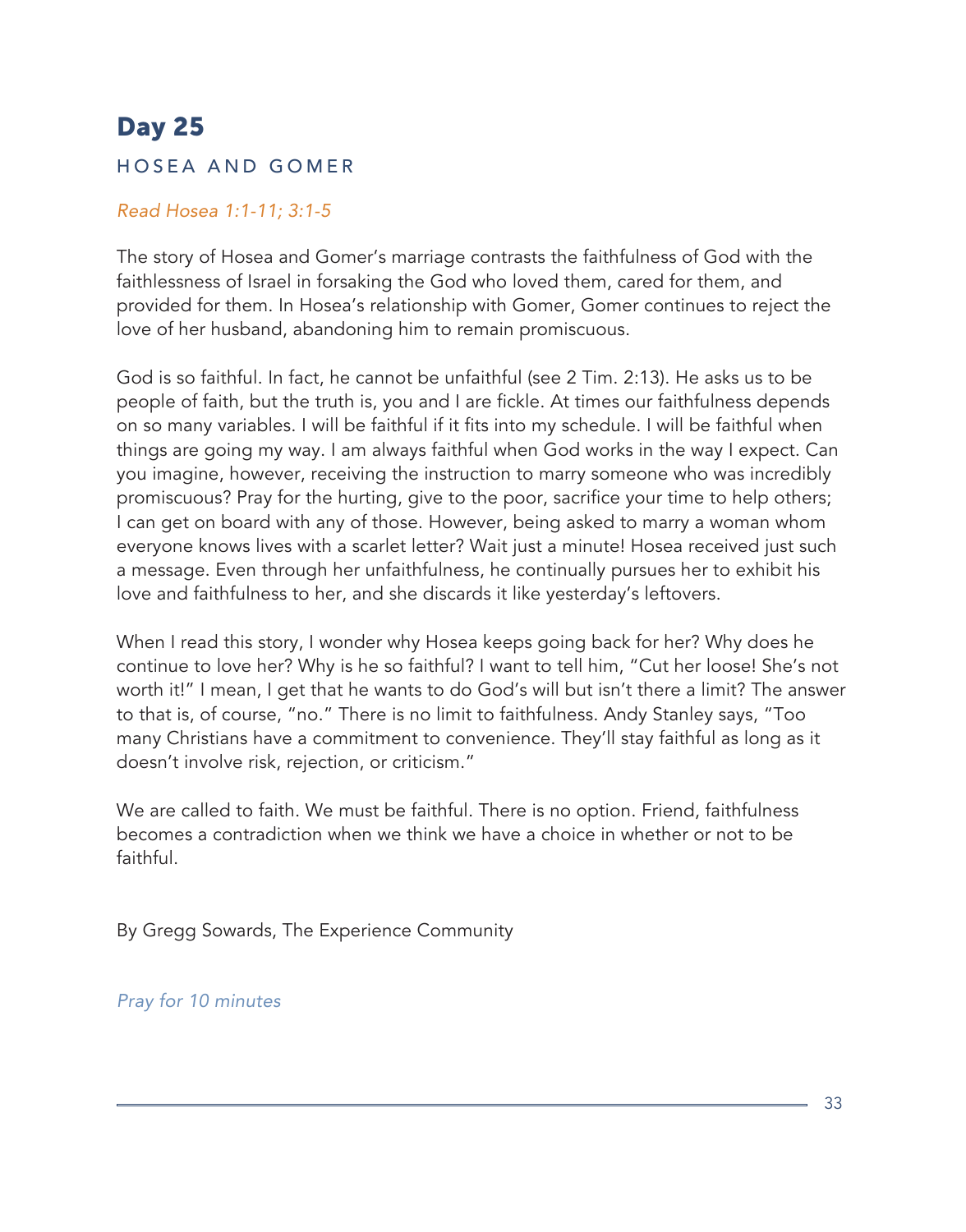### ISAIAH

### *Read Isaiah 6:1-13*

The book of Isaiah is filled with prophecy, yet it was written in a very poetic way that can be both confusing and inspiring. Isaiah was certainly a great prophet. His prophecies included major events such as the coming of Jesus and the restoration of Israel.

Isaiah struggled with the same issues we struggle with today when considering our role in God's kingdom. Upon seeing the Lord and hearing His voice, Isaiah immediately knew he and the people around him were unworthy of God's presence. We know that we alone are not worthy of God's mercy and love. In Isaiah's case, one of the seraphim flew to him with a lump of burning coal and touched it to his lips to clean his lips and atone for his sins. Only after Isaiah's guilt had been taken away through that cleansing act was he able to respond fully to God's call to him.

It is important to remember that, just as Isaiah was a sinner that needed atonement, we too need the atonement for our sins. Fortunately, we have a much easier way to cleanse ourselves through Jesus. Jesus has already placed that coal on us to provide the cleansing ember to our souls. God still uses each of us, despite our sins. The reason He does this is pretty simple. Jesus has already provided the cleansing ember for us. We are made ready to work in God's kingdom the moment we accept Jesus. Our past transgressions no longer have any bearing on our worthiness for His kingdom. He doesn't use us because He needs us. He uses us because we need Him to use us. Those moments come in big splashes, like when you cross paths with someone eager to hear the Word, and in small moments, like reflecting Jesus' love by buying the coffee for the person in that car behind you in the morning. We are all called to shine the love of Jesus regardless of our past. Jesus has touched our lips with the burning coal so that we can fulfill our role in God's plan.

By Eric Clements, North Boulevard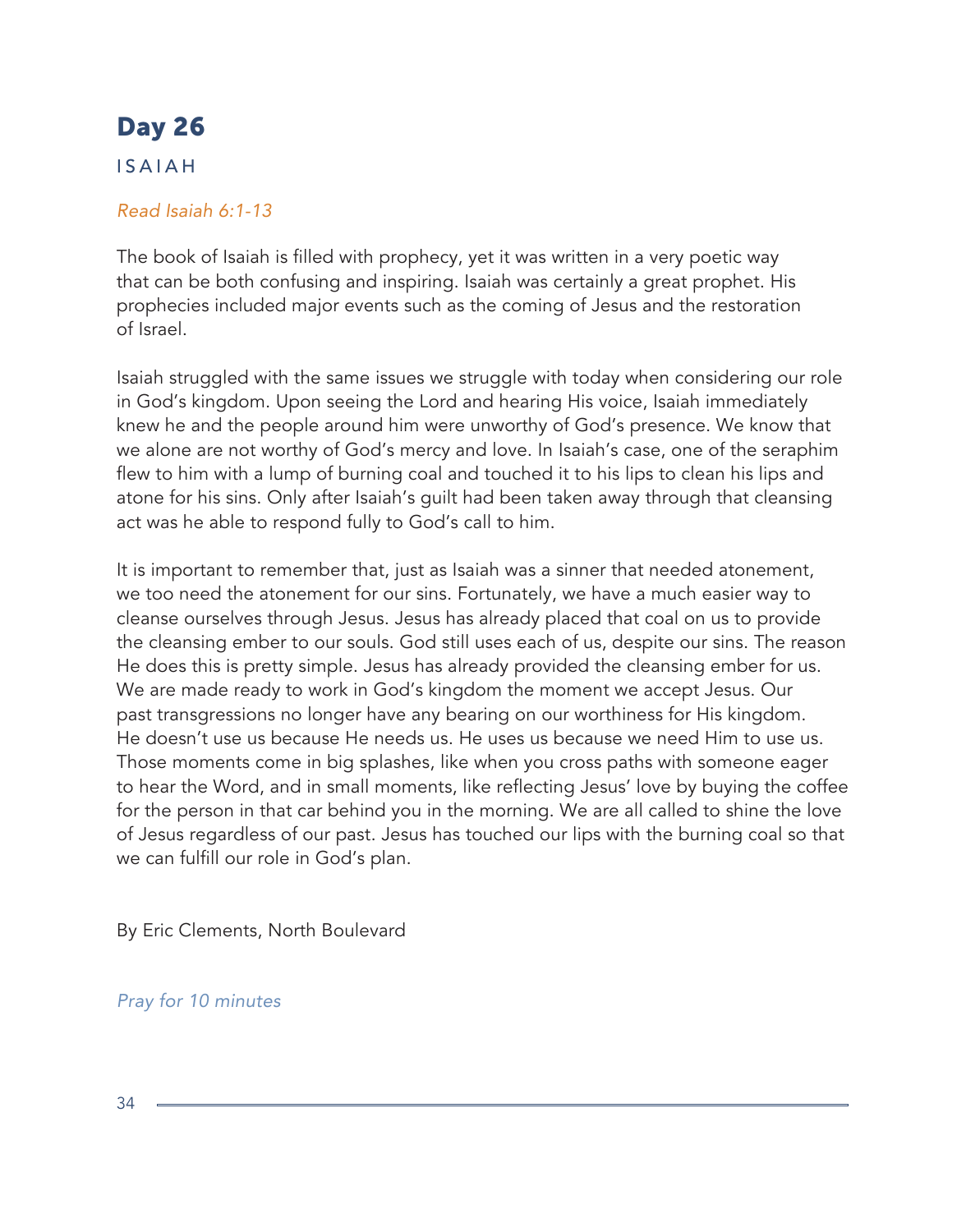### DANIEL

### *Read Daniel 1:1-21*

Nebuchadnezzar's decisive victory over King Jehoiakim of Judah led to a series of deportations of the best and the brightest. Being a strong, handsome young man of royal lineage, Daniel was a prime candidate to serve the great Babylonian king. Likely only a teenager, Daniel was among the first to be deported from his homeland in Judah across hostile foreign lands to Babylon, where he would undergo an expedited form of cultural assimilation.

During his time in Babylon, Daniel was renamed in homage to a pagan god, received training in astrology and magic, and was offered the king's finest wine and choicest meats. It was at the king's table where Daniel and his friends drew the line. Indulging in a non-kosher meal sacrificed to pagan gods would signify a shift in allegiance. To indulge would be to cut ties with the God of Abraham, Isaac, and Jacob, leaving the Law of God in the rearview mirror. Daniel ("God is my judge") would truly become Belteshazzar ("Bel will protect") all in the name of status and pleasure. Risking his career and even his life, Daniel resolved not to eat from the king's table and chose instead to follow the food laws of his God. In exchange for Daniel's allegiance, God granted Daniel strength and wisdom far above that of his peers. Despite the strong seduction of the palace on the one hand and the very real threat of death on the other, Daniel refused to compromise on his convictions. He refused to realign his allegiance.

In one sense, life is a series of tests—tests to determine your ultimate allegiance. At times you will be among believers in Christian settings reading the Bible, singing praises, and testifying to God's greatness. On other occasions, you will be among unbelievers, tempted to gratify your desires and desperate to raise your status and promote yourself. Over the course of your life, will you discover that circumstances dictate your decisions? Or will your allegiance to King Jesus win out in the end?

By David Hunzicker, North Boulevard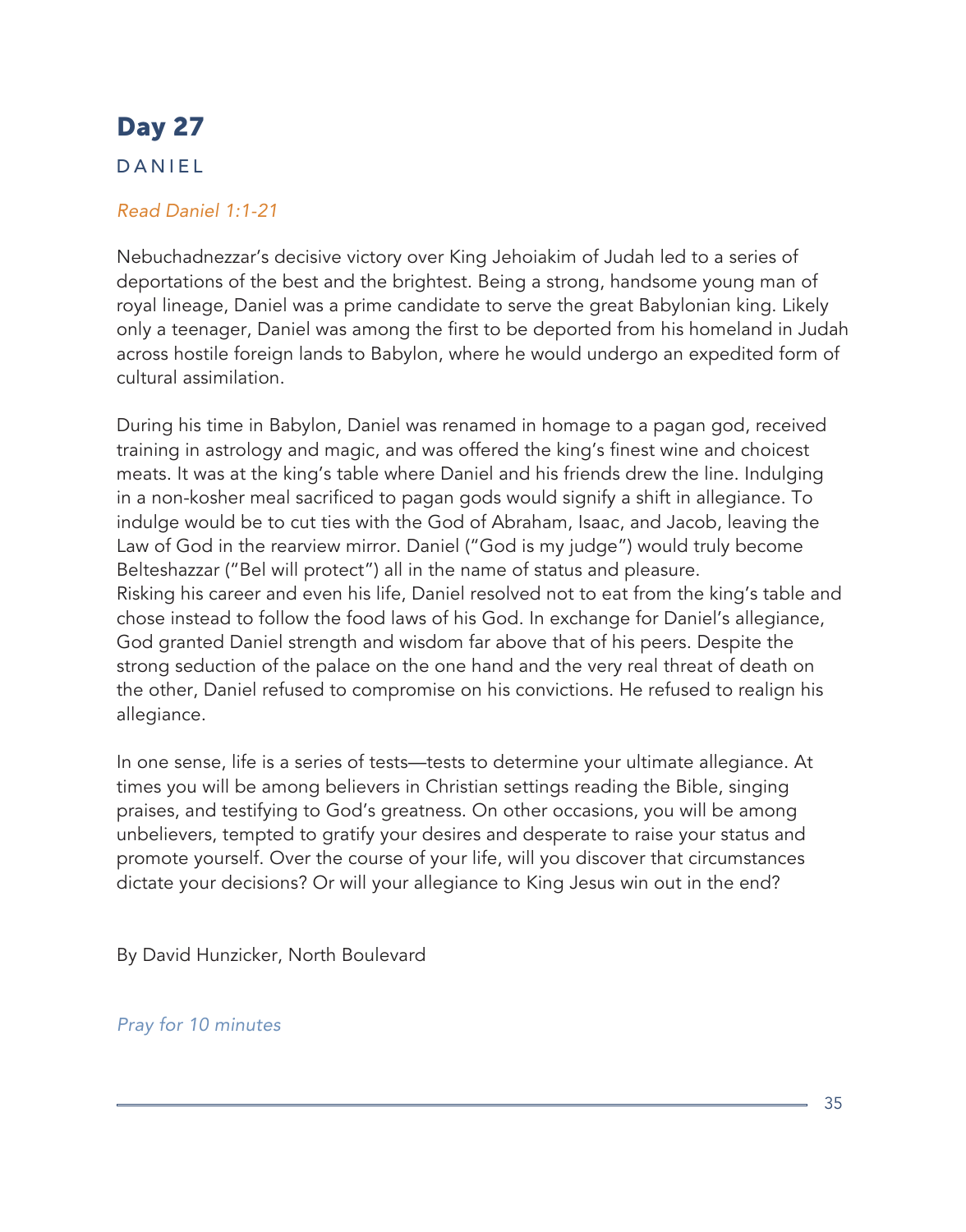### ESTHER

#### *Read Esther 4:1-17*

In his providence, God chose one nation from which the Messiah would come and bring redemption to the world: the Jewish nation. It's no surprise that the enemy attempted, time and time again, to wipe out this nation—hoping to stop the arrival of the promised Messiah.

The story of Esther is a glimpse into one of these destruction plots. Esther was an orphan girl living in the pagan land of Susa. She was raised by her cousin Mordecai. After an unusual turn of events, Esther was crowned Queen of Persia. Though Esther was given one big title, she had one equally big secret: she was a Jew. Now, the king had a favored advisor named Haman who, not-so-secretly, hated the Jews, and he convinced the king to annihilate the whole people group. Mordecai noticed an opportunity for Esther to partner with God for deliverance. He pleaded with her to approach the king on behalf of her people. Esther knew her task required a posture of complete dependence, so she implored the Jews to fast and pray—to intercede before God for protection. God gives us the opportunity to be used as his vessels, but we can only do that if we are anchored to Him through relationship. Relationship comes through spiritual discipline.

Fasting is a spiritual discipline where we abstain from food for a time in order to seek the Lord and reorient our focus back on Him. When we feel the hunger pang, we are reminded to pray over the issue that requires intercession. Fasting demonstrates our humility and admission that he is God and we are not. This expression of dependence pleases the Lord and shows that we trust in our all-knowing, all-powerful, covenantkeeping God. Interestingly enough, the book of Esther never makes mention of God's name, but his fingerprints are all over the story. We see God provide redemption for His people through the providential placing of Esther in her royal position "For such a time as this."

By Malorie Porter, The Experience Community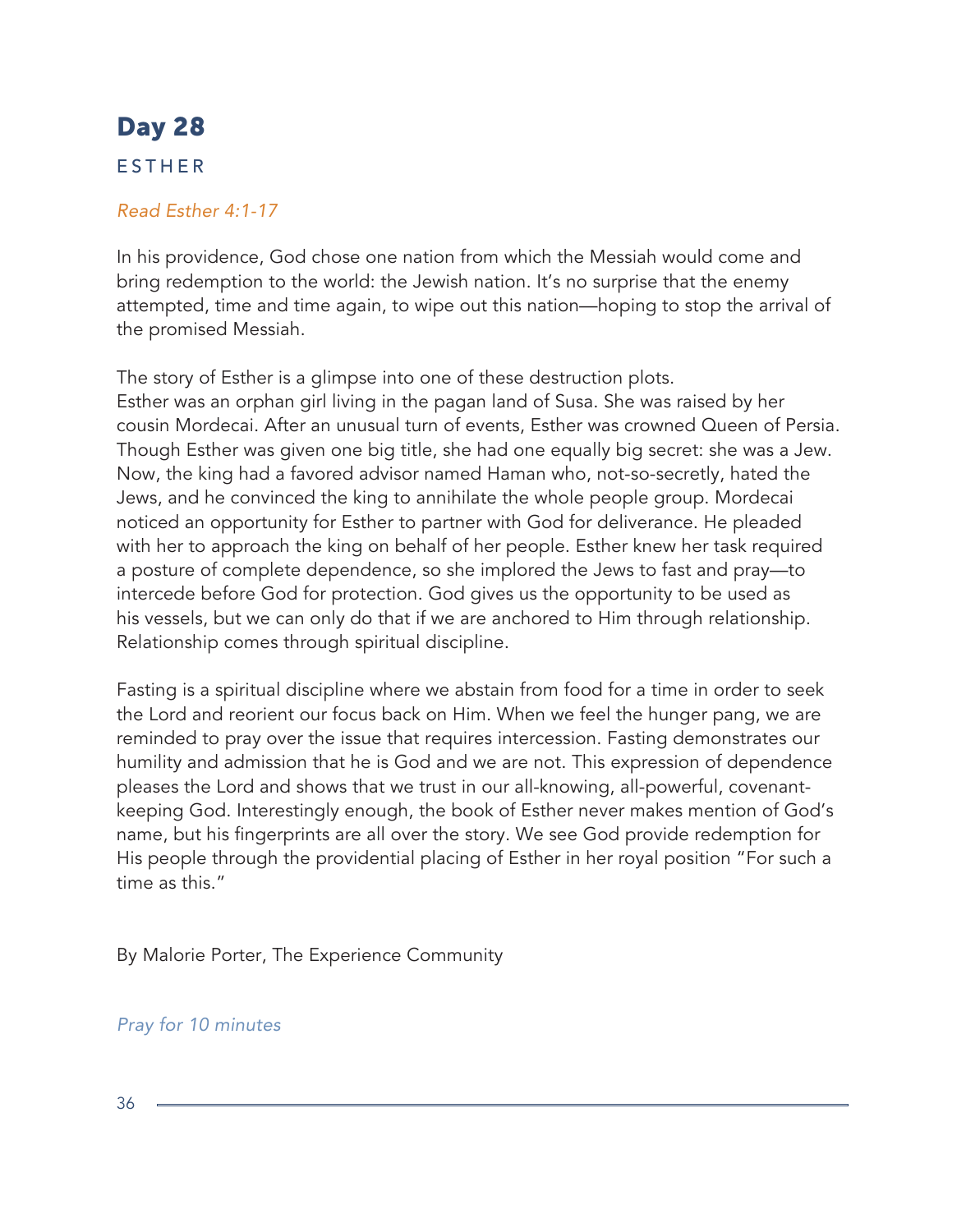### EZEKIEL

#### *Read Ezekiel 3:16-27*

Ezekiel was a prophet who came from a priestly family. He was acquainted with the laws and customs of the Tribe of Levi. God called him to warn the people exiled in Babylon of the coming destruction of the city of Jerusalem. It was because Israel fell into corruption and idolatry that they ended up in captivity. Though they were hundreds of miles away from the Promised Land, God sent Ezekiel to minister to the exiles and let them know that they were not forgotten.

When God spoke to Ezekiel, He told him that he was a watchman for the house of Israel. The purpose of a watchman is to stand at the gate or wall of a city and warn the inhabitants of impending danger. If he failed to do so, the blood of the people he was tasked with guarding would be on his hands. God explained the consequences of one that refused to give warning to those who were wicked. God would destroy them, and whoever knew to warn the wicked of the coming destruction and didn't say anything would be found guilty with blood on their hands. The same principle applies to those who were righteous and turned to sin. One would be found guilty if they did not warn the righteous man and he dies in his sin.

Many of us are taught from a young age to stay away from the wrong crowd. We are taught not to be at the wrong place at the wrong time. We know that we should strive to stay out of trouble, but what about those around us? If we see others headed down a path of destruction, do we say anything? What if our communities, families, neighborhoods, and workplaces are affected by our silence? We all share the responsibility as watchmen to sound the alarm to those around us.

By Kris Bitten, Crossland Church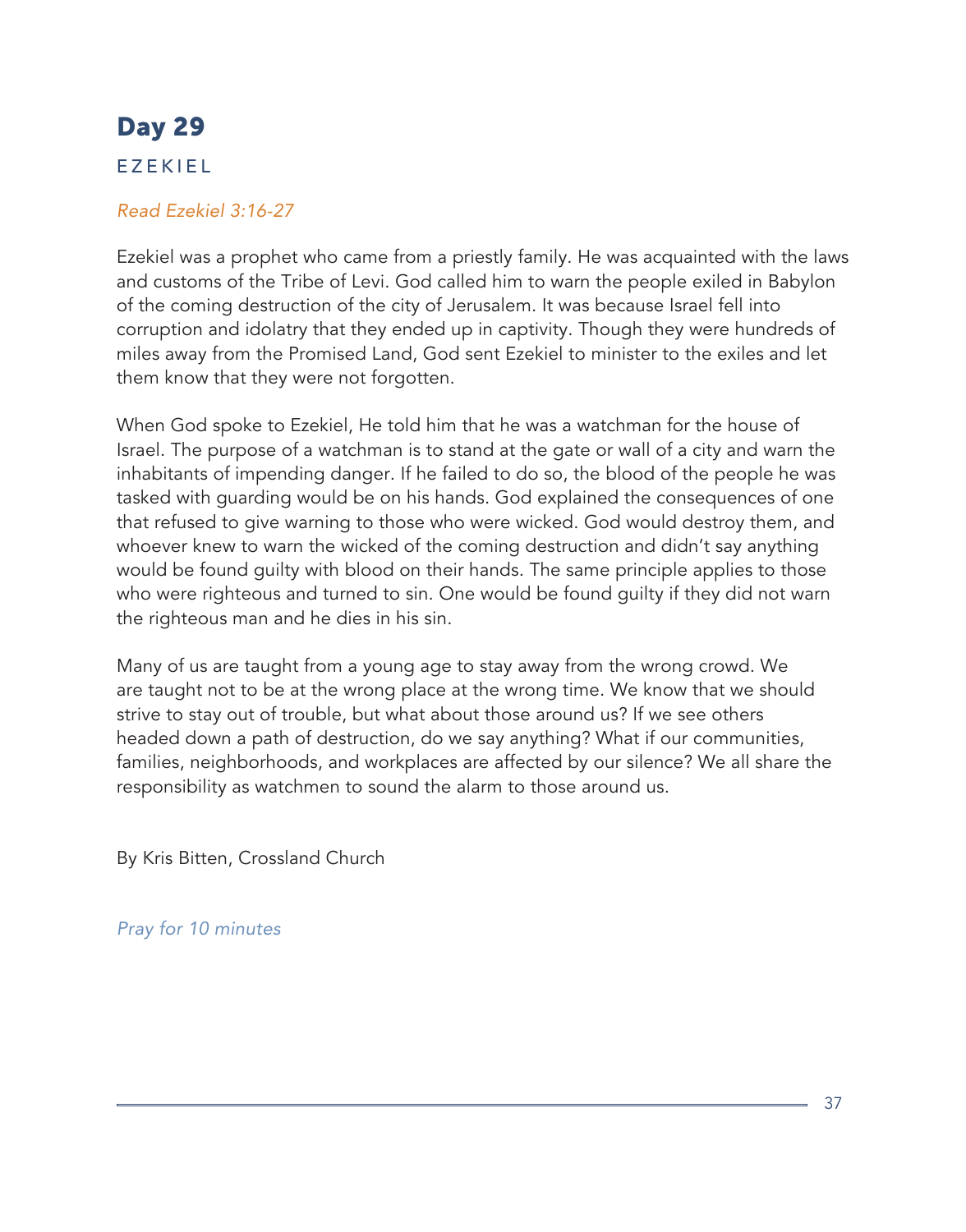### JONAH

#### *Read Jonah 3:6-4:11*

To some, Jonah was a fleeing prophet. To others, he was a mythical prophet, but Jesus did not think Jonah was mythical. Jesus declared that Jonah was a miraculous sign to describe His death, burial, and resurrection (see Matthew 12:40-41), depicting God's great mercy on all people.

What do you do when God tells you to preach against people you don't even like? No one wants to be the bearer of bad news, which is true in Jonah's case but for reasons that are out of step with the heart of God. In scene one, Jonah defies God's calling, and God's discipline follows, which leads to prayer and deliverance for Jonah in scene two. We then find Jonah in scenes three and four reluctantly obedient to the Lord's second calling to preach to Nineveh. A beautiful thing happens in scene three because of preaching God's message: the gentiles of Nineveh repent, from the greatest to the least, humbling themselves, receiving the beautiful compassion and mercy of God. But in scene four, the bearer of God's message is so angry he could die concerning Nineveh's response. Jonah knew about the heart of the Lord (see Jonah 4:2; Exodus 34:6-7); he had experienced God's mercy and salvation, yet regretted that Nineveh would receive this same love, mercy, and salvation. It is a challenge to love your enemies enough to desire their repentance and salvation.

Love extends to all in the Lord's economy, including our "enemies" (Matthew 5:43- 48). After all, are we not all sinners saved by the grace and mercy of God (see Romans 3:23; 5:8)? Perhaps we have forgotten that Satan is our enemy and not the people of different nations, tribes, languages, and even the people of Nineveh. They are captives to sin just like you and me who need a Savior. We all have the same mission as Jonah (see Matthew 28:18-20), one sinner telling another sinner how they can be set free. Jesus said, "If you hold to my teaching, you are really my disciples. Then you will know the truth, and the truth will set you free" (John 8:31-32).

By Joe Roberts, North Boulevard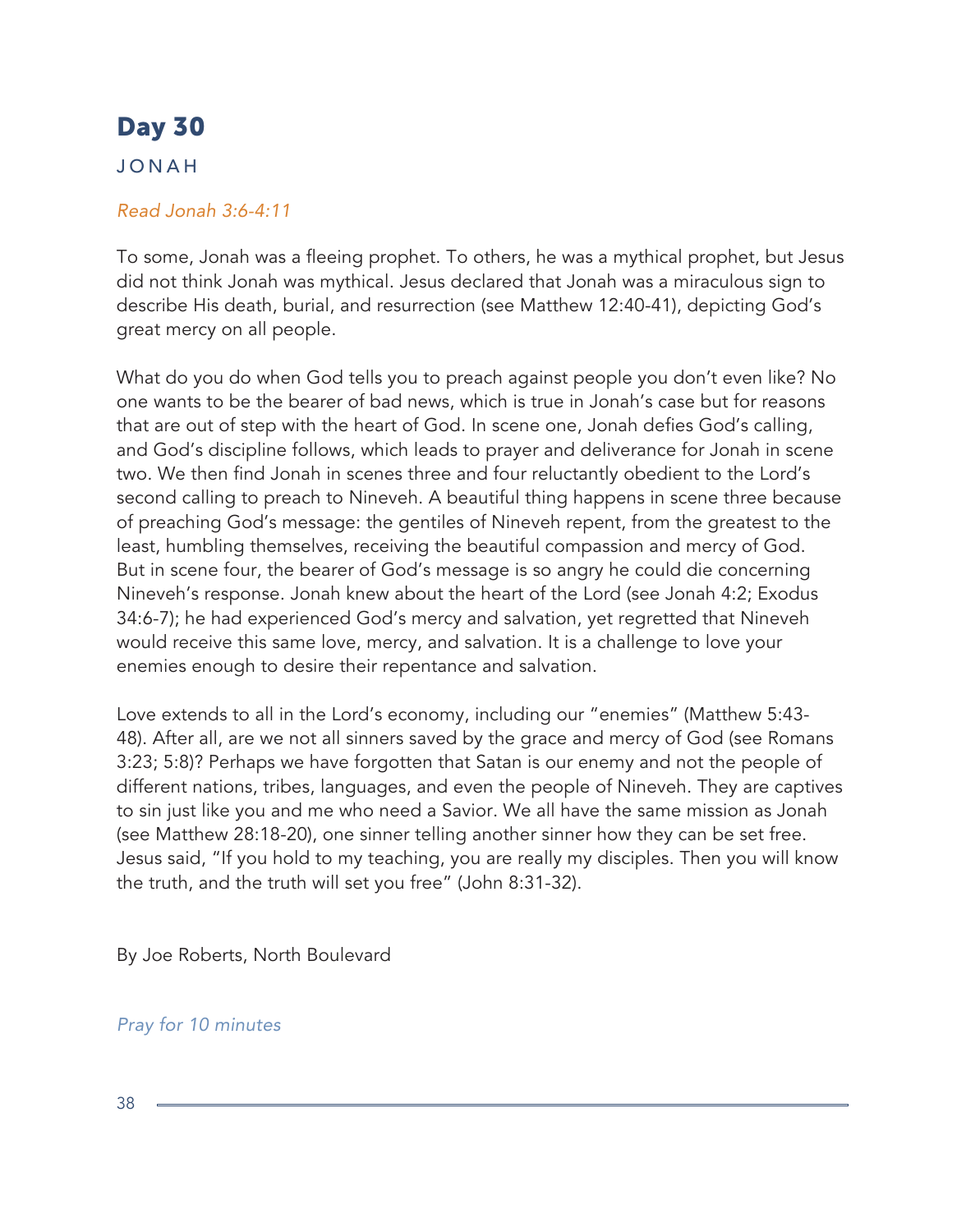### ELIZABETH

#### *Read Luke 1:10-45*

A relative of Mary, Elizabeth is the wife of Zechariah and mother of John the Baptist. She and Zechariah were obedient to God's laws and "righteous in the sight of God" (Luke 1:6). Their prayers were answered when she gave birth to a son at an old age. Elizabeth felt as though her pregnancy took away her disgrace among the people at being labeled childless.

It is important to note that the angel Gabriel appeared in visible form and spoke audibly to Zechariah and then later to Mary delivering special messages to them both. Elizabeth would give birth to John the Baptist, the man who would prepare the way for Christ, and Mary would conceive a child by the Holy Spirit and give birth to Jesus, the Son of God. Gabriel goes on to explain to Mary, "For nothing shall be impossible with God" (v. 37).

Elizabeth stayed in seclusion until she was five months along, and in her sixth month, she was visited by Mary. Upon hearing Mary's voice, the baby in Elizabeth's womb leaped for joy, and she was filled with the Holy Spirit. Elizabeth calling her young relative "the mother of my Lord" (v. 43) was certain to have strengthened Mary's faith. Elizabeth's own faith, trust, and love for the Lord was shown in how she rejoiced in Mary's condition. Instead of being envious of Mary carrying a son who would be greater than her own, she was filled with joy and felt blessed that "the mother of my Lord" would visit her.

Have you ever been jealous of someone that God used for a special purpose? Or perhaps you were envious of a blessing that someone else received? The best way to cure envy is to celebrate, rejoice, be excited for that person, and consider that God uses people in ways that work for His purpose.

By Crystal O'Neal, The Experience Community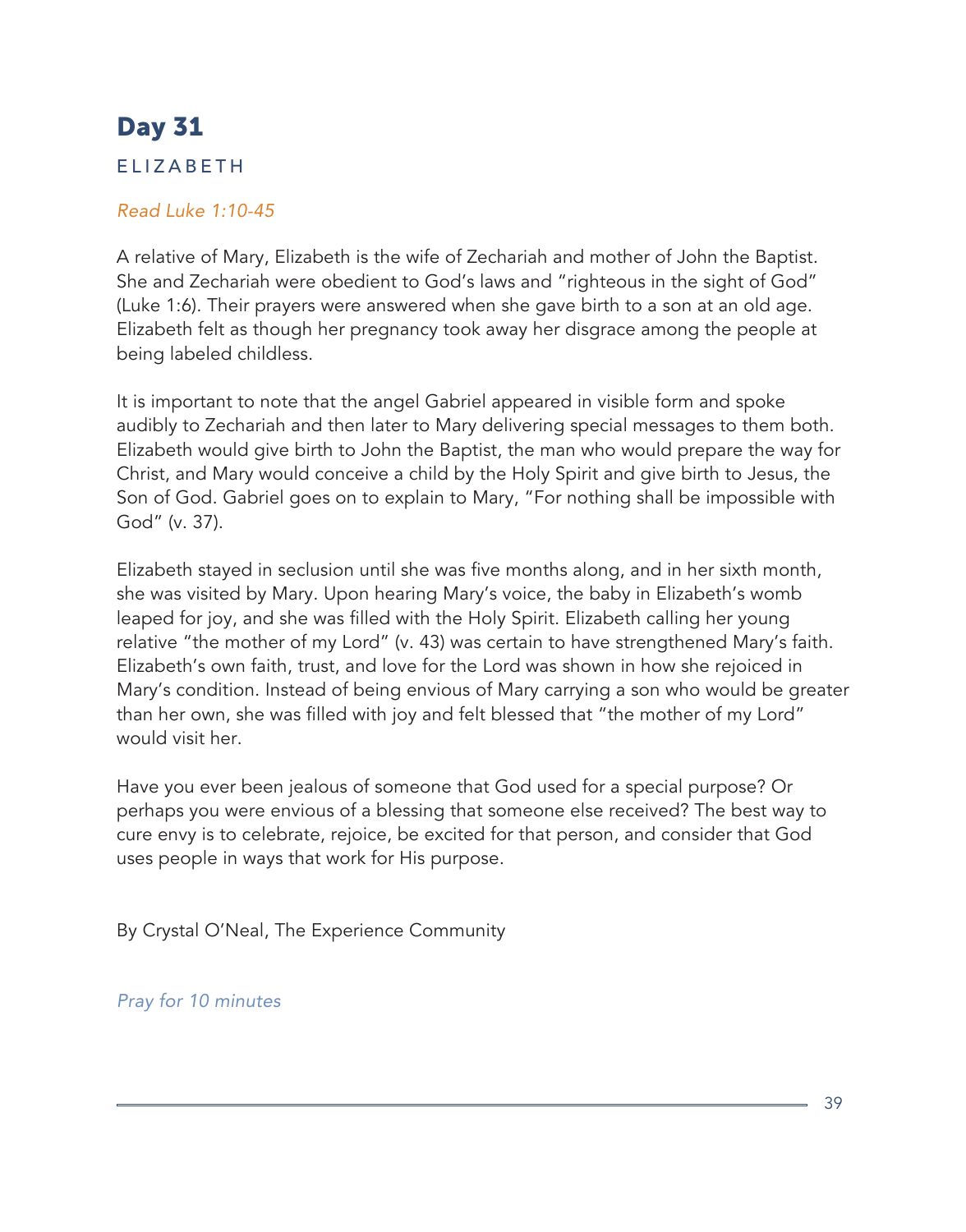### MARY

#### *Read Luke 1:26-38*

Descended from the royal family line of King David, in the tribe of Judah, Mary was a young Jewish peasant girl from Nazareth in the region of Galilee, in modern-day Israel. During Mary's time, girls were not always trained in the Holy Scriptures, but as evidenced by her praise of God in her "Magnificat" in Luke 1:47-55, Mary was well versed in the Scriptures and had hidden portions of it in her heart.

The message the angel Gabriel brought must have been a complete shock to young Mary, especially considering she was a virgin, only just engaged to be married to Joseph. Mary's response, "See, I am the Lord's servant, may it happen to me as you have said," is not only a beautiful example of humble submission to God's will, but it also secures her position as the instrument of God's earthly presence. As much as Eve's exercise of free will in Genesis cooperated with the fall of man, Mary's exercise of free will, here in Luke, cooperated with the redemption of mankind. She made it possible for God to come to earth as a fully human man, experience everything humans experience, and ultimately be crucified, buried, and resurrected to redeem and save the entire human race. She illustrates for us a model of Christian virtue, faith, and obedience.

We may not be asked to be the earthly mother of Jesus Christ; however, we are asked to follow His Word, take up our crosses daily, and make disciples of Christ. Just as Mary likely did not understand everything she was being asked to do or the ramifications of it all, we will not always understand every detail of what God asks of us. Sometimes we may not understand it all, and that is okay. God did not give us the ability to understand everything he does or says. What we can do is follow Mary's example of knowing and loving God enough to humbly submit our own will to His will. The more time we spend with Him, the easier this becomes.

By Alice Clements, North Boulevard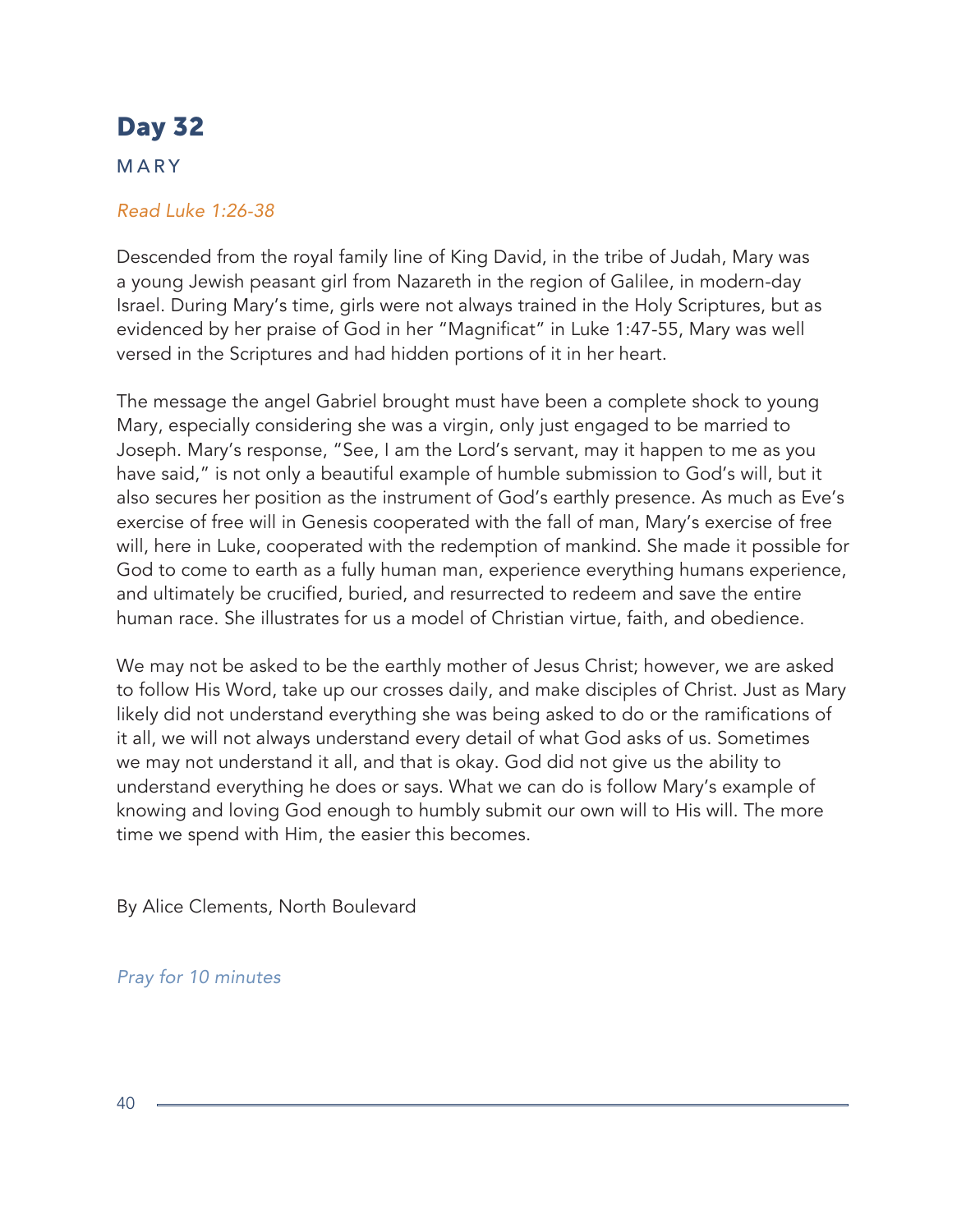### PETER

#### *Read Matthew 14:22-33*

Peter was a commercial fisherman living with his wife in the lakeside town of Capernaum, in the region of Galilee. His brother, Andrew, was apparently Jesus' first disciple, but Andrew quickly brought Peter to Jesus, making Peter one of the earliest followers of Jesus, too. Peter subsequently became a pillar in the Jesus movement, and his influence for Jesus remains deep even to this day.

After the miracle of the feeding of the five thousand, Jesus sent the disciples ahead of Him to cross the lake in a boat. Peter must have spent countless hours on the lake, but he had never seen anything like he did that night. In the hour just before dawn, as they struggled against the wind, Peter and the others saw Jesus—walking across the water! The Bible doesn't explain why Jesus decided to walk across the lake, but Peter's response is remarkable: despite his fear, Peter stepped out of the boat and walked with Jesus. Peter expressed, even if only for a moment, profound courage in the presence of Jesus.

Courage is not the absence of fear. Nor should it be confused with swagger—the stunts of fools. Rather, courage is a steely resolve to do the right thing regardless of the risk. Courage doesn't demand that we discount our fears. Instead, courage demands that we push through them. Courage is the decision to stay faithful to your vows, even when it hurts. Courage is the refusal to compromise at work, even when it costs. Courage is the willingness to share the gospel with your neighbors, even when it's weird.

So what about you? In what storm do you find yourself? Can you find your courage? Through his courage, Peter stepped out of the boat and into history. Now it's your turn. Get out of the boat!

By David Young, North Boulevard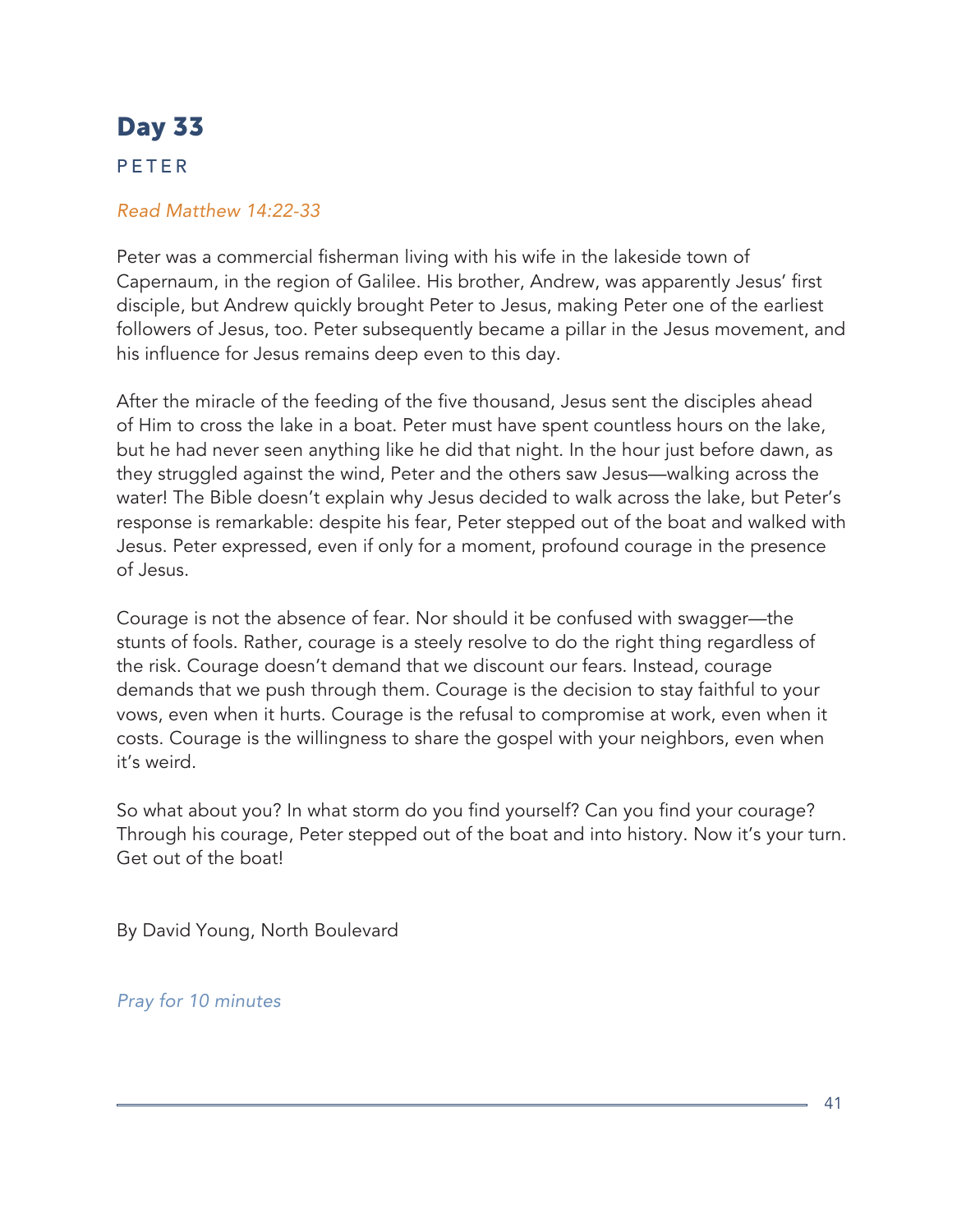### BARNABAS

#### *Read Acts 15:36-41*

Dynamic duos have a certain awe about them. Batman and Robin, Doc and Marty, Han Solo and Chewbacca, so what about Paul and Barnabas? If there is one thing a dynamic duo needs, it's encouragement. Well, Barnabas' name translates as "Son of Encouragement," and as we see from his appearances in Acts, he was quite the encourager. Early on in Acts, we see that he sold his field and donated the proceeds to the church to inspire and encourage others to do the same.

So, if Barnabas and Paul had come so far as to risk their lives for the sake of Jesus and the Gospel, how could these men who were essentially brothers have such a sharp disagreement that would lead them in opposite directions? These men had set a blazing trail that would set a figurative fire to many others sharing Jesus in a radical fashion. Sometimes as we read this, we forget that these men were such powerhouses for the Gospel that they were human. Paul may have been rough around the edges and hard to get along with at times. Barnabas may have seen something that Paul did not or vice versa. Regardless, these two refused to let a quarrel extinguish their calling of sharing Jesus with others and continued their own journeys, multiplying their efforts!

We will experience conflict with other believers, but we must not allow it to lead to disunity. What is great about this story is that in the book of Colossians, we see that Paul reconciles this relationship by giving gratitude to John Mark! Consider those you may have written off because a divisive altercation has tainted the contact you once had with them. Do you feel like they are too far gone? Do you feel like God cannot be glorified through that relationship? Once again, we need to remember that if we love Jesus, we should be working for the Kingdom despite our disagreements.

By Sean Laberer, The Experience Community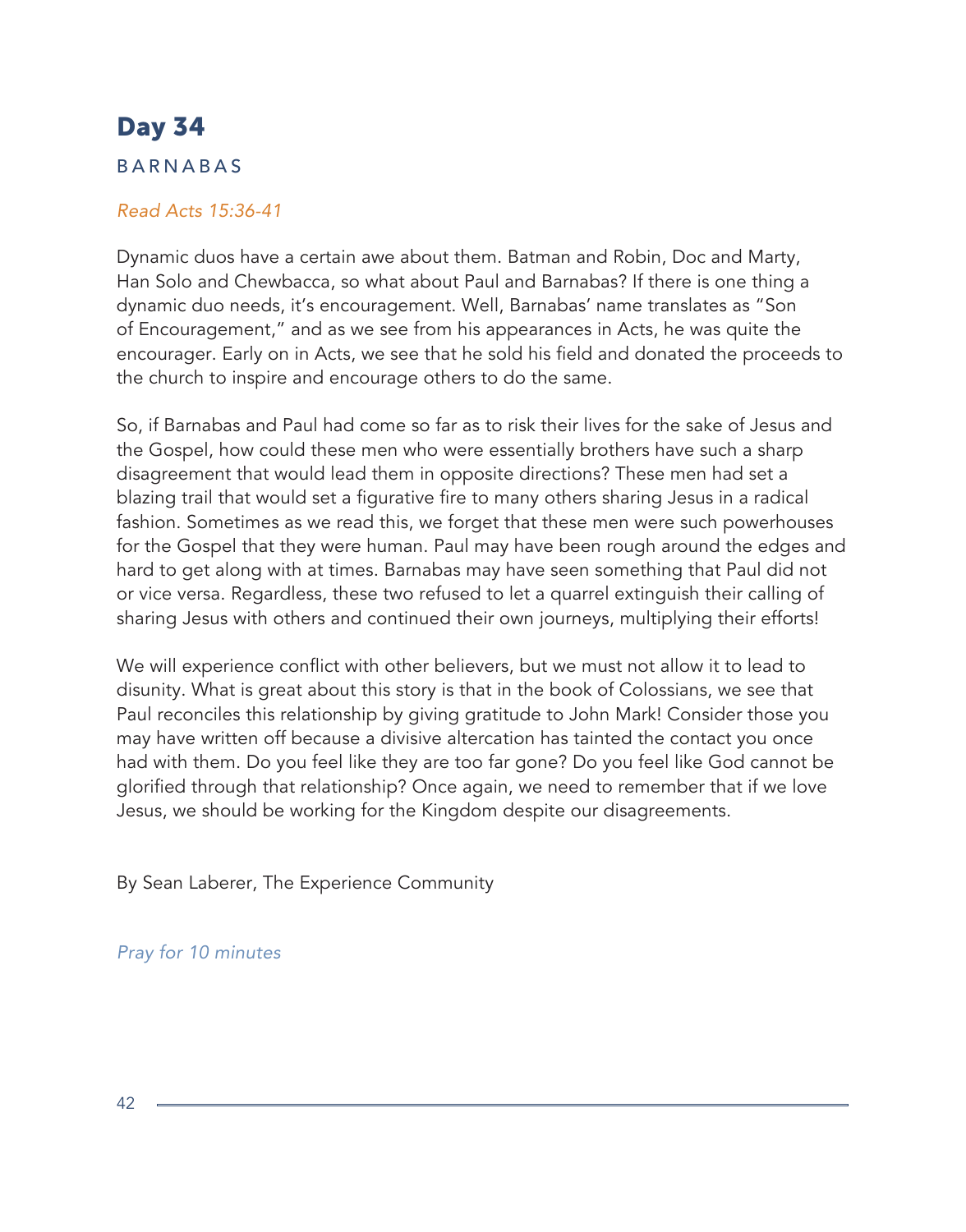### MARY MAGDALENE

#### *Read Mark 16:1-8*

Mary (from the Galilean town of Magdala) had her own reasons for loyalty to Jesus. The gospels reveal her forging a friendship with Jesus after he cast out seven demons from her, relieving her of her suffering. Imagine Mary's gratitude for being freed from her affliction. Her entire life from then on overflowed with thankfulness towards her Savior. Afterward, she joined the Twelve as they followed Jesus from town to town, and she supported the group with her own money. Mary remained with Jesus until the end of the crucifixion and also witnessed His burial. She was the first to find the tomb empty and the first to see the risen Christ.

Despite all Mary must have known about Jesus, her reaction to the angel's news of His resurrection was fear. After the Golgotha scene she'd witnessed, the story was no doubt hard to digest. She initially ignored the angel's instructions, fled, and kept quiet (Mark 16:8). But further on in Mark 16, after Jesus appeared to Mary, we read that she hurried away to tell the disciples. She was both afraid and overjoyed at the news.

Our own reactions to the Good News might also fall into one of these categories. Although today we may not be as likely as Mary and the disciples to be imprisoned for allegiance to Christ, do you find that your neighbor's perception of you dampens your gratitude and eagerness to share the story? Or are you so overwhelmed with joy at the greatest act in history that you "hurry to tell" others? Jesus could have risen in a loud, bold blaze of glory, marking the event convincingly for all time. Instead, the gospels tell it almost quietly, like a secret that begs to be whispered from one person to the next. Do you think God might've had a reason for this? Do you think you might be part of that reason?

By Bonnie Blaylock, North Boulevard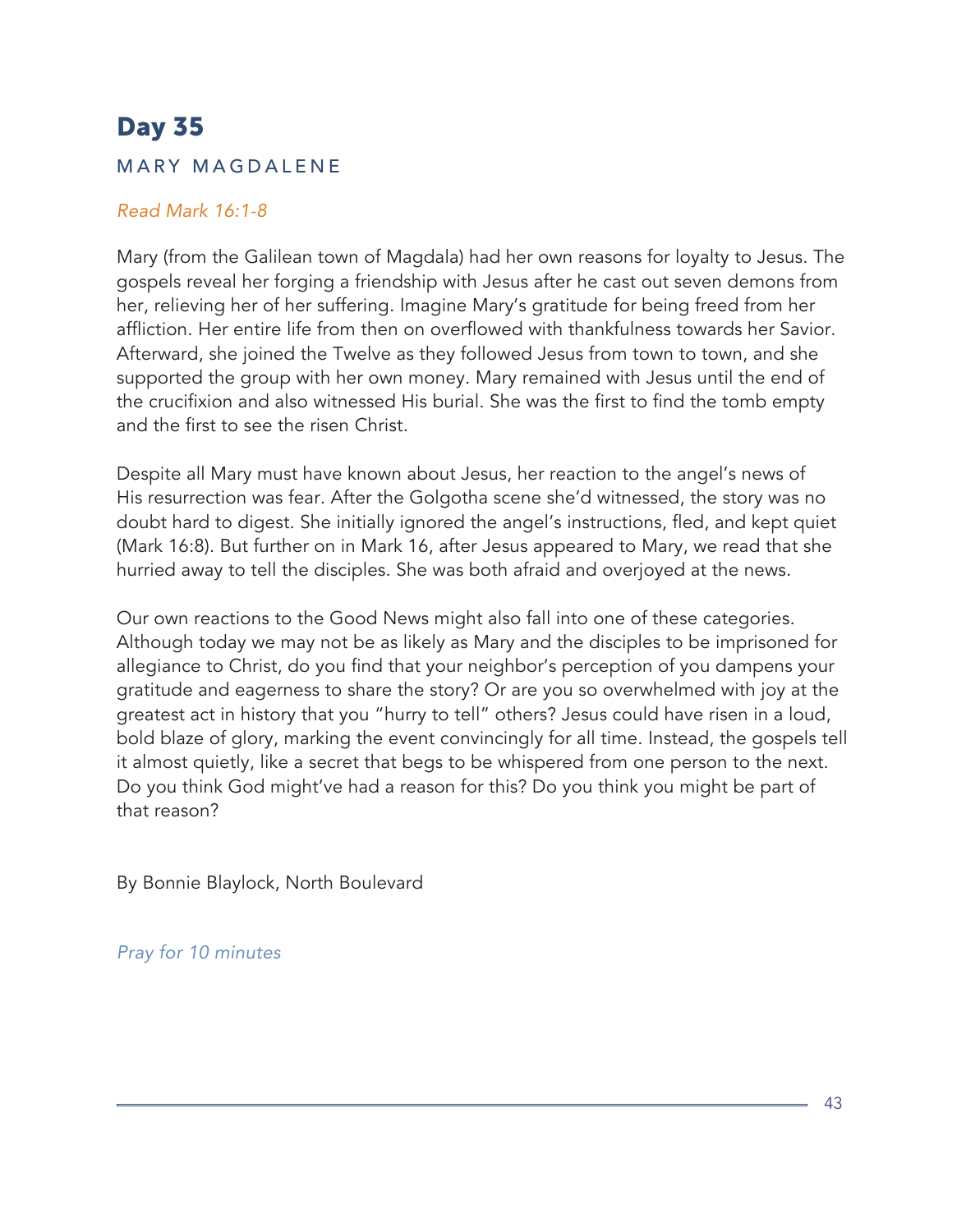### THOMAS

#### *Read John 20:24-29*

Our rational minds can send us on wonderful fact-finding missions or can lead us to great peril. For Saint Thomas, one of Jesus' 12 apostles, it was both. After Jesus defeated death and brought forth the new creation, the other disciples saw Jesus and were filled with joy. Since Thomas wasn't there for this incredible encounter, he said he didn't believe them. In fact, he wouldn't believe it unless he saw it with his own eyes! Yet, when Jesus showed up again, Ole' Doubting Thomas would have to eat crow. Jesus was alive! And He confronted Thomas' doubt.

When I was young, if someone made a bold claim, my natural reaction was to respond: prove it! In high school, I had a co-worker we'll call Alex, who was skeptical about another co-worker we'll call Justin (who had one missing arm). Justin was adamant his dad could do 100 push ups in 1 minute. Alex didn't believe him and wanted me to call it into question. After much pestering, I relented and questioned Justin, and it didn't go well. It turns out Justin's dad had no arms. Not only was Justin offended, but he was convinced Alex would have never told me to ask that. I wanted to crawl in a hole and die.

After Thomas sees Jesus with his own eyes, he then makes one of the most profound proclamations: My Lord and my God! Saint Thomas submitted to Jesus as King of the Universe. This was indeed a bold claim for a first-century Jew. This submission only came because Thomas still hung around. His doubt didn't lead him away from God; it kept him there long enough to see the Truth revealed. As we wrestle with our doubts and fears, are we allowing it to drive us further away from God or closer to the truth of Jesus? Are you remaining around long enough to see your doubts turned into great joy? Oh, and just so you know, my co-workers busted out laughing after I sheepishly walked away. It turned out to be a prank. One I will never forget.

By Isaac Escobar, The Experience Community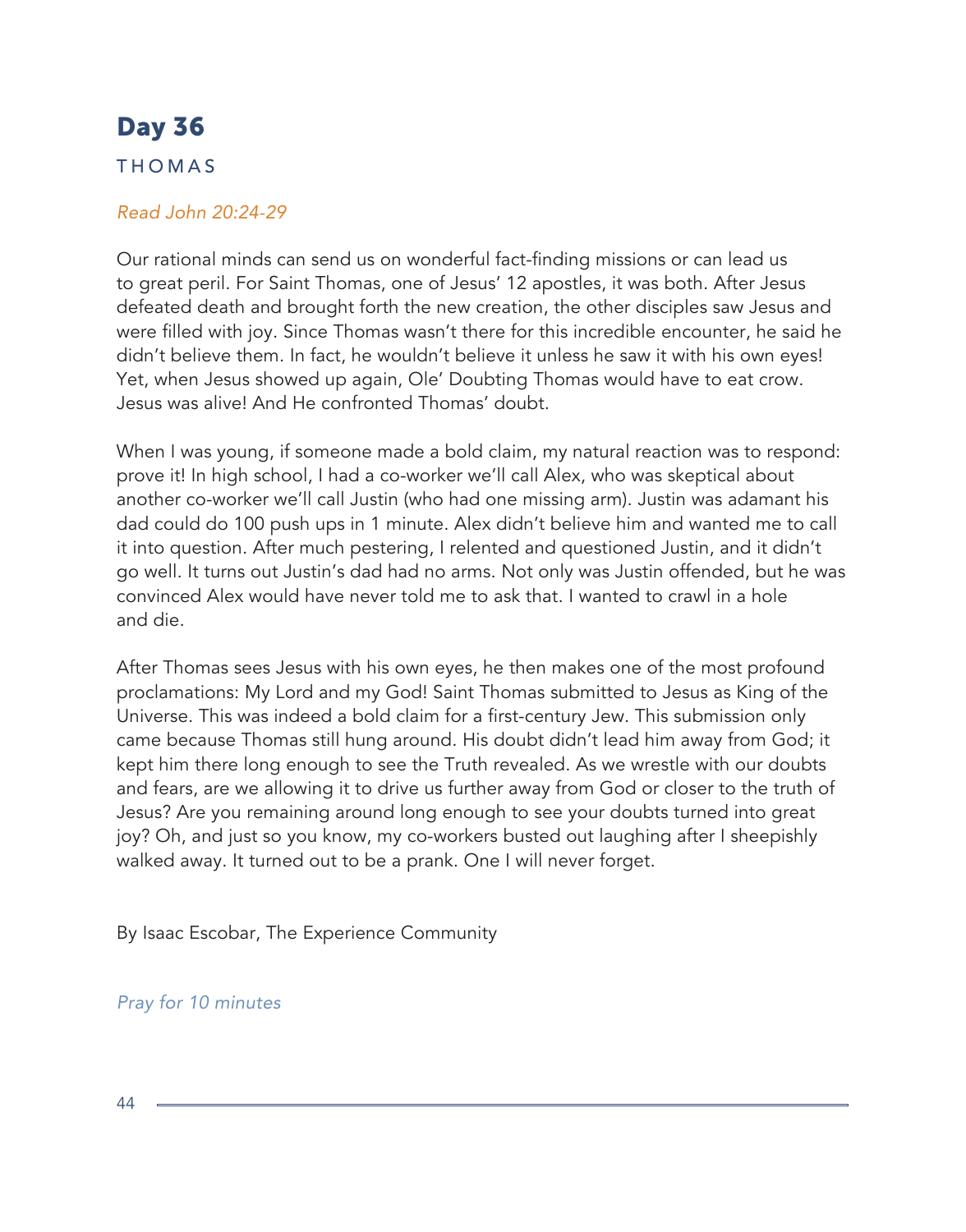### MARTHA OF BETHANY

#### *Read Luke 10:38-42*

Martha lived in Bethany, a small suburb located at the foot of the Mt. of Olives about a mile and a half east of Jerusalem. She shared a house with her sister, Mary, and her brother, Lazarus. They were a Jewish family who were friends and followers of Jesus. The town of Bethany, and the home of Martha and her siblings, proved to be an important place of rest for Jesus away from the chaotic crowds and was only a short walk to Jerusalem.

On the day that Jesus and His disciples came to dine in Martha's home, she quickly became overburdened by her duties as the hostess. Becoming cross with her sister, she spoke rather abruptly to the Lord: "Lord, don't you care that my sister has left me to do the work by myself? Tell her to help me!" In this brash statement, Martha implied that Jesus did not care about her, and she demanded that He force Mary to assist in the household chores. Distracted by her busyness, Martha took her eyes off Jesus and was missing the blessing of a lifetime. "Martha, Martha, you are worried and bothered about so many things, but only one thing is necessary…"

What stresses and worries distract you from precious time with Jesus? Life is busy. A million things vie for our attention, maybe more than ever before. But there will always be tasks to complete, chores to do, and business to tend to. Our earthly checklists are unending. Martha could only think about the things she had to do, and it took her focus off the only important thing. Looking into her soul, Jesus gently and lovingly reminded her that sitting at His feet and listening to His word is always the better choice. What do you need to do to ensure that you have quality time with Jesus every day?

By Jane Herring, North Boulevard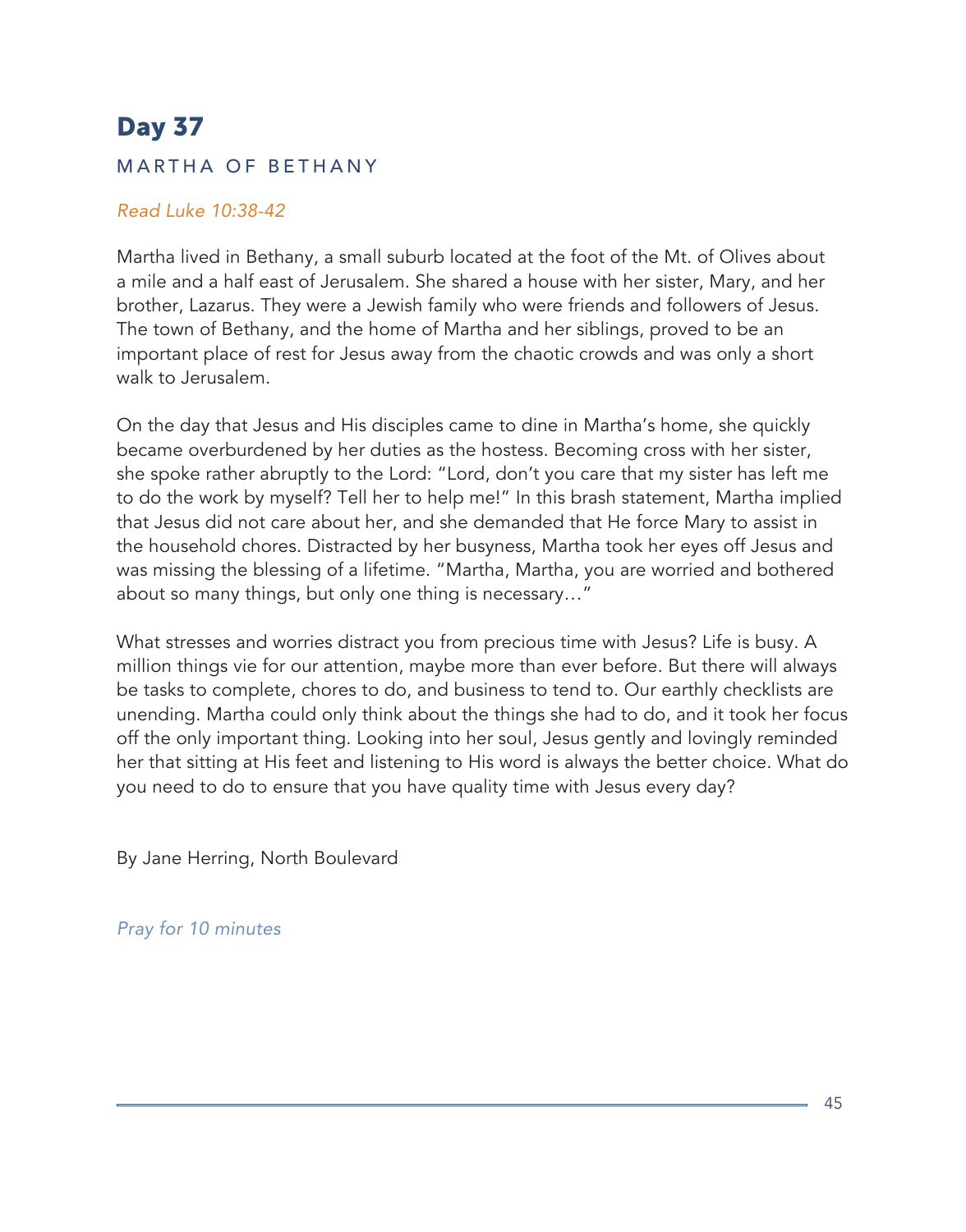### PAUL

#### *Read Acts 26:24-32; Romans 8:38-39*

Paul was perhaps one of the most influential leaders of the early church. He was responsible for authoring 13 books of the New Testament and planting at least 14 churches. Before Paul met Jesus, he was a Pharisee and a notorious persecutor of Christians. After his dramatic conversion to Christ, Paul devoted his entire life to preaching the gospel and making disciples of Jesus across the known world.

Paul was convinced of the reality of the gospel. From the moment he was converted, Paul proclaimed Christ to anyone and everyone he met (see Philippians 1:13). Over the course of his life, he traveled extensively on missionary journeys, wrote exhaustive treatises on Christian doctrine, and devoted himself to discipling men and women in the faith. Paul was often imprisoned, beaten, shipwrecked, and lived under the constant threat of death for the sake of the name of Jesus. Yet, there was a steady, calculated tenacity that marked his life and ministry. Paul's perseverance was grounded in a commitment to something he knew beyond a shadow of a doubt to be true.

As we study Paul's life, we become aware of our need for a faith that is deeper than simply a surface-level admiration of the example of Jesus. We find that the only kind of faith that is able to truly persevere in the face of real suffering is a faith that is convinced of the reality of Jesus—who He is, what He's done, and who we are invited to become because of His work for us on the cross. When we behold Jesus in His glory through encounters with Him in His Word and through His presence in prayer, we become convinced of the indescribable, unfathomable, never-ending love He has for us. We become convinced that nothing we will ever go through in this life will be able to separate us from that love. And we become convinced that the only response to that love that makes any sense at all is a life lived out of a daring, bold, tenacious, radically obedient faith to His commands.

By Joshua Brooker, The Experience Community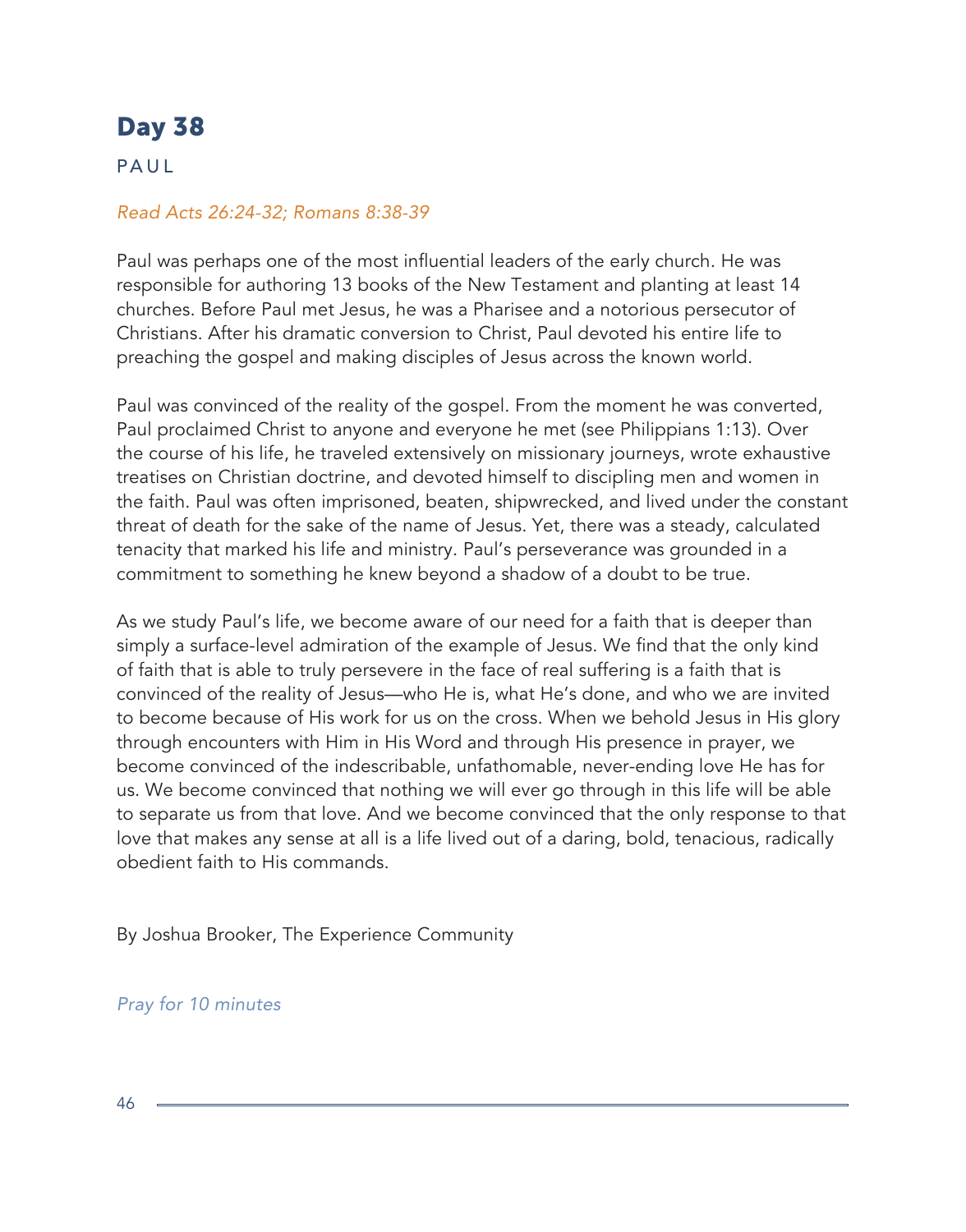### ZACCHAEUS

#### *Read Luke 19:1-10*

For some who grew up going to church, perhaps the story of Zacchaeus has been stuck on the "flannel board" of your brain. Zacchaeus was a tax collector who so desperately wanted to see Jesus that he climbed a tree in order to see Him when He passed by. I was sharing his story at church camp years ago. I chose the smallest kid to play the leading role and a reluctant counselor to provide the branches from which our little Zach could perch. I picked a Jesus. The drama unfolded. Jesus came to town. Zacchaeus came down. I closed with a question: "What would have happened if Zacchaeus hadn't climbed the tree that day?" I'm not sure what I expected, but what I got was a dose of first-grade theology. An 8-year-old girl answered: "His song wouldn't be nearly as much fun to sing!" Some of you will remember the song but imagine had he *not* made the climb:

"Zacchaeus was a wee little man A wee little man was he He started to climb in a sycamore tree But he didn't..."

That little girl was on to something. We spend much of our lives completely oblivious to those whose "songs" are "not much fun to sing" because their faith is too small, the crowd is too tall...and they have no sycamore to climb. For years I noticed only three characters in this story—Jesus, Zacchaeus, and the crowd of distractions. I forgot about the sycamore tree. The sycamore tree is you or me. Our job is to lift others above the crowd so they might see the approaching Savior. "When Jesus reached the spot…" Jesus doesn't stumble upon the tree. This meeting was no accident. He goes "to the spot" as though it's His destination that day. The story is not about a curious tax collector but about a seeking Savior. Luke eventually tells the story of another tree. Zacchaeus climbs a tree to get the attention of Jesus. Jesus climbs a tree and dies to get ours.

By David Skidmore, North Boulevard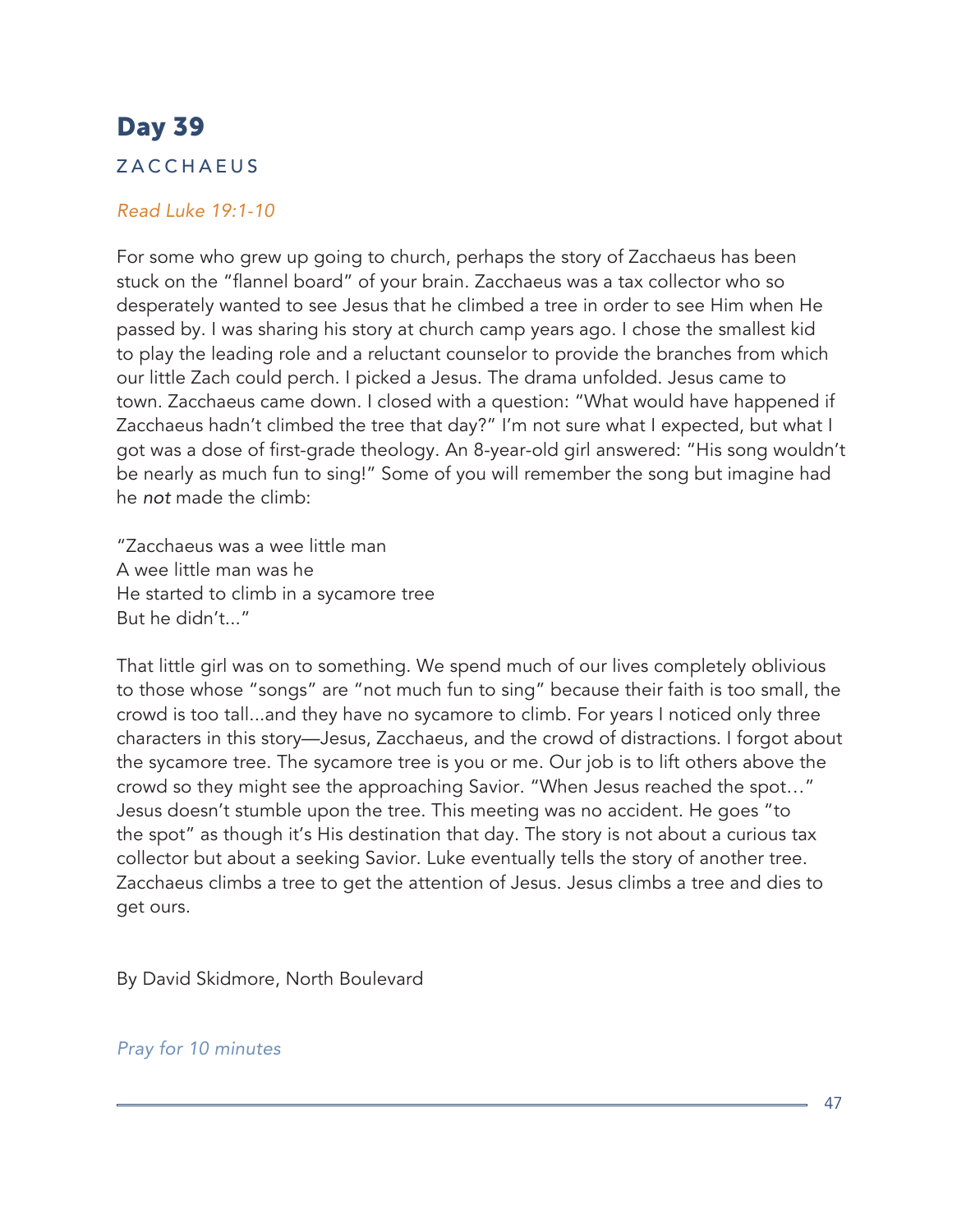### JESUS CHRIST

#### *Read John 13:1-17*

We live in a very self-centered culture, and this shouldn't surprise us much considering this was the original temptation from Satan. Do what you want regardless of God's commands and you will be like God. That's the lie that we have been force-fed ever since, well, we have existed. It seems like the lie has been amplified though, doesn't it? Promotion and elevation of self seems to not just be a loud voice, but the prevailing voice of our people. We are told that true freedom comes from doing it our way, that we must be more focused on self-care than anything else, and that we can not only choose but also create our realities. And if you disagree with my way and choices? Well, you must be small-minded, bigoted, and full of hate.

Of course, this affects how we treat each other. If life is all about me, I will only go so far with others as to not inconvenience myself. If I do something for you, there still must be something in it for me. So, what is the result? We are seeing the result in real-time, are we not? Have you noticed the brokenness? The aggression? The confusion? If not, maybe we are looking too much at ourselves as well.

In a society based on self, we lose all connection to a God that modeled the complete opposite approach. In the Gospel of John, we get many examples from Christ of how to live a life that honors God. One of the most famous examples is the humble act of washing His followers' feet. The act is a literal sacrifice of pride, but the metaphor runs much deeper than just a one-time act of cleaning the dirt off of a friend's feet. It is a recipe for a life that honors God. We are to lower ourselves in servitude, even to places of self-deprecation, for the sake of those around us. Jesus said, "I have given you an example, that you also should do just as I have done for you." Because God has humbled Himself to serve us, we should do the same for everyone around us.

By Corey Trimble, The Experience Community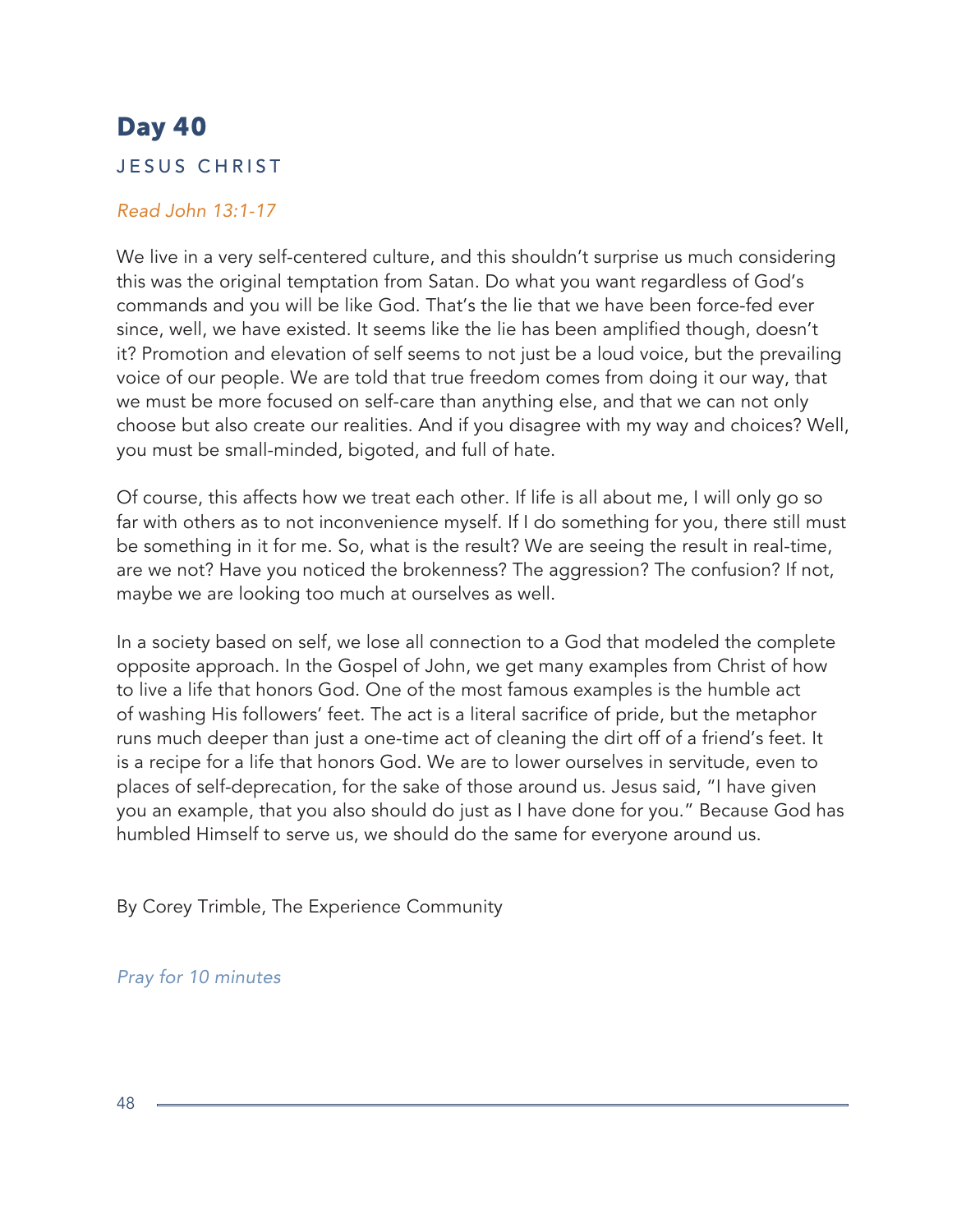### Acknowledgements

Hi, my name is Jonathan Ciecka. It was my honor to oversee the planning and execution of what you're holding in your hands. In addition to all the authors of these studies, there are a few people I would like to specially recognize for their work in making this joint fast and devotional booklet happen. John Magnuson was my contact to coordinate all of the writers at North Boulevard. He was the first person to whom I pitched the idea of a joint fast, and his willingness to collaborate made this project possible.

Amanda and Veronica Seipel were indispensable in the editing of these devotionals. Their eagerness to serve in any way necessary is an inspiration to me. Cameron Harless, Macy Blake and Adrianna Siple designed this booklet, and their work always blows me away. They are masters of design and layout, and I'm thankful for their commitment to excellence in everything. Finally, and cheesily, I would like to thank you for participating in this fast. You chose to dedicate over a tenth of your year to sacrificing your comforts, seeking God's will, and honoring Him in everything you do. You may never see all the effects your humility and submission had, but God, Who sees all, knows your heart and will honor your love for Him.

Sincerely,

Jonathan Ciecka *The Experience Community*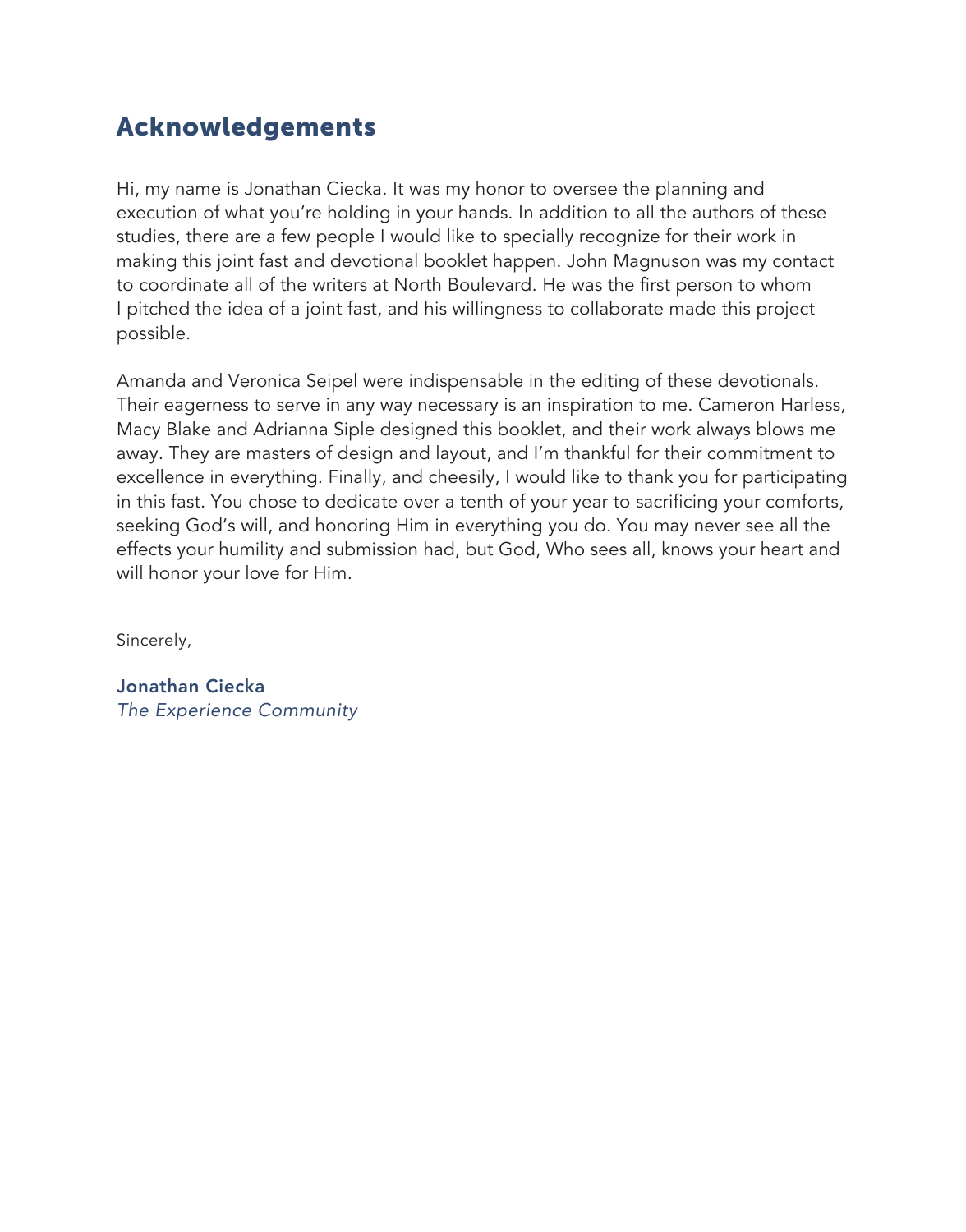© 2021 The Experience Community Church | © 2021 Crossland Church © 2021 North Boulevard Church of Christ